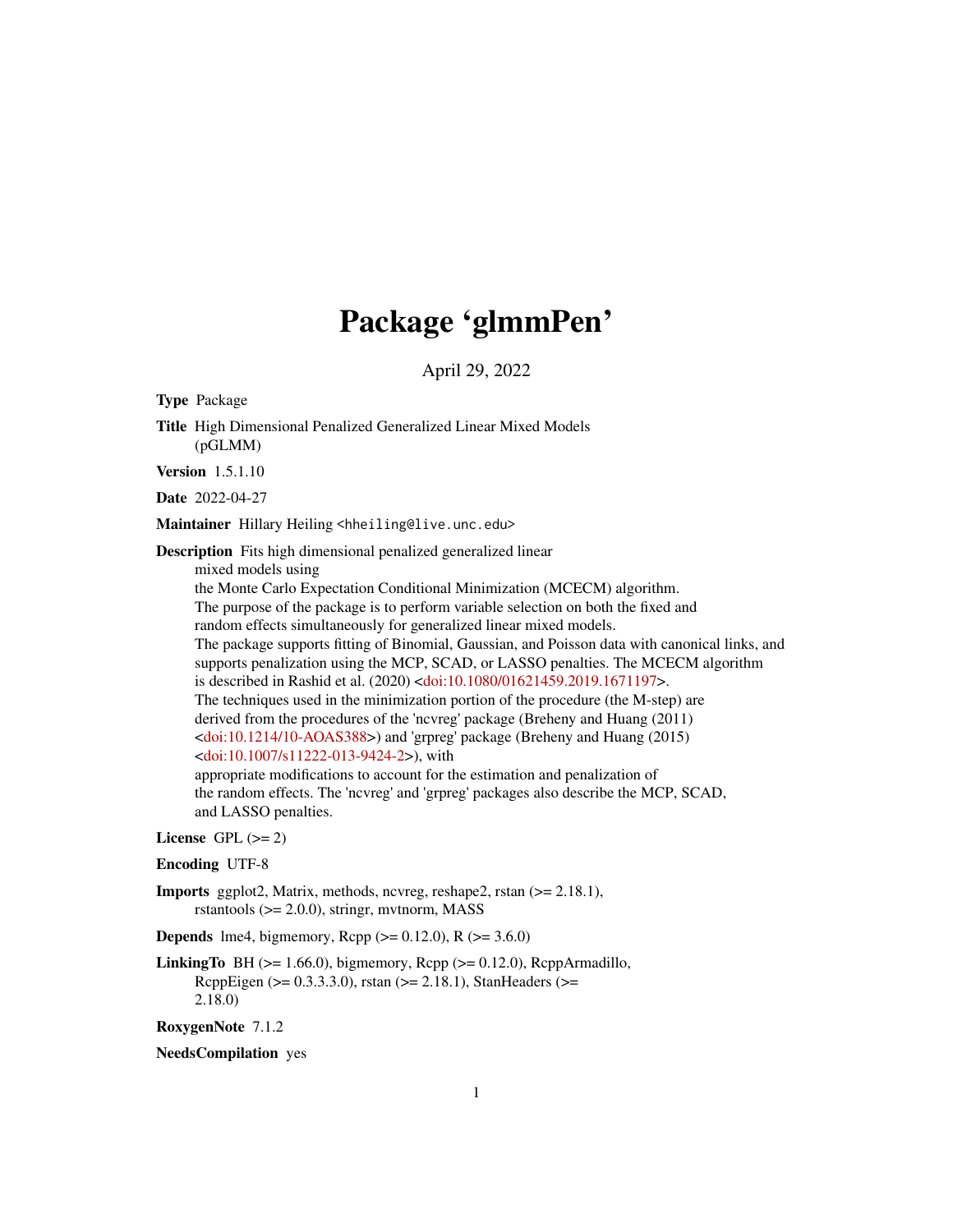<span id="page-1-0"></span>Author Hillary Heiling [aut, cre], Naim Rashid [aut], Quefeng Li [aut] Suggests testthat, knitr, rmarkdown Biarch true SystemRequirements GNU make

Repository CRAN

Date/Publication 2022-04-29 12:30:07 UTC

# R topics documented:

|  | $\mathcal{D}$ |  |
|--|---------------|--|
|  |               |  |
|  |               |  |
|  |               |  |
|  |               |  |
|  |               |  |
|  |               |  |
|  |               |  |
|  |               |  |
|  |               |  |
|  |               |  |
|  |               |  |
|  |               |  |
|  |               |  |
|  |               |  |
|  |               |  |

#### **Index** [37](#page-36-0)

<span id="page-1-1"></span>adaptControl *Control of Metropolis-within-Gibbs Adaptive Random Walk Sampling Procedure Controls the adaptive random walk Metropolis-within-Gibbs sampling procedure.*

# Description

Control of Metropolis-within-Gibbs Adaptive Random Walk Sampling Procedure Controls the adaptive random walk Metropolis-within-Gibbs sampling procedure.

#### Usage

```
adaptControl(batch_length = 100, offset = 0)
```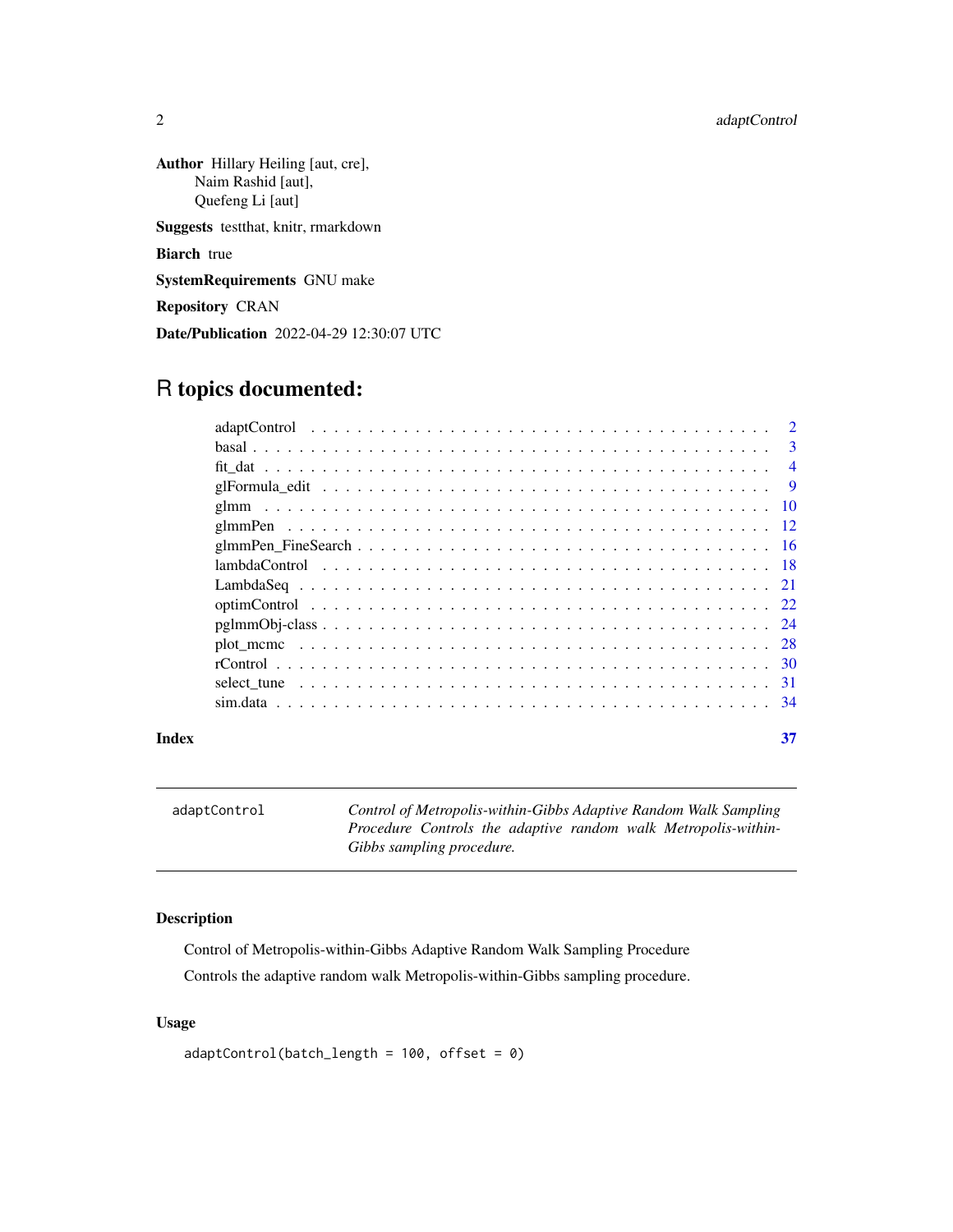#### <span id="page-2-0"></span>basal 3 and 3 and 3 and 3 and 3 and 3 and 3 and 3 and 3 and 3 and 3 and 3 and 3 and 3 and 3 and 3 and 3 and 3 and 3 and 3 and 3 and 3 and 3 and 3 and 3 and 3 and 3 and 3 and 3 and 3 and 3 and 3 and 3 and 3 and 3 and 3 and

#### Arguments

| batch_length | positive integer specifying the number of posterior samples to collect before the<br>proposal variance is adjusted based on the acceptance rate of the last batch_length<br>accepted posterior samples. Default is set to 100. Batch length restricted to be<br>no less than 50. |
|--------------|----------------------------------------------------------------------------------------------------------------------------------------------------------------------------------------------------------------------------------------------------------------------------------|
| offset       | non-negative integer specifying an offset value for the increment of the proposal<br>variance adjustment. Optionally used to ensure the required diminishing adap-<br>tation condition. Default set to 0.<br>$increment = min(0.01, 1 / sqrt(batch*batch_length + offset))$      |

#### Value

Function returns a list (inheriting from class "adaptControl") containing parameter specifications for the adaptive random walk sampling procedure.

basal *Basal dataset: A composition of cancer datasets with top scoring pairs (TSPs) as covariates and binary response indicating if the subject's cancer subtype was basal-like. A dataset composed of four datasets combined from studies that contain gene expression data from subjects with several types of cancer. Two of these datasets contain gene expression data for subjects with Pancreatic Ductal Adenocarcinoma (PDAC), one dataset contains data for subjects with Breast Cancer, and the fourth dataset contains data for subjects with Bladder Cancer. The response of interest is whether or not the subject's cancer subtype was the basal-like subtype. See articles Rashid et al. (2020) "Modeling Between-Study Heterogeneity for Improved Replicability in Gene Signature Selection and Clinical Prediction" and Moffitt et al. (2015) "Virtual microdissection identifies distinct tumor- and stroma-specific subtypes of pancreatic ductal adenocarcinoma" for further details on these four datasets.*

### **Description**

Basal dataset: A composition of cancer datasets with top scoring pairs (TSPs) as covariates and binary response indicating if the subject's cancer subtype was basal-like.

A dataset composed of four datasets combined from studies that contain gene expression data from subjects with several types of cancer. Two of these datasets contain gene expression data for subjects with Pancreatic Ductal Adenocarcinoma (PDAC), one dataset contains data for subjects with Breast Cancer, and the fourth dataset contains data for subjects with Bladder Cancer. The response of interest is whether or not the subject's cancer subtype was the basal-like subtype. See articles Rashid et al. (2020) "Modeling Between-Study Heterogeneity for Improved Replicability in Gene Signature Selection and Clinical Prediction" and Moffitt et al. (2015) "Virtual microdissection identifies distinct tumor- and stroma-specific subtypes of pancreatic ductal adenocarcinoma" for further details on these four datasets.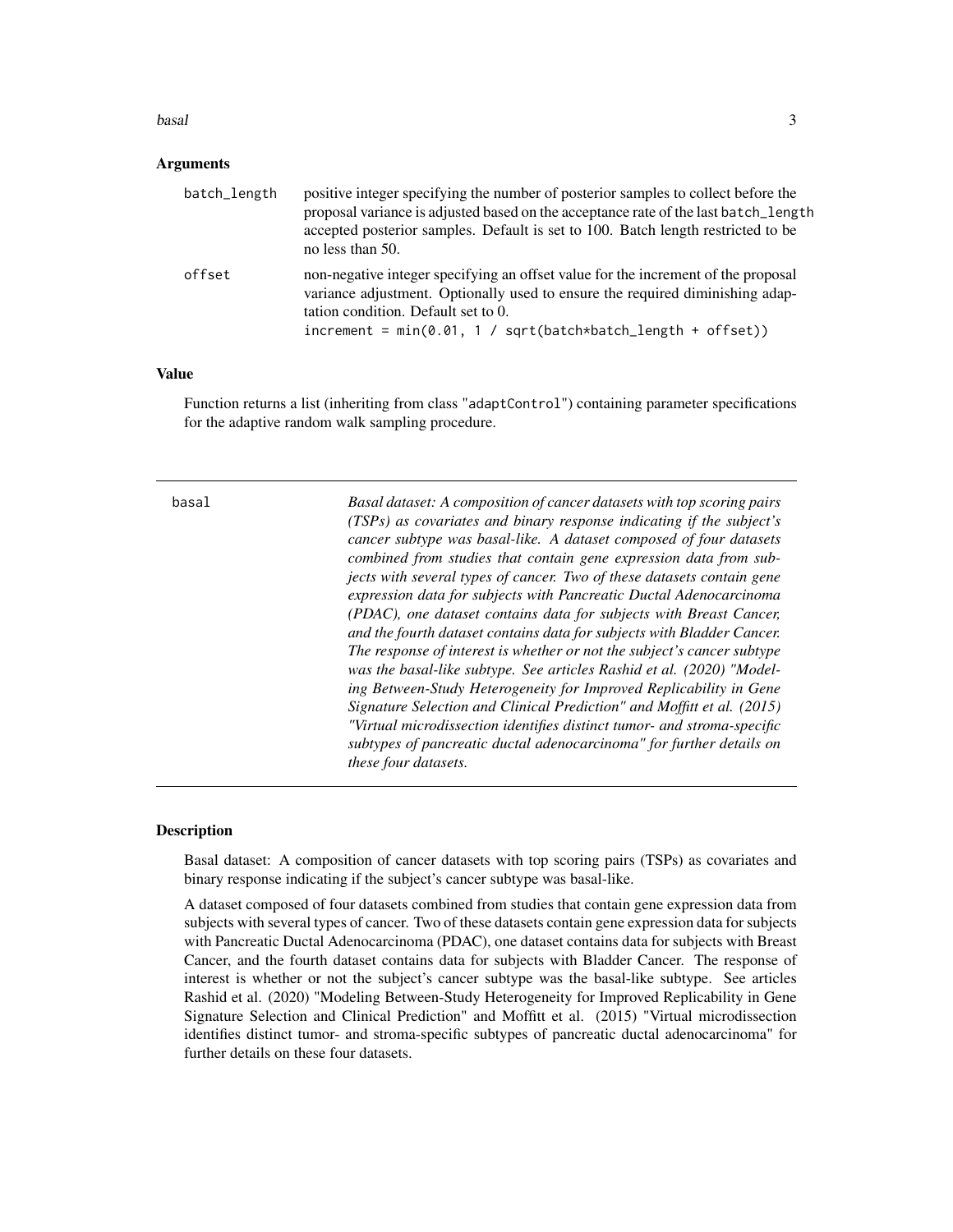#### <span id="page-3-0"></span>Usage

data("basal")

#### Format

A list containing the following elements:

- y binary response vector; 1 indicates that the subject's cancer was of the basal-like subtype, 0 otherwise
- X matrix of 50 top scoring pair (TSP) covariates
- group factor indicating which cancer study the observation belongs to, which are given the following descriptions: UNC PDAC, TCGA PDAC, TCGA Bladder Cancer, and UNC Breast Cancer
- **Z** model matrix for random effects; organized first by variable, then by group (groups  $\{1,2,3,4\}$ ) correspond to studies UNC\\_PDAC, TCGA\\_PDAC, TCGA\\_Bladder, and UNC\\_Breast )

<span id="page-3-1"></span>

| fit_dat | Fit a Penalized Generalized Mixed Model via Monte Carlo Expecta-     |
|---------|----------------------------------------------------------------------|
|         | tion Conditional Minimization (MCECM) fit_dat is used to fit a pe-   |
|         | nalized generalized mixed model via Monte Carlo Expectation Con-     |
|         | ditional Minimization (MCECM) for a single tuning parameter com-     |
|         | binations and is called within glmmPen or glmm (cannot be called di- |
|         | <i>rectly by user</i> )                                              |

#### **Description**

Fit a Penalized Generalized Mixed Model via Monte Carlo Expectation Conditional Minimization (MCECM)

fit\_dat is used to fit a penalized generalized mixed model via Monte Carlo Expectation Conditional Minimization (MCECM) for a single tuning parameter combinations and is called within glmmPen or glmm (cannot be called directly by user)

#### Usage

```
fit_dat(
  dat,
  lambda@ = 0,lambda1 = 0,
  conv\_EM = 0.001,
  conv\_CD = 1e-04,
  family = "binomial",
  offset_fit = NULL,
  trace = 0,
  penalty = c("MCP", "SCAD", "lasso"),
  alpha = 1,
  gamma_penalty = switch(penalty[1], SCAD = 4, 3),
```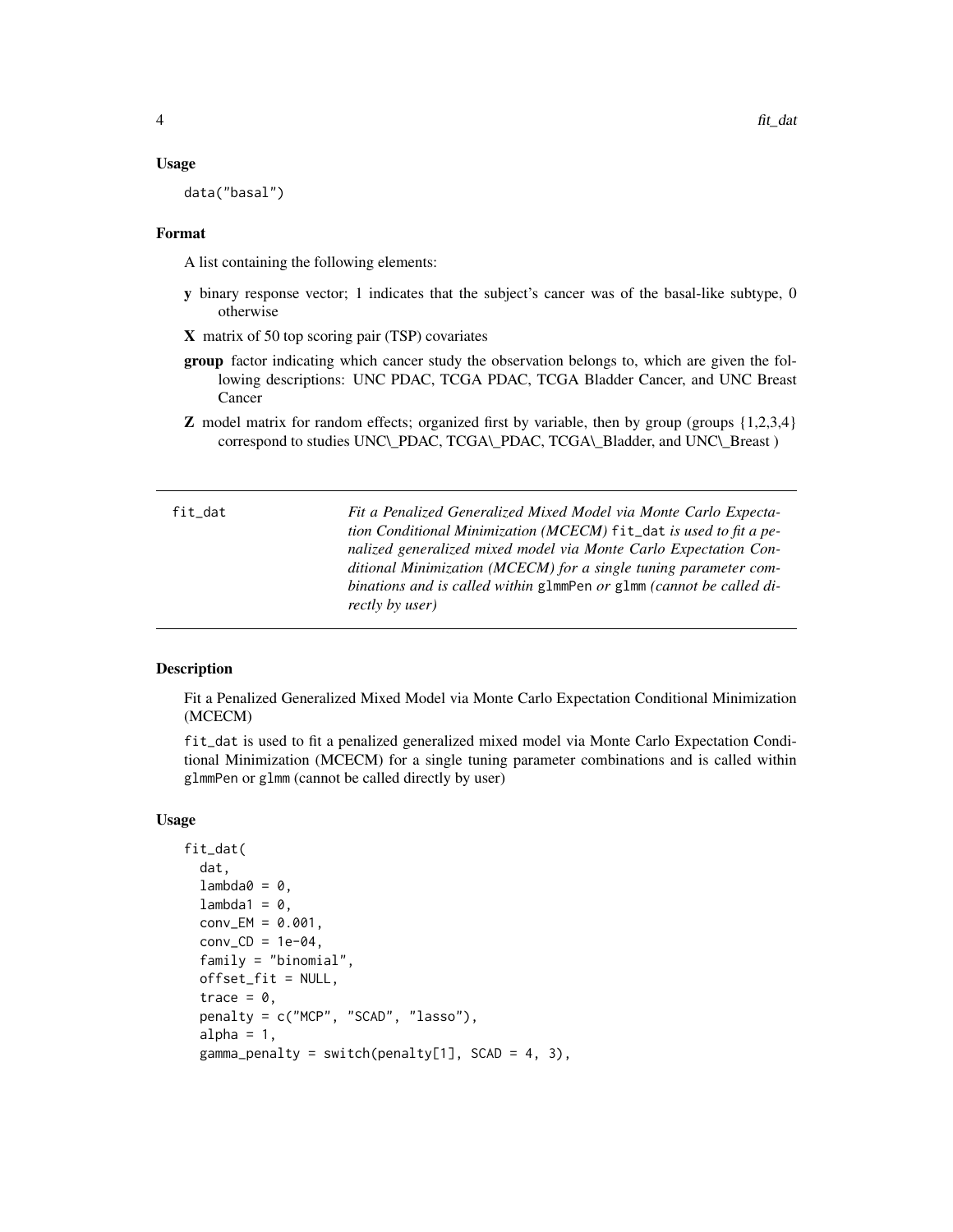#### $fit\_data$  5

```
group_X = 0:(ncol(data,X) - 1),nMC_burnin = 250,
 nMC = 250,
 nMC_max = 5000,t = 2,
 mcc = 2,
 u\_init = NULL,coef_old = NULL,
 ufull_describe = NULL,
 maxitem = 50,
 maxit\_CD = 250,
 M = 10^{4},
  sampler = c("stan", "random_walk", "independence"),
  adapt_RW_options = adaptControl(),
 covar = c("unstructured", "independent"),
  var\_start = 1,
  logLik_calc = FALSE,
  checks_complete = FALSE,
  ranef_keep = rep(1, times = (ncol(dat$Z)/nlevels(dat$group))),
  conv_type = 1,
 progress = TRUE
\mathcal{L}
```

| dat        | a list object specifying y (response vector), X (model matrix of all covariates), Z<br>(model matrix for the random effects), and group (numeric factor vector whose<br>value indicates the study, batch, or other group identity to which on observation<br>belongs)                                                                                                          |
|------------|--------------------------------------------------------------------------------------------------------------------------------------------------------------------------------------------------------------------------------------------------------------------------------------------------------------------------------------------------------------------------------|
| lambda0    | a non-negative numeric penalty parameter for the fixed effects coefficients                                                                                                                                                                                                                                                                                                    |
| lambda1    | a non-negative numeric penalty parameter for the (grouped) random effects co-<br>variance coefficients                                                                                                                                                                                                                                                                         |
| conv_EM    | a non-negative numeric convergence criteria for the convergence of the EM al-<br>gorithm. Default is 0.0015. EM algorithm is considered to have converge if<br>the average Euclidean distance between the current coefficient estimates and the<br>coefficient estimates from t EM iterations back is less than conv_EM mcc times<br>in a row. See t and mcc for more details. |
| conv_CD    | a non-negative numeric convergence criteria for the convergence of the grouped<br>coordinate descent loop within the M step of the EM algorithm. Default 0.0005.                                                                                                                                                                                                               |
| family     | a description of the error distribution and link function to be used in the model.<br>Currently, the g1mmPen algorithm allows the Binomial, Gaussian, and Poisson<br>families with canonical links only.                                                                                                                                                                       |
| offset_fit | This can be used to specify an a priori known component to be included in the<br>linear predictor during fitting. This should be NULL or a numeric vector of length<br>equal to the number of cases.                                                                                                                                                                           |
| trace      | an integer specifying print output to include as function runs. Default value is 0.<br>See Details for more information about output provided when trace $= 0, 1,$ or 2.                                                                                                                                                                                                       |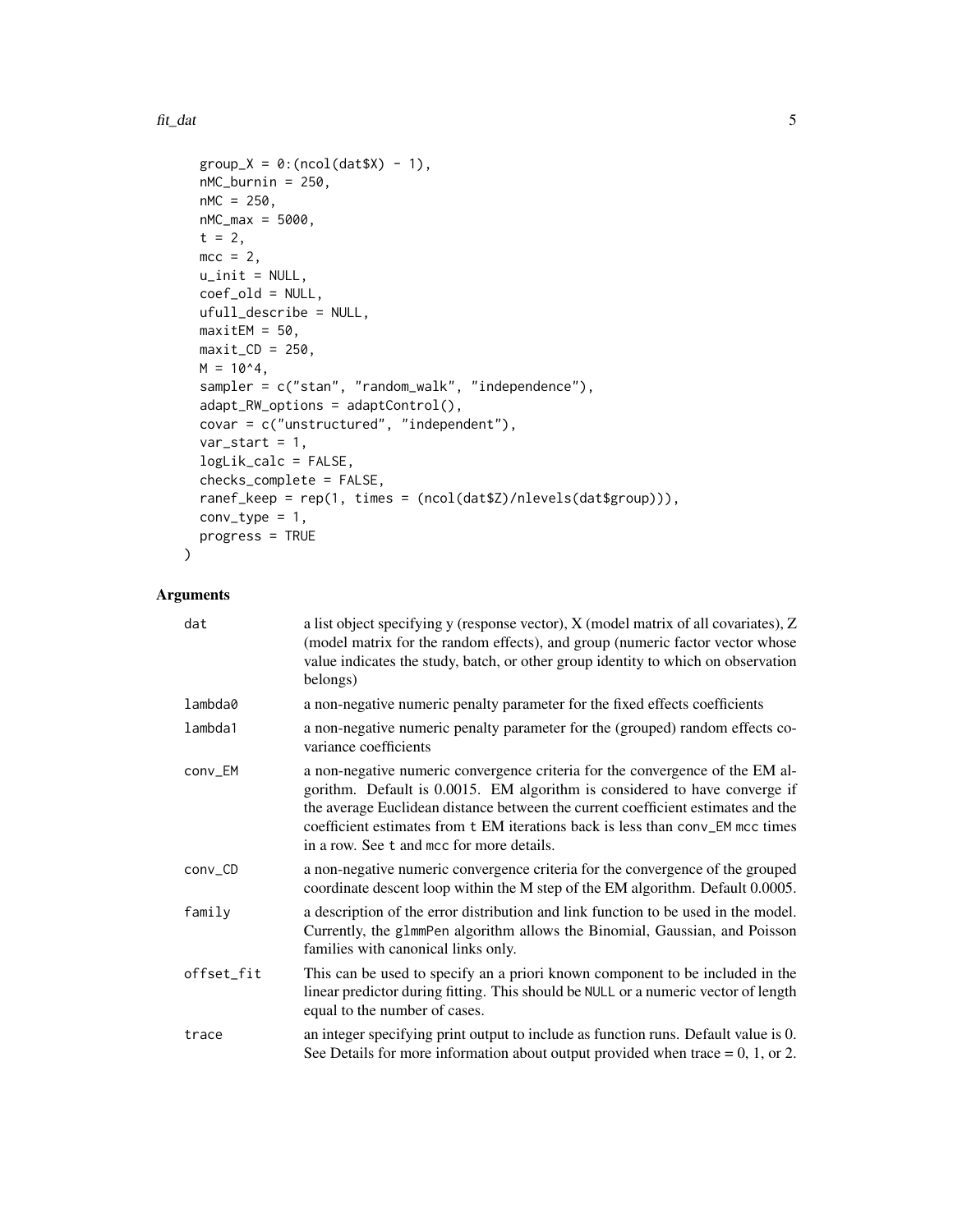<span id="page-5-0"></span>

| penalty       | character describing the type of penalty to use in the variable selection proce-<br>dure. Options include 'MCP', 'SCAD', and 'lasso'. Default is MCP penalty. If<br>the random effect covariance matrix is "unstructured", then a group MCP, group<br>SCAD, or group LASSO penalty is used on the random effects coefficients.<br>See Breheny and Huang (2011) <doi:10.1214 10-aoas388=""> and Breheny and<br/>Huang (2015) <doi:10.1007 s11222-013-9424-2=""> for details of these penalties.</doi:10.1007></doi:10.1214> |
|---------------|----------------------------------------------------------------------------------------------------------------------------------------------------------------------------------------------------------------------------------------------------------------------------------------------------------------------------------------------------------------------------------------------------------------------------------------------------------------------------------------------------------------------------|
| alpha         | Tuning parameter for the Mnet estimator which controls the relative contri-<br>butions from the MCP/SCAD/LASSO penalty and the ridge, or L2, penalty.<br>alpha=1 is equivalent to the MCP/SCAD/LASSO penalty, while alpha=0 is<br>equivalent to ridge regression. However, alpha=0 is not supported; alpha may<br>be arbitrarily small, but not exactly zero                                                                                                                                                               |
| gamma_penalty | The scaling factor of the MCP and SCAD penalties. Not used by LASSO<br>penalty. Default is 4.0 for SCAD and 3.0 for MCP. See Breheny and Huang<br>$(2011)$ <doi:10.1214 10-aoas388=""> and Breheny and Huang <math>(2015)</math> <doi:10.1007 s11222-<br=""><math>013-9424-2</math>&gt; for further details.</doi:10.1007></doi:10.1214>                                                                                                                                                                                   |
| group_X       | vector describing the grouping of the covariates in the model matrix.                                                                                                                                                                                                                                                                                                                                                                                                                                                      |
| nMC_burnin    | positive integer specifying the number of posterior samples to use as burn-in for<br>each E step in the EM algorithm. If set to NULL, the algorithm inputs the follow-<br>ing defaults: Default 250 when the number of random effects predictors is less<br>than or equal to 10; default 100 otherwise. Function will not allow nMC_burnin<br>to be less than 100.                                                                                                                                                         |
| nMC           | a positive integer for the initial number of Monte Carlo draws. See the nMC_start<br>argument in optimControl for more details.                                                                                                                                                                                                                                                                                                                                                                                            |
| nMC_max       | a positive integer for the maximum number of allowed Monte Carlo draws used<br>in each step of the EM algorithm. If set to NULL, the algorithm inputs the fol-<br>lowing defaults: When the number of random effect covariates is greater than<br>10, the default is set to 1000; when the number of random effect covariates is 10<br>or less, the default is set to 2500.                                                                                                                                                |
| t             | the convergence criteria is based on the average Euclidean distance between<br>the most recent coefficient estimates and the coefficient estimates from t EM<br>iterations back. Positive integer, default equals 2.                                                                                                                                                                                                                                                                                                       |
| mcc           | the number of times the convergence criteria must be met before the algorithm<br>is seen as having converged (mcc for 'meet condition counter'). Default set to<br>2. Value restricted to be no less than 2.                                                                                                                                                                                                                                                                                                               |
| u_init        | matrix giving values to initialize samples from the posterior. If Binomial or<br>Poisson families, only need a single row to initialize samples from the posterior;<br>if Gaussian family, multiple rows needed to initialize the estimate of the residual<br>error (needed for the E-step). Columns correspond to the columns of the Z<br>random effect model matrix.                                                                                                                                                     |
| coef_old      | vector giving values to initialized the coefficients (both fixed and random effects)                                                                                                                                                                                                                                                                                                                                                                                                                                       |
|               | ufull_describe output from bigmemory::describe (which returns a list of the information<br>needed to attach to a big.matrix object) applied to the big.matrix of posterior<br>samples from the 'full' model. The big.matrix described by the object is used to<br>calculate the BIC-ICQ value for the model.                                                                                                                                                                                                               |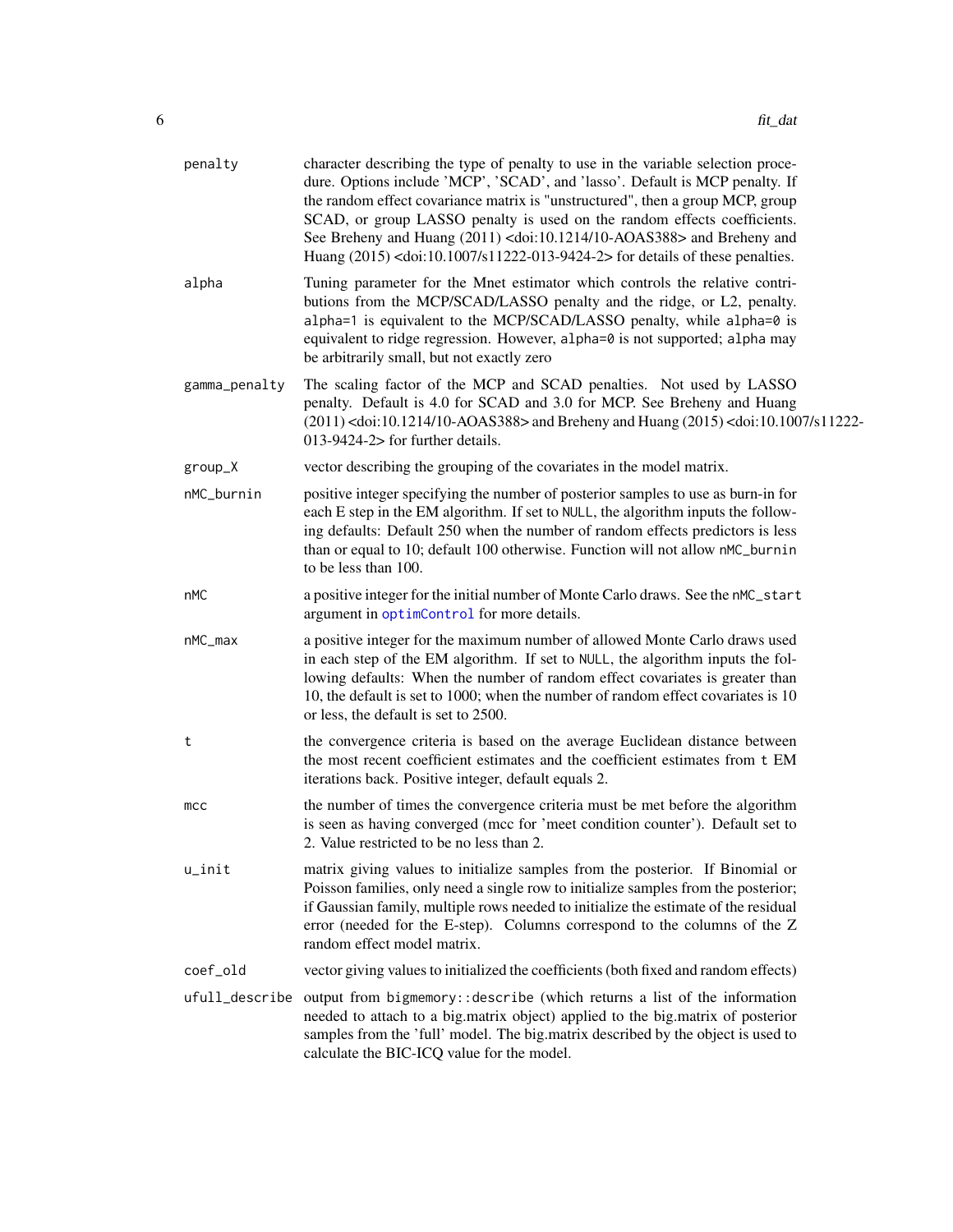<span id="page-6-0"></span>

| maxitEM          | a positive integer for the maximum number of allowed EM iterations. If set to<br>NULL, then the algorithm inputs the following defaults: Default equals 50 for the<br>Binomial and Poisson families, 65 for the Gaussian family.                                                                                                                                                                                                                                                                                                                                                                                                                                                                                  |
|------------------|-------------------------------------------------------------------------------------------------------------------------------------------------------------------------------------------------------------------------------------------------------------------------------------------------------------------------------------------------------------------------------------------------------------------------------------------------------------------------------------------------------------------------------------------------------------------------------------------------------------------------------------------------------------------------------------------------------------------|
| maxit_CD         | a positive integer for the maximum number of allowed iterations for the coor-<br>dinate descent algorithms used within the M-step of each EM iteration. Default<br>equals 50.                                                                                                                                                                                                                                                                                                                                                                                                                                                                                                                                     |
| M                | positive integer specifying the number of posterior samples to use within the<br>Pajor log-likelihood calculation. Default is 10^4; minimum allowed value is<br>5000.                                                                                                                                                                                                                                                                                                                                                                                                                                                                                                                                             |
| sampler          | character string specifying whether the posterior samples of the random effects<br>should be drawn using Stan (default, from package rstan) or the Metropolis-<br>within-Gibbs procedure incorporating an adaptive random walk sampler ("ran-<br>dom_walk") or an independence sampler ("independence"). If using the random<br>walk sampler, see adaptControl for some additional control structure parame-<br>ters.                                                                                                                                                                                                                                                                                             |
| adapt_RW_options |                                                                                                                                                                                                                                                                                                                                                                                                                                                                                                                                                                                                                                                                                                                   |
|                  | a list of class "adaptControl" from function adaptControl containing the con-<br>trol parameters for the adaptive random walk Metropolis-within-Gibbs proce-<br>dure. Ignored if optimControl parameter sampler is set to "stan" (default) or<br>"independence".                                                                                                                                                                                                                                                                                                                                                                                                                                                  |
| covar            | character string specifying whether the covariance matrix should be unstructured<br>("unstructured") or diagonal with no covariances between variables ("indepen-<br>dent"). Default is set to NULL. If covar is set to NULL and the number of random<br>effects predictors (not including the intercept) is greater than or equal to 10 (i.e.<br>high dimensional), then the algorithm automatically assumes an independent<br>covariance structure and covar is set to "independent". Otherwise if covar is<br>set to NULL and the number of random effects predictors is less than 10, then<br>the algorithm automatically assumes an unstructured covariance structure and<br>covar is set to "unstructured". |
| var_start        | either the character string "recommend" or a positive number specifying the<br>starting values to initialize the variance of the covariance matrix. Default "rec-<br>ommend" first fits a simple model with a fixed and random intercept only using<br>the lme4 package. The random intercept variance estimate from this model is<br>then multiplied by 2 and used as the starting variance.                                                                                                                                                                                                                                                                                                                     |
| logLik_calc      | logical value specifying if the log likelihood (and log-likelihood based calcula-<br>tions BIC, BICh, and BICNgrp) should be calculated for all of the models in<br>the selection procedure. If BIC-ICQ is used for selection, the log-likelihood<br>is not needed for each model. However, if users are interested in comparing<br>the best models from BIC-ICQ and other BIC-type selection criteria, setting<br>logLik_calc to TRUE will calculate these other quantities for all of the models.                                                                                                                                                                                                               |
| checks_complete  |                                                                                                                                                                                                                                                                                                                                                                                                                                                                                                                                                                                                                                                                                                                   |
|                  | logical value indicating whether the function has been called within glmm or<br>g1mmPen or whether the function has been called by itself. Used for package<br>testing purposes (user cannot directly call fit_dat). If true, performs additional<br>checks on the input data. If false, assumes data input checks have already been<br>performed.                                                                                                                                                                                                                                                                                                                                                                |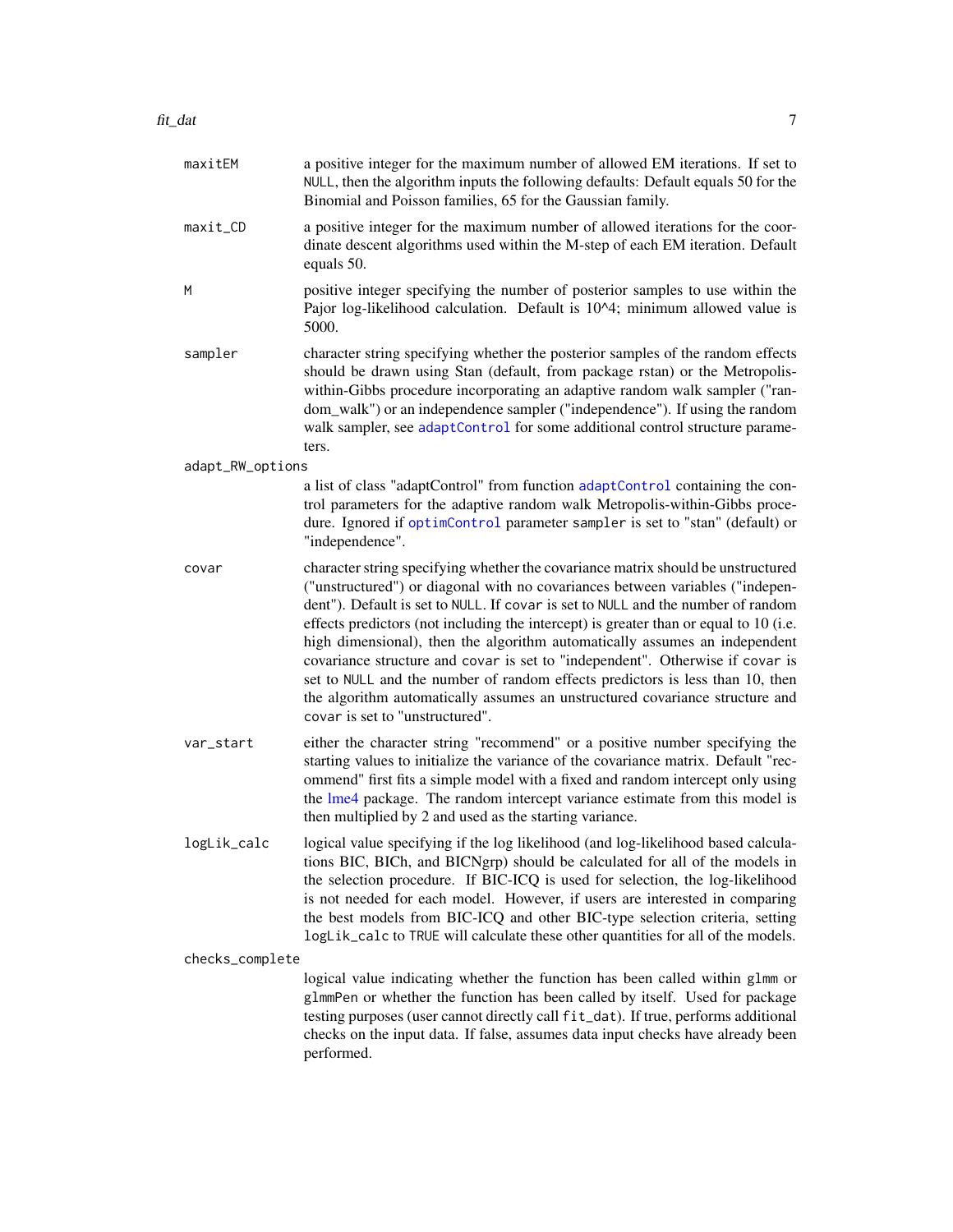<span id="page-7-0"></span>

| ranef_keep | vector of 0s and 1s indicating which random effects should be considered as<br>non-zero at the start of the algorithm. For each random effect, 1 indicates the<br>random effect should be considered non-zero at start of algorithm, 0 indicates<br>otherwise. The first element for the random intercept should always be 1.                                                                                                                                                                                                                                                                                                                                                                                                        |
|------------|--------------------------------------------------------------------------------------------------------------------------------------------------------------------------------------------------------------------------------------------------------------------------------------------------------------------------------------------------------------------------------------------------------------------------------------------------------------------------------------------------------------------------------------------------------------------------------------------------------------------------------------------------------------------------------------------------------------------------------------|
| conv_type  | integer specifying which type of convergence criteria to use. Default 1 speci-<br>fies using the average Eucledian distance, and 2 specifies using relative change<br>in the Q-function estimate. For now, all calls to fit_dat within the glmmPen<br>framework restrict this convergence type to be the average Euclidean distance.<br>However, we keep this argument in case we decide to allow multiple conver-<br>gence type options in future versions of the package.                                                                                                                                                                                                                                                          |
| progress   | a logical value indicating if additional output should be given showing the progress<br>of the fit procedure. If TRUE, such output includes iteration-level information for<br>the fit procedure (iteration number EM_iter, number of MCMC samples nMC,<br>average Euclidean distance between current coefficients and coefficients from<br>t-defined in optimControl-iterations back EM_conv, and number of non-zero<br>fixed and random effects covariates not including the intercept). Additionally,<br>progress = TRUE gives some other information regarding the progress of the<br>variable selection procedure, including the model selection criteria and log-<br>likelihood estimates for each model fit. Default is TRUE. |

#### Value

a list with the following elements:

| coef             | a numeric vector of coefficients of fixed effects estimates and non-zero estimates<br>of the lower-triangular cholesky decomposition of the random effects covariance<br>matrix (in vector form)                                                                                                                                                  |
|------------------|---------------------------------------------------------------------------------------------------------------------------------------------------------------------------------------------------------------------------------------------------------------------------------------------------------------------------------------------------|
| sigma            | random effects covariance matrix                                                                                                                                                                                                                                                                                                                  |
| lambda0, lambda1 |                                                                                                                                                                                                                                                                                                                                                   |
|                  | the penalty parameters input into the function                                                                                                                                                                                                                                                                                                    |
| covgroup         | Organization of how random effects coefficients are grouped.                                                                                                                                                                                                                                                                                      |
| J                | a sparse matrix that transforms the non-zero elements of the lower-triangular<br>cholesky decomposition of the random effects covariance matrix into a vector.<br>For unstructured covariance matrices, dimension of dimension $q^2$ x $(q(q+1)/2)$<br>(where $q =$ number of random effects). For independent covariance matrices,<br>$q^2$ x q. |
| 11               | estimate of the log likelihood, calculated using the Pajor method                                                                                                                                                                                                                                                                                 |
| <b>BICh</b>      | the hybrid BIC estimate described in Delattre, Lavielle, and Poursat (2014)                                                                                                                                                                                                                                                                       |
| BIC              | Regular BIC estimate                                                                                                                                                                                                                                                                                                                              |
| <b>BICNgrps</b>  | BIC estimate with $N =$ number of groups in penalty term instead of $N =$ number<br>of total observations.                                                                                                                                                                                                                                        |
| <b>BICq</b>      | <b>BIC-ICQ</b> estimate                                                                                                                                                                                                                                                                                                                           |
| u                | a matrix of the Monte Carlo draws. Organization of columns: first by ran-<br>dom effect variable, then by group within variable (i.e. Var1:Grp1 Var1:Grp2<br>Var1:GrpK Var2:Grp1  Varq:GrpK)                                                                                                                                                      |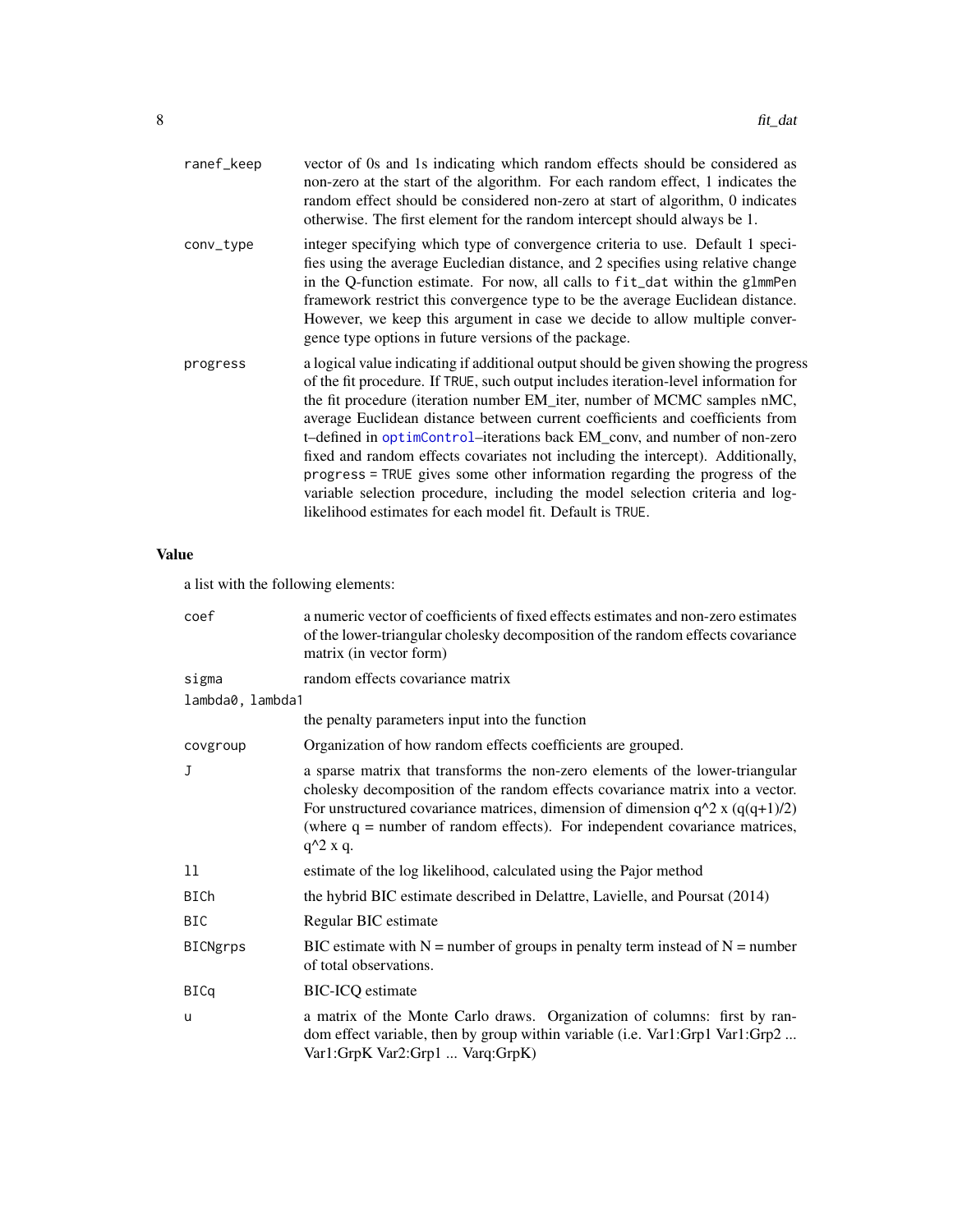# <span id="page-8-0"></span>glFormula\_edit 9

| gibbs_accept_rate |                                                                                                                                                                                                  |
|-------------------|--------------------------------------------------------------------------------------------------------------------------------------------------------------------------------------------------|
|                   | a matrix of the ending gibbs acceptance rates for each variable (columns) and<br>each group (rows) when the sampler is either "random_walk" or "independence"                                    |
| proposal_SD       | a matrix of the ending proposal standard deviations (used in the adaptive ran-<br>dom walk version of the Metropolis-within-Gibbs sampling) for each variable<br>(columns) and each group (rows) |
| glFormula_edit    | Extracting Useful Vectors and Matrices from Formula and Data Infor-                                                                                                                              |

*mation*

# Description

Takes the model formula and an optional data frame and converts them into y, X, Z, and group output.

#### Usage

```
glFormula_edit(
  formula,
  data = NULL,family,
  subset,
 weights,
 na.action,
 offset,
  ...
)
```

| formula | a two-sided linear formula object describing both the fixed-effects and random-<br>effects part of the model, with the response on the left of $a \sim$ operator and the<br>terms, sepearated by $+$ operators, on the right. Random-effects terms are dis-<br>tinguished by vertical bars ("I") separating expression for design matrices from<br>grouping factors. formula should be of the same format needed for glmer in<br>package <b>lme4</b> . Only one grouping factor will be recognized. The random effects<br>covariates need to be a subset of the fixed effects covariates. The offset must be<br>specified outside of the formula in the 'offset' argument. |
|---------|----------------------------------------------------------------------------------------------------------------------------------------------------------------------------------------------------------------------------------------------------------------------------------------------------------------------------------------------------------------------------------------------------------------------------------------------------------------------------------------------------------------------------------------------------------------------------------------------------------------------------------------------------------------------------|
| data    | an optional data frame containing the variables named in formula. Although<br>data is optional, the package authors <i>strongly</i> recommend its use. If data is<br>omitted, variables will be taken from the environment of formula (if specified<br>as a formula).                                                                                                                                                                                                                                                                                                                                                                                                      |
| family  | a description of the error distribution and link function to be used in the model<br>(a family function or the result of a call to a family function). (See family for<br>details of family functions.)                                                                                                                                                                                                                                                                                                                                                                                                                                                                    |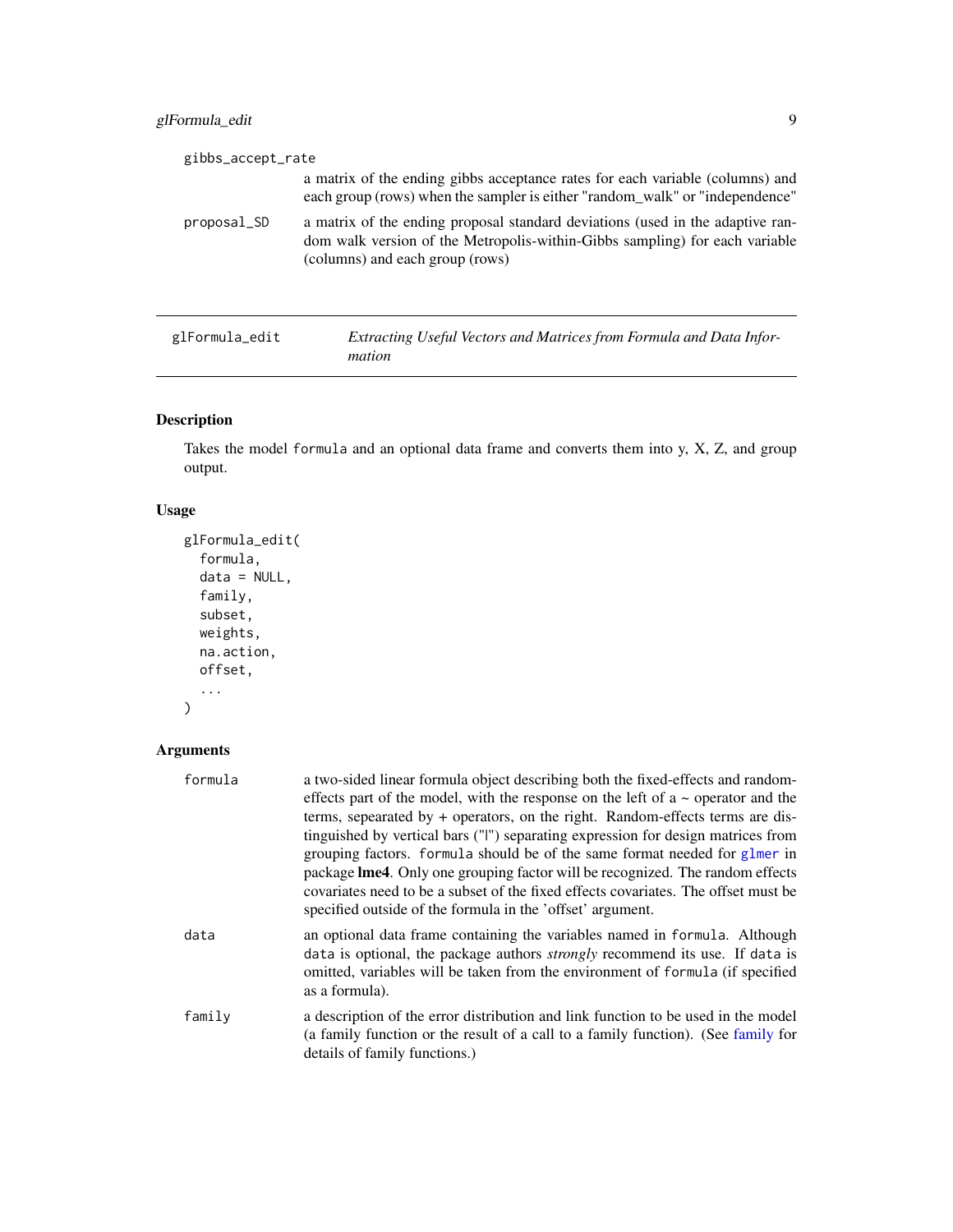<span id="page-9-0"></span>

| subset    | an optional vector specifying a subset of observations to be used in the fitting<br>process.                                                                                                         |
|-----------|------------------------------------------------------------------------------------------------------------------------------------------------------------------------------------------------------|
| weights   | an optional vector of 'prior weights' to be used in the fitting process. Should be<br>NULL or a numeric vector.                                                                                      |
| na.action | a function that indicates what should happen when the data contain NAs. The<br>default option na. omit removes observations with any missing values in any of<br>the variables                       |
| offset    | this can be used to specify an a priori known component to be included in the<br>linear predictor during fitting. This should be NULL or a numeric vector of<br>length equal to the number of cases. |
|           | potential further arguments                                                                                                                                                                          |

### Value

a list with the following elements:

| fr         | a model frame including all fixed and random covariates, the response, and the<br>grouping variable |
|------------|-----------------------------------------------------------------------------------------------------|
| X          | fixed effects covariates model matrix                                                               |
| reTrms     | list containing several items relating to the random effects                                        |
| family     | family specified for data modeling                                                                  |
| formula    | formula                                                                                             |
| fixed_vars | vector of variable names used for fixed effects                                                     |
| fwmsgs     | indicator for a check of the group levels                                                           |
|            |                                                                                                     |

<span id="page-9-1"></span>

| glmm | Fit a Generalized Mixed Model via Monte Carlo Expectation Condi- |
|------|------------------------------------------------------------------|
|      | tional Minimization (MCECM)                                      |

# Description

glmm is used to fit a single generalized mixed model via Monte Carlo Expectation Conditional Minimization (MCECM). Unlike glmmPen, no model selection is performed.

#### Usage

```
glmm(
 formula,
 data = NULL,
 family = "binomial",
  covar = NULL,offset = NULL,
 optim_options = optimControl(),
  adapt_RW_options = adaptControl(),
```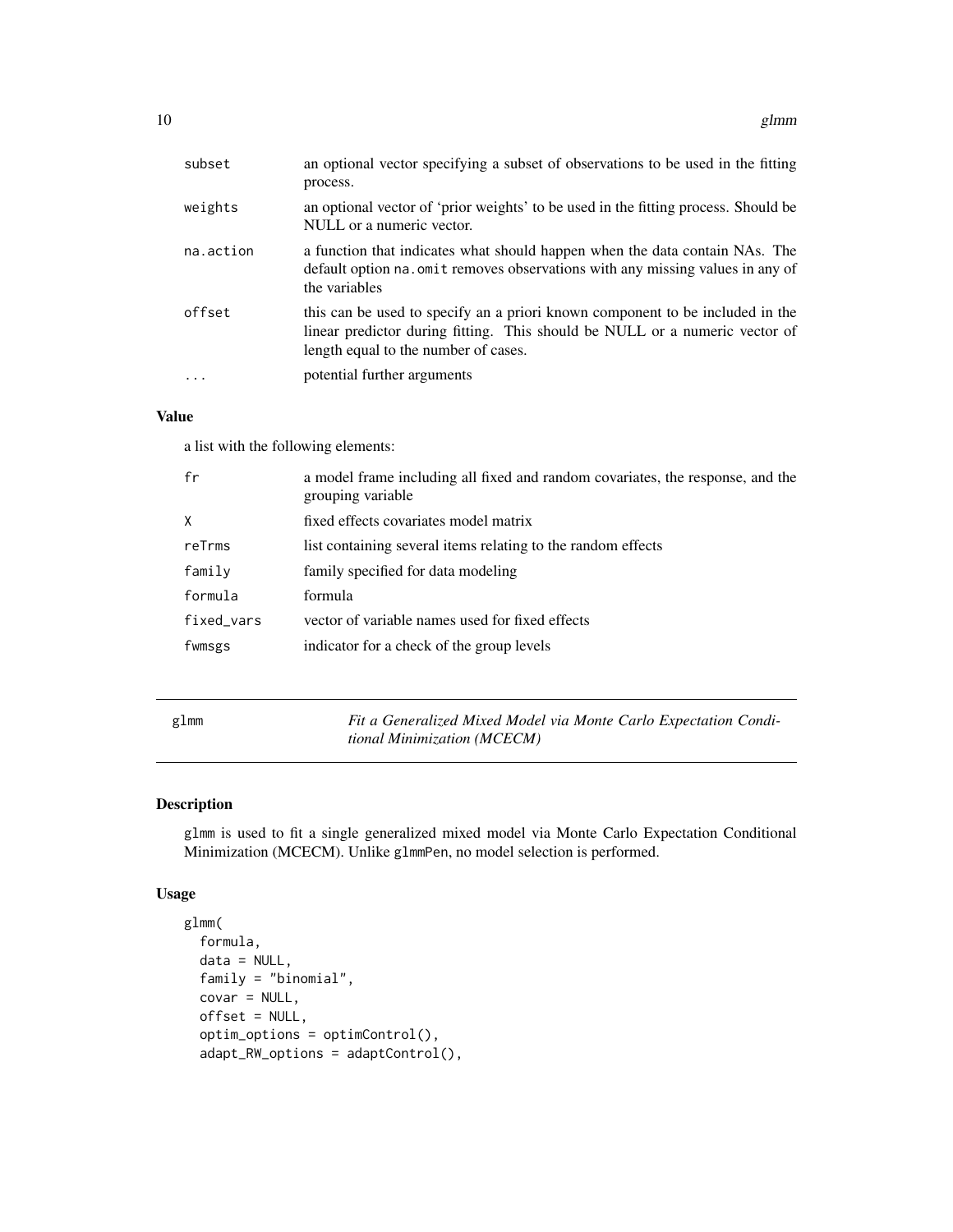#### <span id="page-10-0"></span>glmm  $11$

```
trace = 0,
 tuning_options = lambdaControl(),
 \frac{6}{5} = TRUE,
  ...
)
```

| formula          | a two-sided linear formula object describing both the fixed effects and random<br>effects part of the model, with the response on the left of $a \sim$ operator and the<br>terms, separated by + operators, on the right. Random-effects terms are dis-<br>tinguished by vertical bars ("I") separating expression for design matrices from<br>the grouping factor. formula should be of the same format needed for glmer<br>in package Ime4. Only one grouping factor will be recognized. The random<br>effects covariates need to be a subset of the fixed effects covariates. The offset<br>must be specified outside of the formula in the 'offset' argument.                                                 |
|------------------|-------------------------------------------------------------------------------------------------------------------------------------------------------------------------------------------------------------------------------------------------------------------------------------------------------------------------------------------------------------------------------------------------------------------------------------------------------------------------------------------------------------------------------------------------------------------------------------------------------------------------------------------------------------------------------------------------------------------|
| data             | an optional data frame containing the variables named in formula. If data is<br>omitted, variables will be taken from the environment of formula.                                                                                                                                                                                                                                                                                                                                                                                                                                                                                                                                                                 |
| family           | a description of the error distribution and link function to be used in the model.<br>Currently, the g1mmPen algorithm allows the Binomial, Gaussian, and Poisson<br>families with canonical links only.                                                                                                                                                                                                                                                                                                                                                                                                                                                                                                          |
| covar            | character string specifying whether the covariance matrix should be unstructured<br>("unstructured") or diagonal with no covariances between variables ("indepen-<br>dent"). Default is set to NULL. If covar is set to NULL and the number of random<br>effects predictors (not including the intercept) is greater than or equal to 10 (i.e.<br>high dimensional), then the algorithm automatically assumes an independent<br>covariance structure and covar is set to "independent". Otherwise if covar is<br>set to NULL and the number of random effects predictors is less than 10, then<br>the algorithm automatically assumes an unstructured covariance structure and<br>covar is set to "unstructured". |
| offset           | This can be used to specify an <i>a priori</i> known component to be included in<br>the linear predictor during fitting. Default set to NULL (no offset). If the data<br>argument is not NULL, this should be a numeric vector of length equal to the<br>number of cases (the length of the response vector). If the data argument spec-<br>ifies a data.frame, the offset argument should specify the name of a column in<br>the data.frame.                                                                                                                                                                                                                                                                     |
| optim_options    | a structure of class "optimControl" created from function optimControl that<br>specifies several optimization parameters. See the documentation for optimControl<br>for more details on defaults.                                                                                                                                                                                                                                                                                                                                                                                                                                                                                                                 |
| adapt_RW_options |                                                                                                                                                                                                                                                                                                                                                                                                                                                                                                                                                                                                                                                                                                                   |
|                  | a list of class "adaptControl" from function adaptControl containing the con-<br>trol parameters for the adaptive random walk Metropolis-within-Gibbs proce-<br>dure. Ignored if optimControl parameter sampler is set to "stan" (default) or<br>"independence".                                                                                                                                                                                                                                                                                                                                                                                                                                                  |
| trace            | an integer specifying print output to include as function runs. Default value is 0.<br>See Details for more information about output provided when trace $= 0, 1,$ or 2.                                                                                                                                                                                                                                                                                                                                                                                                                                                                                                                                          |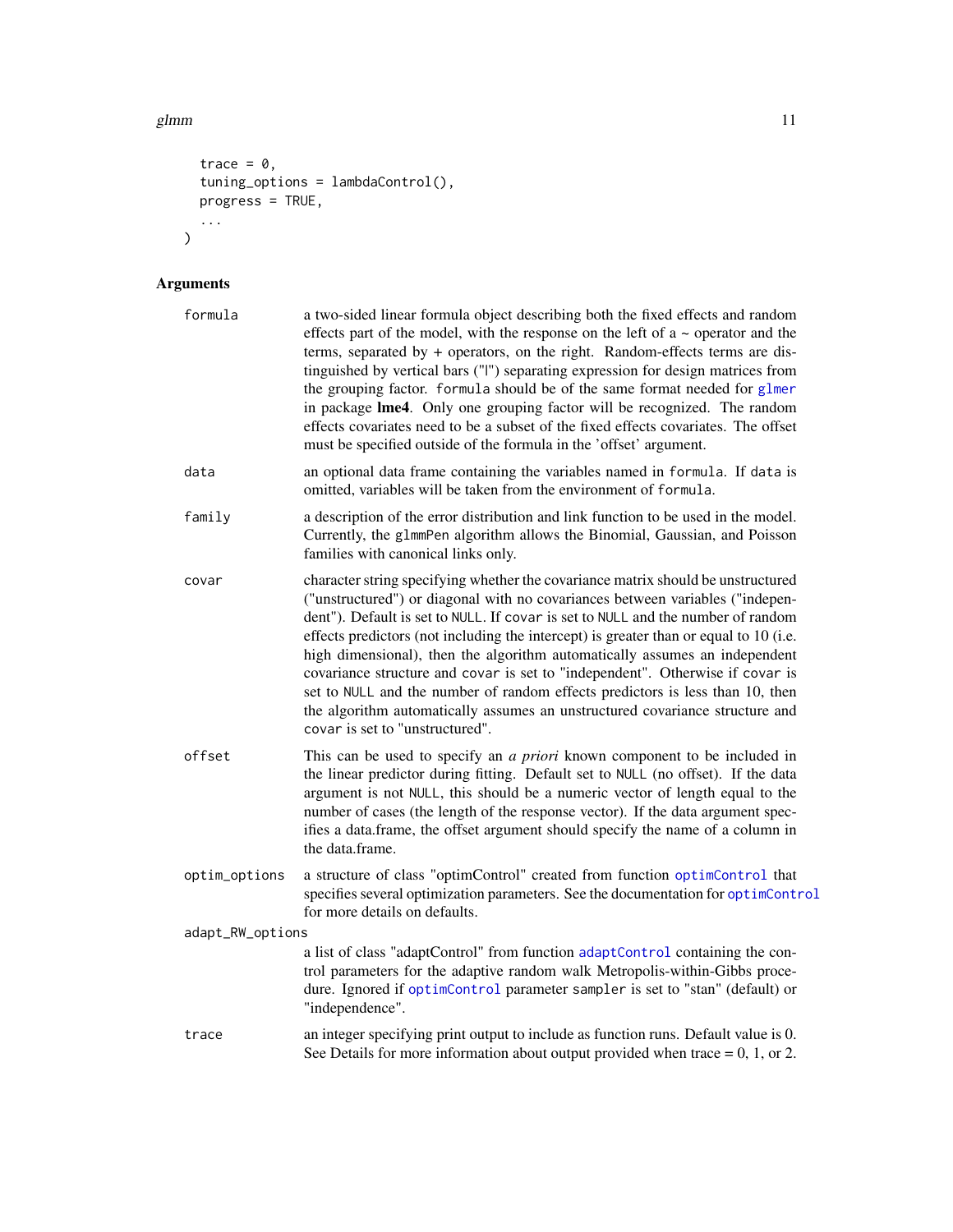- <span id="page-11-0"></span>tuning\_options a list of class "selectControl" or "lambdaControl" resulting from [selectControl](#page-17-1) or [lambdaControl](#page-17-2) containing additional control parameters. When function glmm is used,the algorithm may be run using one specific set of penalty parameters lambda0 and lambda1 by specifying such values in lambdaControl(). The default for glmm is to run the model fit with no penalization (lambda $\theta$  =  $lambda1 = 0$ ). When function glmmPen is run, tuning options is specified using selectControl(). See the [lambdaControl](#page-17-2) and [selectControl](#page-17-1) documentation for further details. progress a logical value indicating if additional output should be given showing the progress of the fit procedure. If TRUE, such output includes iteration-level information for the fit procedure (iteration number EM\_iter, number of MCMC samples nMC, average Euclidean distance between current coefficients and coefficients from t–defined in [optimControl](#page-21-1)–iterations back EM\_conv, and number of non-zero
	- fixed and random effects covariates not including the intercept). Additionally, progress = TRUE gives some other information regarding the progress of the variable selection procedure, including the model selection criteria and loglikelihood estimates for each model fit. Default is TRUE.
- ... additional arguments that could be passed into [glmmPen](#page-11-1). See glmmPen for further details.

#### Details

The glmm function can be used to fit a single generalized mixed model. While this approach is meant to be used in the case where the user knows which covariates belong in the fixed and random effects and no penalization is required, one is allowed to specify non-zero fixed and random effects penalties using [lambdaControl](#page-17-2) and the (...) arguments. The (...) allow for specification of penaltyrelated arguments; see [glmmPen](#page-11-1) for details. For a high dimensional situation, the user may want to fit a minimal penalty model using a small penalty for the fixed and random effects and save the posterior samples from this minimal penalty model for use in any BIC-ICQ calculations during selection within glmmPen. Specifying a file name in the 'BICq\_posterior' argument will save the posterior samples from the glmm model into a big.matrix with this file name, see the Details section of [glmmPen](#page-11-1) for additional details.

#### Value

A reference class object of class [pglmmObj](#page-23-1) for which many methods are available (e.g. methods (class  $=$  "pglmmObj"))

<span id="page-11-1"></span>glmmPen *Fit Penalized Generalized Mixed Models via Monte Carlo Expectation Conditional Minimization (MCECM)*

#### **Description**

glmmPen is used to fit penalized generalized mixed models via Monte Carlo Expectation Conditional Minimization (MCECM). The purpose of the function is to perform variable selection on both the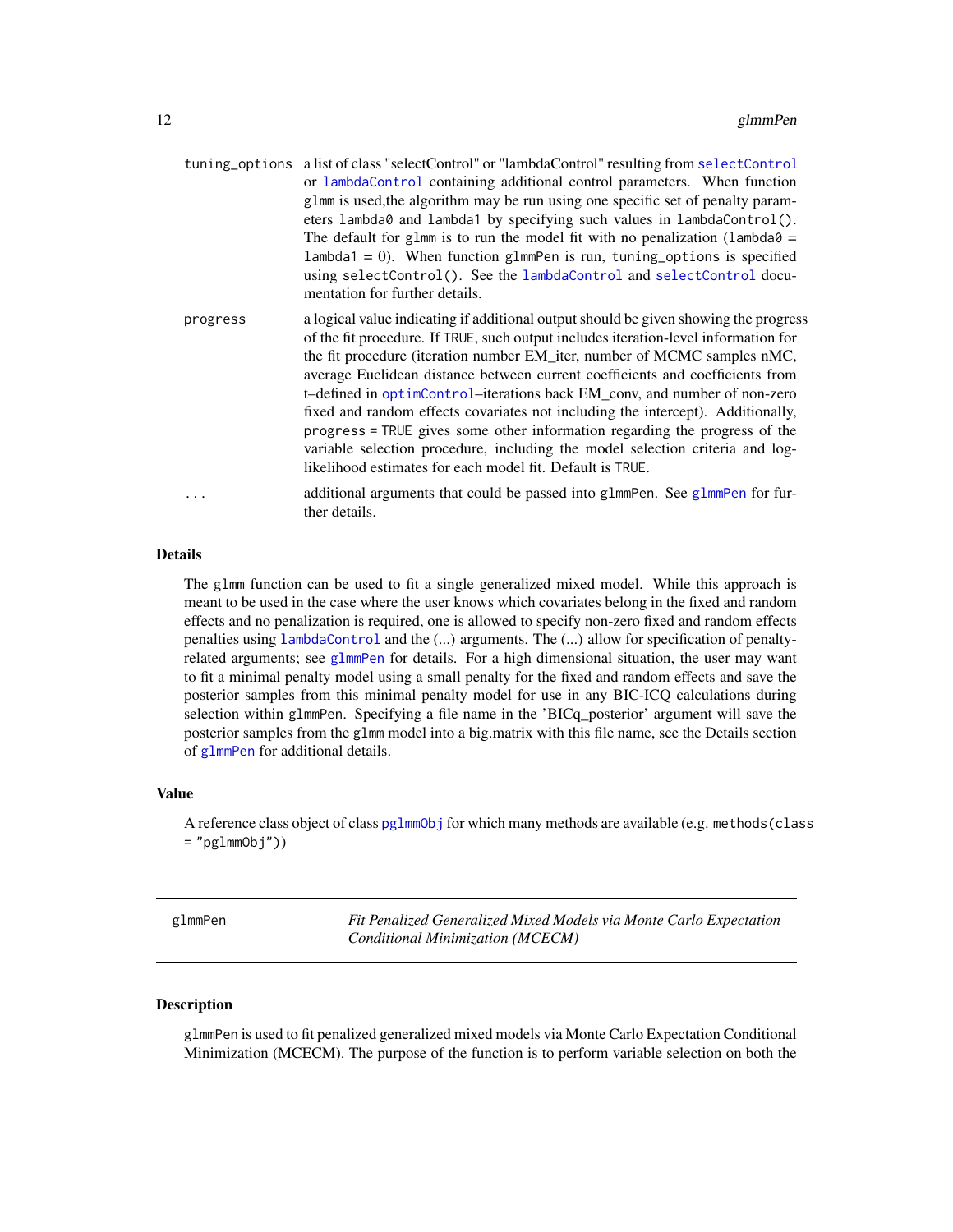#### <span id="page-12-0"></span>glmmPen 13

fixed and random effects simultaneously for the generalized linear mixed model. glmmPen selects the best model using BIC-type selection criteria (see [selectControl](#page-17-1) documentation for further details)

#### Usage

```
glmmPen(
  formula,
  data = NULL,
  family = "binomial",
  covar = NULL,offset = NULL,
  fixef_noPen = NULL,
  penalty = c("MCP", "SCAD", "lasso"),
  alpha = 1,
  gamma_penalty = switch(penalty[1], SCAD = 4, 3),
  optim_options = optimControl(),
  adapt_RW_options = adaptControl(),
  trace = \theta,
  tuning_options = selectControl(),
  BICq_posterior = NULL,
  progress = TRUE
)
```

| formula | a two-sided linear formula object describing both the fixed effects and random<br>effects part of the model, with the response on the left of $a \sim$ operator and the<br>terms, separated by $+$ operators, on the right. Random-effects terms are dis-<br>tinguished by vertical bars ("I") separating expression for design matrices from<br>the grouping factor. formula should be of the same format needed for glmer<br>in package <b>lme4</b> . Only one grouping factor will be recognized. The random<br>effects covariates need to be a subset of the fixed effects covariates. The offset<br>must be specified outside of the formula in the 'offset' argument.                                       |
|---------|-------------------------------------------------------------------------------------------------------------------------------------------------------------------------------------------------------------------------------------------------------------------------------------------------------------------------------------------------------------------------------------------------------------------------------------------------------------------------------------------------------------------------------------------------------------------------------------------------------------------------------------------------------------------------------------------------------------------|
| data    | an optional data frame containing the variables named in formula. If data is<br>omitted, variables will be taken from the environment of formula.                                                                                                                                                                                                                                                                                                                                                                                                                                                                                                                                                                 |
| family  | a description of the error distribution and link function to be used in the model.<br>Currently, the glmmPen algorithm allows the Binomial, Gaussian, and Poisson<br>families with canonical links only.                                                                                                                                                                                                                                                                                                                                                                                                                                                                                                          |
| covar   | character string specifying whether the covariance matrix should be unstructured<br>("unstructured") or diagonal with no covariances between variables ("indepen-<br>dent"). Default is set to NULL. If covar is set to NULL and the number of random<br>effects predictors (not including the intercept) is greater than or equal to 10 (i.e.<br>high dimensional), then the algorithm automatically assumes an independent<br>covariance structure and covar is set to "independent". Otherwise if covar is<br>set to NULL and the number of random effects predictors is less than 10, then<br>the algorithm automatically assumes an unstructured covariance structure and<br>covar is set to "unstructured". |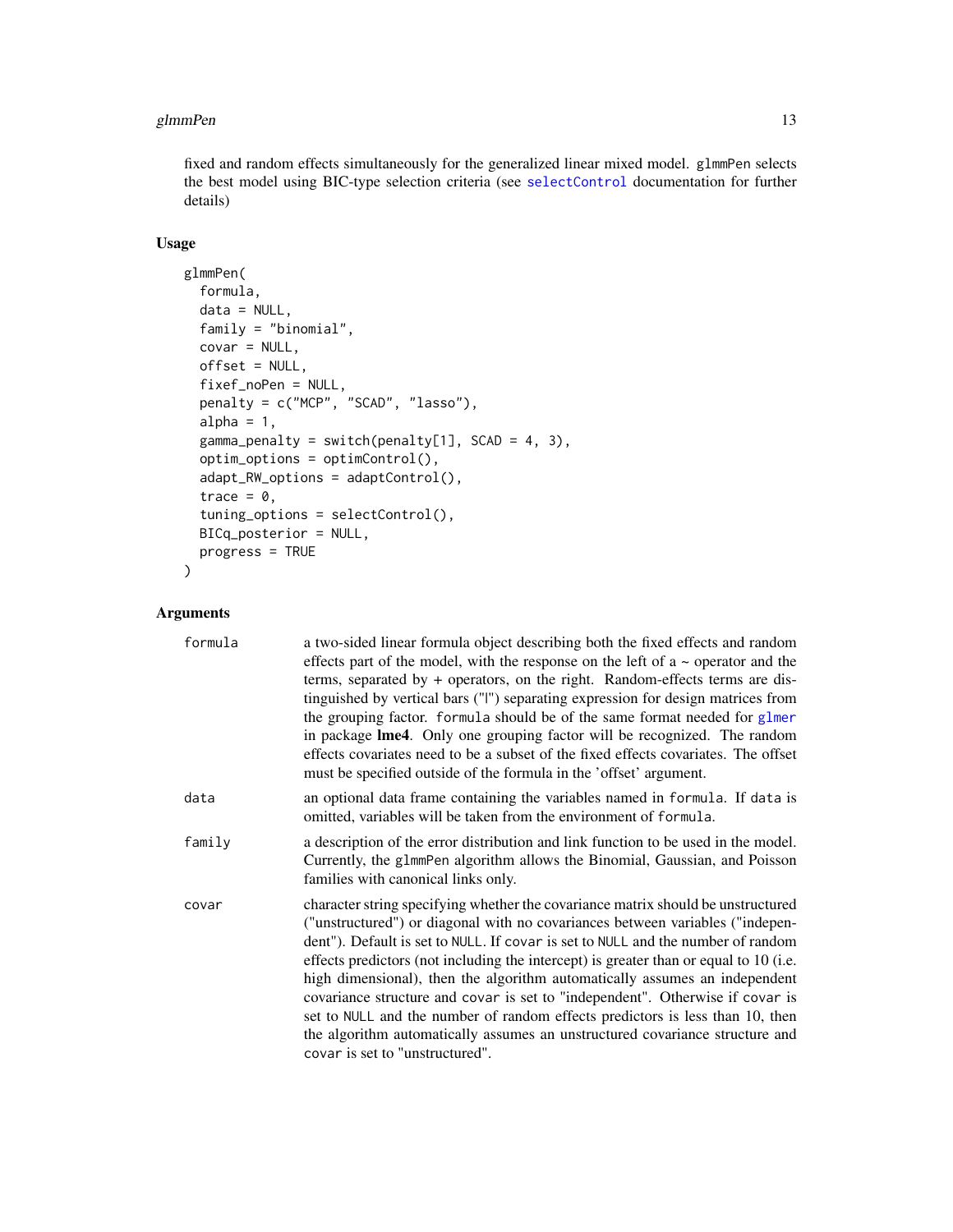<span id="page-13-0"></span>

| offset           | This can be used to specify an <i>a priori</i> known component to be included in<br>the linear predictor during fitting. Default set to NULL (no offset). If the data<br>argument is not NULL, this should be a numeric vector of length equal to the<br>number of cases (the length of the response vector). If the data argument spec-<br>ifies a data.frame, the offset argument should specify the name of a column in<br>the data.frame.                                                                                                                                                                            |
|------------------|--------------------------------------------------------------------------------------------------------------------------------------------------------------------------------------------------------------------------------------------------------------------------------------------------------------------------------------------------------------------------------------------------------------------------------------------------------------------------------------------------------------------------------------------------------------------------------------------------------------------------|
| fixef_noPen      | Optional vector of 0's and 1's of the same length as the number of fixed effects<br>covariates used in the model. Value 0 indicates the variable should not have<br>its fixed effect coefficient penalized, 1 indicates that it can be penalized. Order<br>should correspond to the same order of the fixed effects given in the formula.                                                                                                                                                                                                                                                                                |
| penalty          | character describing the type of penalty to use in the variable selection proce-<br>dure. Options include 'MCP', 'SCAD', and 'lasso'. Default is MCP penalty. If<br>the random effect covariance matrix is "unstructured", then a group MCP, group<br>SCAD, or group LASSO penalty is used on the random effects coefficients.<br>See Breheny and Huang (2011) <doi:10.1214 10-aoas388=""> and Breheny and<br/>Huang (2015) <doi:10.1007 s11222-013-9424-2=""> for details of these penalties.</doi:10.1007></doi:10.1214>                                                                                               |
| alpha            | Tuning parameter for the Mnet estimator which controls the relative contri-<br>butions from the MCP/SCAD/LASSO penalty and the ridge, or L2, penalty.<br>alpha=1 is equivalent to the MCP/SCAD/LASSO penalty, while alpha=0 is<br>equivalent to ridge regression. However, alpha=0 is not supported; alpha may<br>be arbitrarily small, but not exactly zero                                                                                                                                                                                                                                                             |
| gamma_penalty    | The scaling factor of the MCP and SCAD penalties. Not used by LASSO<br>penalty. Default is 4.0 for SCAD and 3.0 for MCP. See Breheny and Huang<br>(2011) <doi:10.1214 10-aoas388=""> and Breheny and Huang (2015) <doi:10.1007 s11222-<br="">013-9424-2&gt; for further details.</doi:10.1007></doi:10.1214>                                                                                                                                                                                                                                                                                                             |
| optim_options    | a structure of class "optimControl" created from function optimControl that<br>specifies several optimization parameters. See the documentation for optimControl<br>for more details on defaults.                                                                                                                                                                                                                                                                                                                                                                                                                        |
| adapt_RW_options |                                                                                                                                                                                                                                                                                                                                                                                                                                                                                                                                                                                                                          |
|                  | a list of class "adaptControl" from function adaptControl containing the con-<br>trol parameters for the adaptive random walk Metropolis-within-Gibbs proce-<br>dure. Ignored if optimControl parameter sampler is set to "stan" (default) or<br>"independence".                                                                                                                                                                                                                                                                                                                                                         |
| trace            | an integer specifying print output to include as function runs. Default value is 0.<br>See Details for more information about output provided when trace $= 0, 1,$ or 2.                                                                                                                                                                                                                                                                                                                                                                                                                                                 |
|                  | tuning_options a list of class "selectControl" or "lambdaControl" resulting from selectControl<br>or lambdaControl containing additional control parameters. When function<br>g1mm is used, the algorithm may be run using one specific set of penalty param-<br>eters lambda0 and lambda1 by specifying such values in lambdaControl().<br>The default for glmm is to run the model fit with no penalization (lambda $\theta$ =<br>$lambda1 = 0$ ). When function glmmPen is run, tuning options is specified<br>using selectControl(). See the lambdaControl and selectControl docu-<br>mentation for further details. |
| BICq_posterior   | an optional character string expressing the path and file basename of a file com-<br>bination that will file-back or currently file-backs a big.matrix of the poste-<br>rior samples from the minimal penalty model used for the BIC-ICQ calcula-<br>tion used for model selection. T (BIC-ICQ reference: Ibrahim et al (2011)                                                                                                                                                                                                                                                                                           |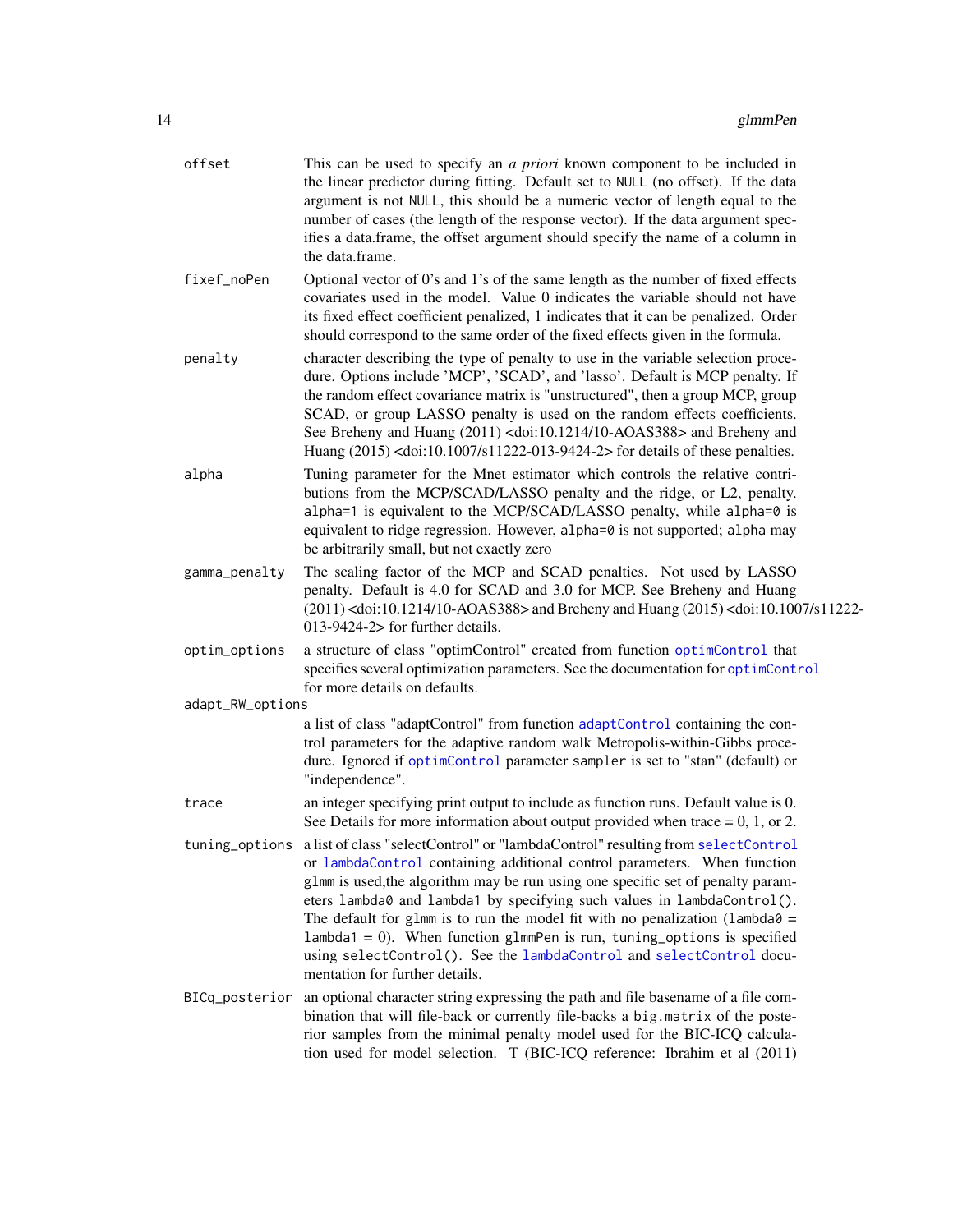<span id="page-14-0"></span>

|          | <doi:10.1111 j.1541-0420.2010.01463.x="">). If this argument is specified as NULL<br/>(default) and BIC-ICQ calculations are requested (see selectControl) for de-<br/>tails), the posterior samples will be saved in the file combination 'BICq_Posterior_Draws.bin'<br/>and 'BICq_Posterior_Draws.desc' in the working directory. See 'Details' sec-<br/>tion for additional details about the required format of BICq_posterior and the<br/>file-backed big matrix.</doi:10.1111>                                                                                                                                                                                                                                                 |
|----------|--------------------------------------------------------------------------------------------------------------------------------------------------------------------------------------------------------------------------------------------------------------------------------------------------------------------------------------------------------------------------------------------------------------------------------------------------------------------------------------------------------------------------------------------------------------------------------------------------------------------------------------------------------------------------------------------------------------------------------------|
| progress | a logical value indicating if additional output should be given showing the progress<br>of the fit procedure. If TRUE, such output includes iteration-level information for<br>the fit procedure (iteration number EM_iter, number of MCMC samples nMC,<br>average Euclidean distance between current coefficients and coefficients from<br>t-defined in optimControl-iterations back EM_conv, and number of non-zero<br>fixed and random effects covariates not including the intercept). Additionally,<br>progress = TRUE gives some other information regarding the progress of the<br>variable selection procedure, including the model selection criteria and log-<br>likelihood estimates for each model fit. Default is TRUE. |

#### Details

Argument BICq\_posterior details: If the BIC\_option in [selectControl](#page-17-1) (tuning\_options) is specified to be 'BICq', this requests the calculation of the BIC-ICQ criterion during the selection process. For the BIC-ICQ criterion to be calculated, a minimal penalty model assuming a small valued lambda penalty needs to be fit, and the posterior samples from this minimal penalty model need to be used. In order to avoid repetitive calculations of this minimal penalty model (i.e. if secondary rounds of selection are desired in [glmmPen\\_FineSearch](#page-15-1) or if the user wants to re-run glmmPen with a different set of penalty parameters), a big.matrix of these posterior samples will be file-backed as two files: a backing file with extension '.bin' and a descriptor file with extension '.desc'. The BICq\_posterior argument should contain a path and a filename of the form "./path/filename" such that the backingfile and the descriptor file would then be saved as "./path/filename.bin" and "./path/filename.desc", respectively. If BICq\_posterior is set to NULL, then by default, the backingfile and descriptor file are saved in the working directory as "BICq\_Posterior\_Draws.bin" and "BICq\_Posterior\_Draws.desc". If the big matrix of posterior samples is already file-backed, BICq\_posterior should specify the path and basename of the appropriate files (again of form "./path/filename"); the minimal penalty model will not be fit again and the big.matrix of posterior samples will be read using the attach.big.matrix function of the bigmemory package and used in the BIC-ICQ calculations. If the appropriate files do not exist or BICq\_posterior is specified as NULL, the minimal penalty model will be fit and the minimal penalty model posterior samples will be saved as specified above. The algorithm will save 10^4 posterior samples automatically.

Trace details: The value of 0 (default) does not output any extra information. The value of 1 additionally outputs the updated coefficients, updated covariance matrix values, and the number of coordinate descent iterations used for the M step for each EM iteration. When pre-screening procedure is used and/or if the BIC-ICQ criterion is requested, trace = 1 gives additional information about the penalties used for the 'minimal penalty model' fit procedure. If Stan is not used as the E-step sampling mechanism, the value of 2 outputs all of the above plus gibbs acceptance rate information for the adaptive random walk and independence samplers and the updated proposal standard deviation for the adaptive random walk.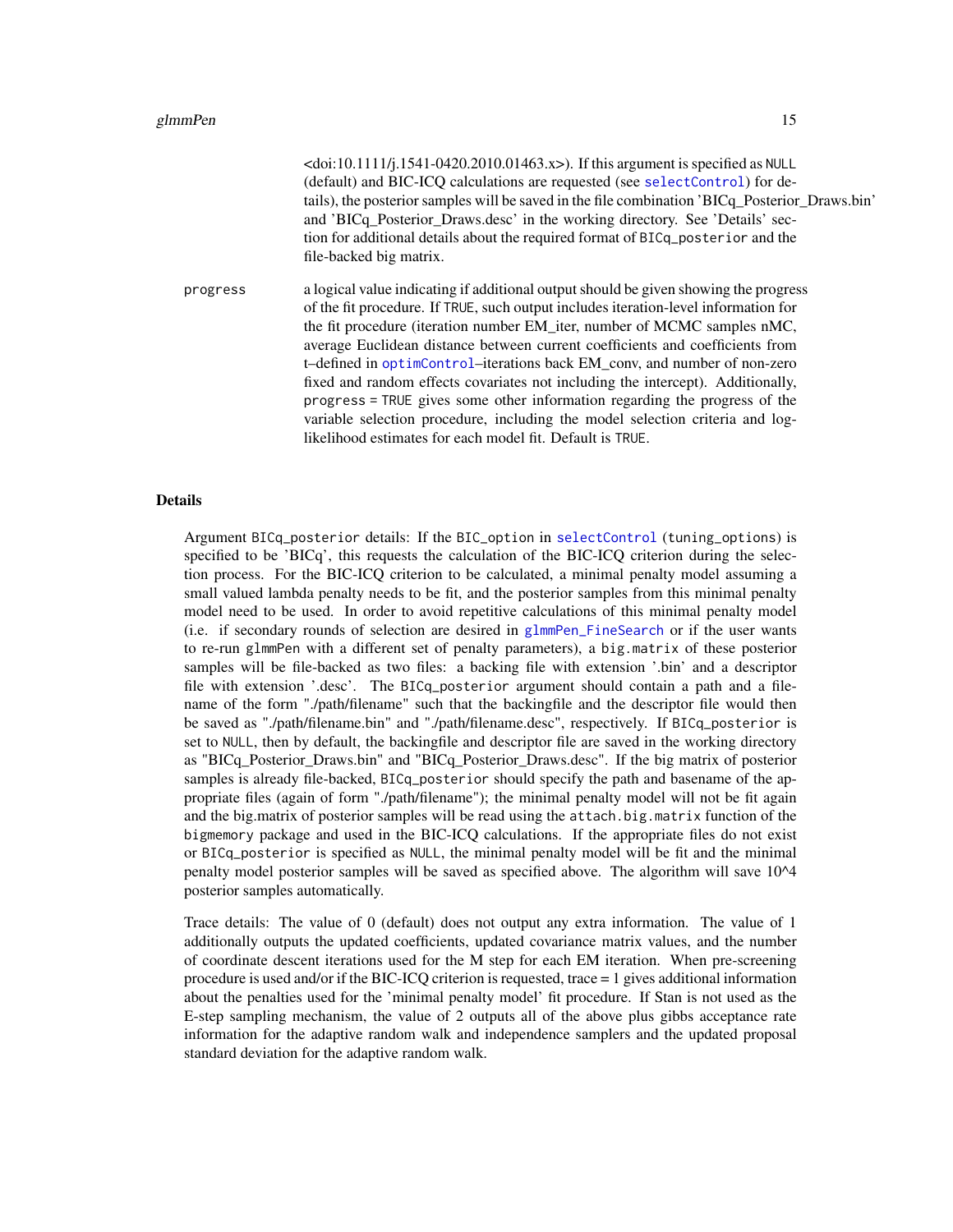#### <span id="page-15-0"></span>Value

A reference class object of class [pglmmObj](#page-23-1) for which many methods are available (e.g. methods(class = "pglmmObj"), see ?pglmmObj for additional documentation)

<span id="page-15-1"></span>glmmPen\_FineSearch *Fit a Penalized Generalized Mixed Model via Monte Carlo Expectation Conditional Minimization (MCECM) using a finer penalty grid search* glmmPen\_FineSearch *finds the best model from the selection results of a* pglmmObj *object created by* glmmPen*, identifies a more targeted grid search around the optimum lambda penalty values, and performs model selection on this finer grid search.*

#### **Description**

Fit a Penalized Generalized Mixed Model via Monte Carlo Expectation Conditional Minimization (MCECM) using a finer penalty grid search

glmmPen\_FineSearch finds the best model from the selection results of a pglmmObj object created by glmmPen, identifies a more targeted grid search around the optimum lambda penalty values, and performs model selection on this finer grid search.

#### Usage

```
glmmPen_FineSearch(
  object,
  tuning_options = selectControl(),
  BIC_option = NULL,
  idx\_range = 2,
  optim_options = NULL,
  adapt_RW_options = NULL,
  trace = \theta,
 BICq_posterior = NULL,
  progress = TRUE
)
```
- object an object of class pglmmObj created by glmmPen. This object must contain model selection results.
- tuning\_options a list of class selectControl resulting from [selectControl](#page-17-1) containing model selection control parameters. See the [selectControl](#page-17-1) documentation for details. The user can specify their own fine grid search, or if the lambda0\_seq and lambda1\_seq arguments are left as NULL, the algorithm will automatically select a fine grid search based on the best model from the previous selection. See Details for more information. Default value set to 1.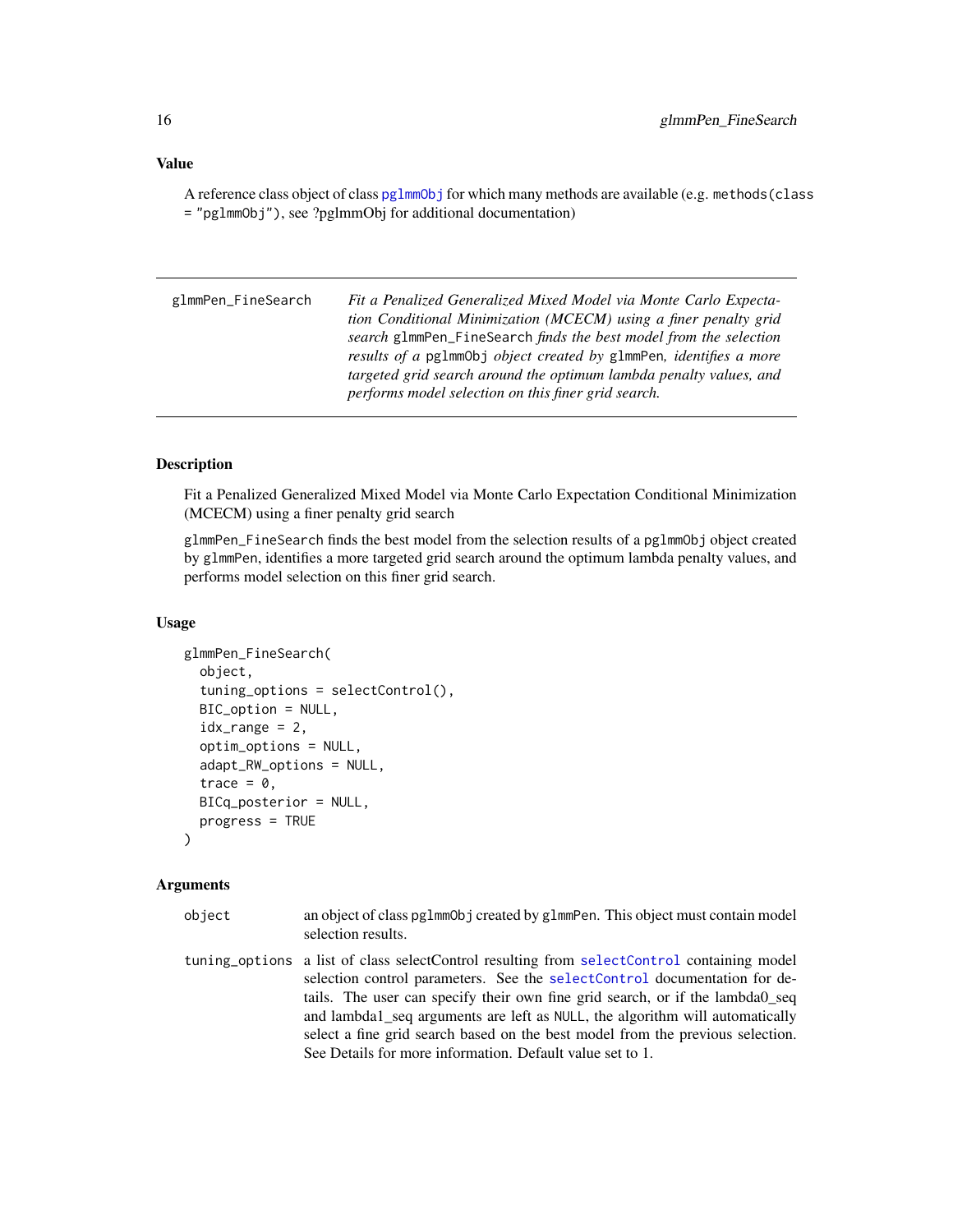<span id="page-16-0"></span>

| BIC_option       | character string specifying the selection criteria used to select the 'best' model.<br>If left as the default NULL, then will use the same selection criteria used during<br>the grid search used to produce the input pglmmObj object. See further details in<br>the BIC_option description of selectControl.                                                                                                                                                                                                                                                                                                                                                                                                         |
|------------------|------------------------------------------------------------------------------------------------------------------------------------------------------------------------------------------------------------------------------------------------------------------------------------------------------------------------------------------------------------------------------------------------------------------------------------------------------------------------------------------------------------------------------------------------------------------------------------------------------------------------------------------------------------------------------------------------------------------------|
| idx_range        | a positive integer that determines what positions within the sequence of the fixed<br>and random effect lambda penalty parameters used in the previous coarse grid<br>search will be used as the new fixed and random effect lambda penalty parameter<br>ranges. See Details for more information.                                                                                                                                                                                                                                                                                                                                                                                                                     |
| optim_options    | an optional list of class "optimControl" created from function optimControl<br>that specifies optimization parameters. If set to the default NULL, will use the<br>optimization parameters used for the previous round of selection stored within<br>the pglmmObj object.                                                                                                                                                                                                                                                                                                                                                                                                                                              |
| adapt_RW_options |                                                                                                                                                                                                                                                                                                                                                                                                                                                                                                                                                                                                                                                                                                                        |
|                  | an optional list of class "adaptControl" from function adaptControl containing<br>the control parameters for the adaptive random walk Metropolis-within-Gibbs<br>procedure. Ignored if optimControl parameter sampler is set to "stan" or "in-<br>dependence". If set to the default NULL, will use the adaptive random walk<br>paraters used for the previous round of selection stored within the pglmmObj<br>object.                                                                                                                                                                                                                                                                                                |
| trace            | an integer specifying print output to include as function runs. Default value is 0.<br>See Details of glmmPen for more information about output provided when trace<br>$= 0, 1,$ or 2.                                                                                                                                                                                                                                                                                                                                                                                                                                                                                                                                 |
| BICq_posterior   | an optional character string specifying the file-backed big.matrix containing<br>the posterior draws used to calculate the BIC-ICQ selection criterion if such<br>a big. matrix was created in the previous round of selection. See glmmPen<br>documentation for further details.                                                                                                                                                                                                                                                                                                                                                                                                                                      |
| progress         | a logical value indicating if additional output should be given showing the progress<br>of the fit procedure. If TRUE, such output includes iteration-level information for<br>the fit procedure (iteration number EM_iter, number of MCMC draws nMC,<br>average Euclidean distance between current coefficients and coefficients from<br>t-defined in optimControl-iterations back EM_conv, and number of non-zero<br>fixed and random effects including the intercept). Additionally, progress =<br>TRUE gives some other information regarding the progress of the variable se-<br>lection procedure, including the model selection criteria and log-likelihood esti-<br>mates for each model fit. Default is TRUE. |

#### Details

The glmmPen\_FineSearch function extracts the data, the penalty information (penalty type, gamma\_penalty, and alpha), the pre-screening results from the initial variable selection procedure, and some other argument specifications from the pglmmObj object created during a previous round of variable/model selection. In this finer grid search, the user has the ability to make the following adjustments: the user can change the BIC option used for selection, any optimization control parameters, or any adaptive random walk parameters (if the sampler specified in the optimization parameters is "random\_walk"). The user could manually specify the lambda penalty grid to search over within the [selectControl](#page-17-1) control parameters, or the user could let the glmmPen\_FineSearch algorithm calculate a finer grid search automatically (see next paragraph for details).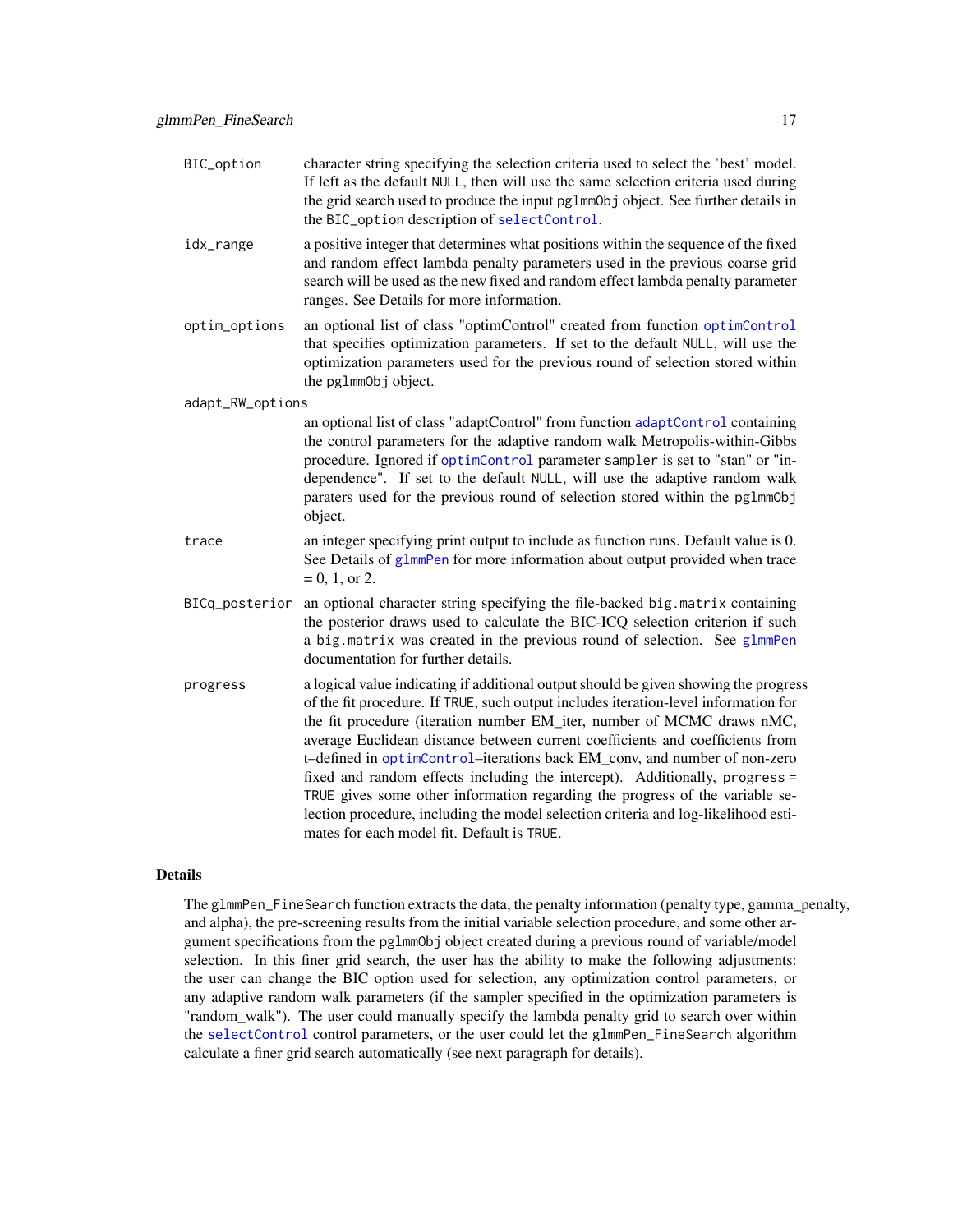<span id="page-17-0"></span>If the sequences of lambda penalty values are left unspecified in the [selectControl](#page-17-1) tuning options, the glmmPen\_FineSearch algorithm performs the following steps to find the finer lambda grid search: (i) The lambda combination from the best model is identified from the earlier selection results saved in the pglmmObj object. (ii) For the fixed and random effects separately, the new max and min lambda values are the lambda values idx\_range positions away from the best lambda in the original lambda sequences for the fixed and random effects. For instance, suppose we consider a hypothetical lambda sequence of {0.1,0.2,0.3,0.4,0.5,0.6,0.7} for both fixed and random effects, and the best model was given by the  $(0.4, 0.5)$  combination. If the idx\_lambda = 2, then the fine search would use the fixed effects sequence would have  $(\text{min,max}) = (0.2, 0.6)$  and the fixed effects sequence would have  $(min, max) = (0.3, 0.7)$ .

#### Value

A reference class object of class [pglmmObj](#page-23-1) for which many methods are available (e.g. methods(class  $=$  "pglmmObj"))

<span id="page-17-2"></span>lambdaControl *Control of Penalization Parameters and Selection Criteria*

#### <span id="page-17-1"></span>Description

Constructs control structures for penalized mixed model fitting.

 $lambdaControl(lambda@ = 0, lambda1 = 0)$ 

#### Usage

```
selectControl(
  lambda0_seq = NULL,
  lambda1_seq = NULL,
  nlambda = 10,
  search = c("abbrev", "full_grid"),
 BIC_option = c("BICq", "BICh", "BIC", "BICNgrp"),
  logLik_calc = switch(BIC_option[1], BICq = FALSE, TRUE),
  lambda.min = NULL,
 pre_screen = TRUE,
  lambda.min.presc = NULL
)
```

| lambda0 | a non-negative numeric penalty parameter for the fixed effects coefficients                            |
|---------|--------------------------------------------------------------------------------------------------------|
| lambda1 | a non-negative numeric penalty parameter for the (grouped) random effects co-<br>variance coefficients |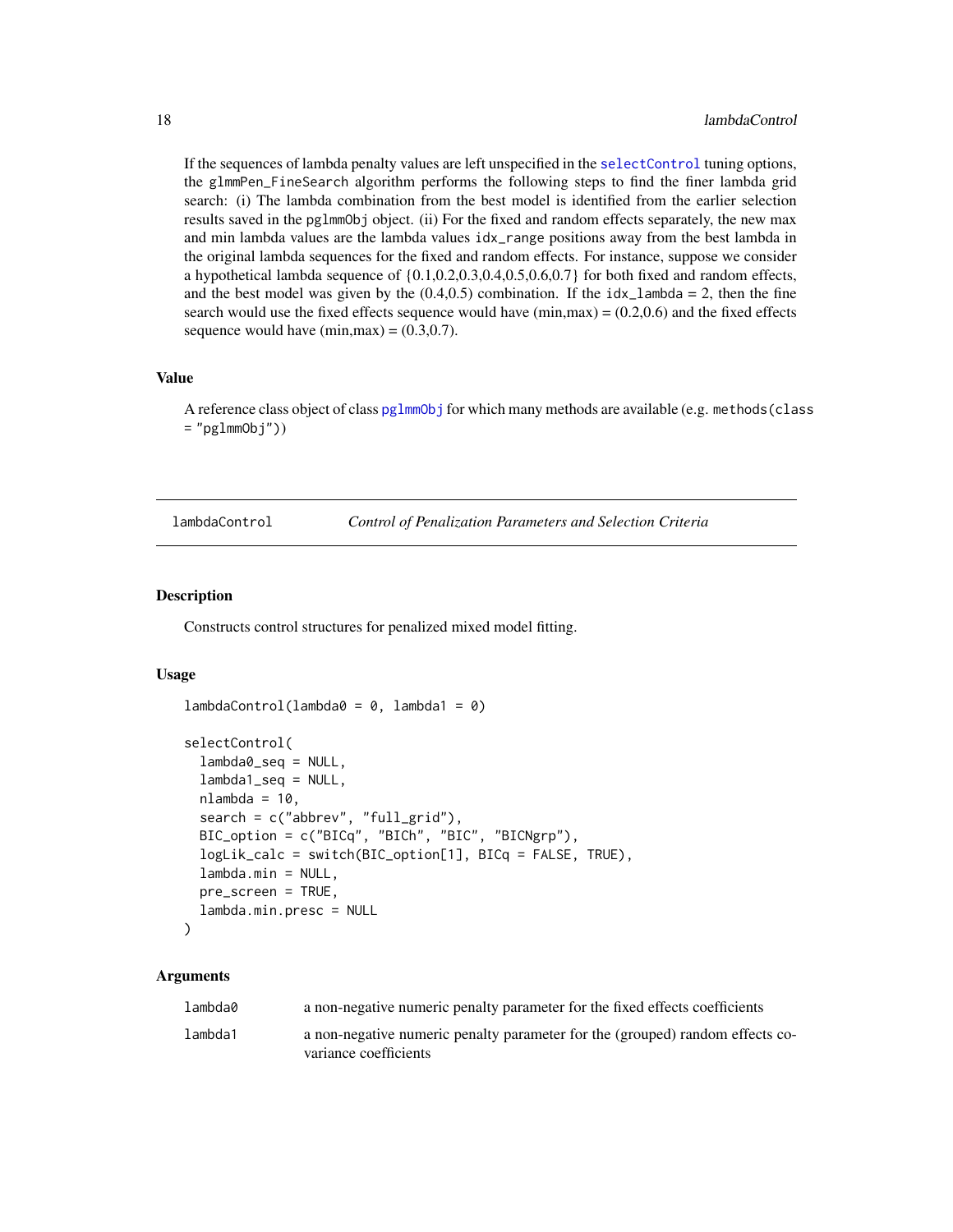lambda0\_seq, lambda1\_seq

a sequence of non-negative numeric penalty parameters for the fixed and random effect coefficients (lambda0\_seq and lambda1\_seq, respectively). If NULL, then a sequence will be automatically calculated. See 'Details' section for more details on these default calculations.

nlambda positive integer specifying number of penalty parameters to use for the fixed and random effects penalty parameters. Default set to 10. Only used if either lambda0\_seq or lambda1\_seq remain unspecified by the user (one or both of these arguments set to NULL) and, consequently, one or more default sequences need to be calculated.

- search character string of "abbrev" (default) or "full\_grid" indicating if the search of models over the penalty parameter space should be the full grid search (total number of models equals 'nlambda'<sup>^2</sup> or length('lambda0\_seq')\*length('lambda1\_seq')) or an abbreviated grid search. The abbreviated grid search is described in more detail in the Details section. Te authors highly recommend the abbreviated grid search.
- BIC\_option character string specifying the selection criteria used to select the 'best' model. Default "BICq" option specifies the BIC-ICQ criterion (Ibrahim et al (2011)  $\langle \text{doi:10.1111/}1.1541 - 0420.2010.01463.x \rangle$ , which requires a fit of a 'minimum' penalty' model; a small penalty (the minimum of the penalty sequence) is used for the fixed and random effects. See "Details" section for what these small penalties will be. The "BICh" option utilizes the hybrid BIC value described in Delattre, Lavielle, and Poursat (2014) <doi:10.1214/14-EJS890>. The regular "BIC" option penalty term uses (total non-zero coefficients)\*(length(y) = total number observations). The "BICNgrp" option penalty term uses (total non-zero  $coefficients)*(nlevels(group) = number groups).$
- logLik\_calc logical value specifying if the log likelihood (and log-likelihood based calculations BIC, BICh, and BICNgrp) should be calculated for all of the models in the selection procedure. If BIC-ICQ is used for selection, the log-likelihood is not needed for each model. However, if users are interested in comparing the best models from BIC-ICQ and other BIC-type selection criteria, setting logLik\_calc to TRUE will calculate these other quantities for all of the models.
- lambda.min numeric fraction between 0 and 1. The sequence of the lambda penalty parameters ranges from the maximum lambda where all fixed and random effects are penalized to 0 and a minimum lambda value, which equals a small fraction of the maximum lambda. The parameter lambda.min specifies this fraction. Default value is set to NULL, which automatically selects lambda.min to equal 0.01 when the number of observations is greater than the number of fixed effects predictors and 0.05 otherwise. Only used if either lambda0\_seq or lambda1\_seq remain unspecified by the user (one or both of these sequence arguments set to NULL) and, consequently, one or more default sequences need to be calculated.
- pre\_screen logical value indicating whether pre-screening should be performed before model selection (default TRUE). If the number of random effects covariates considered is 4 or less, then no pre-screening will be performed. Pre-screening removes random effects from consideration during the model selection process, which can significantly speed up the algorithm. See "Details" section for a further discussion.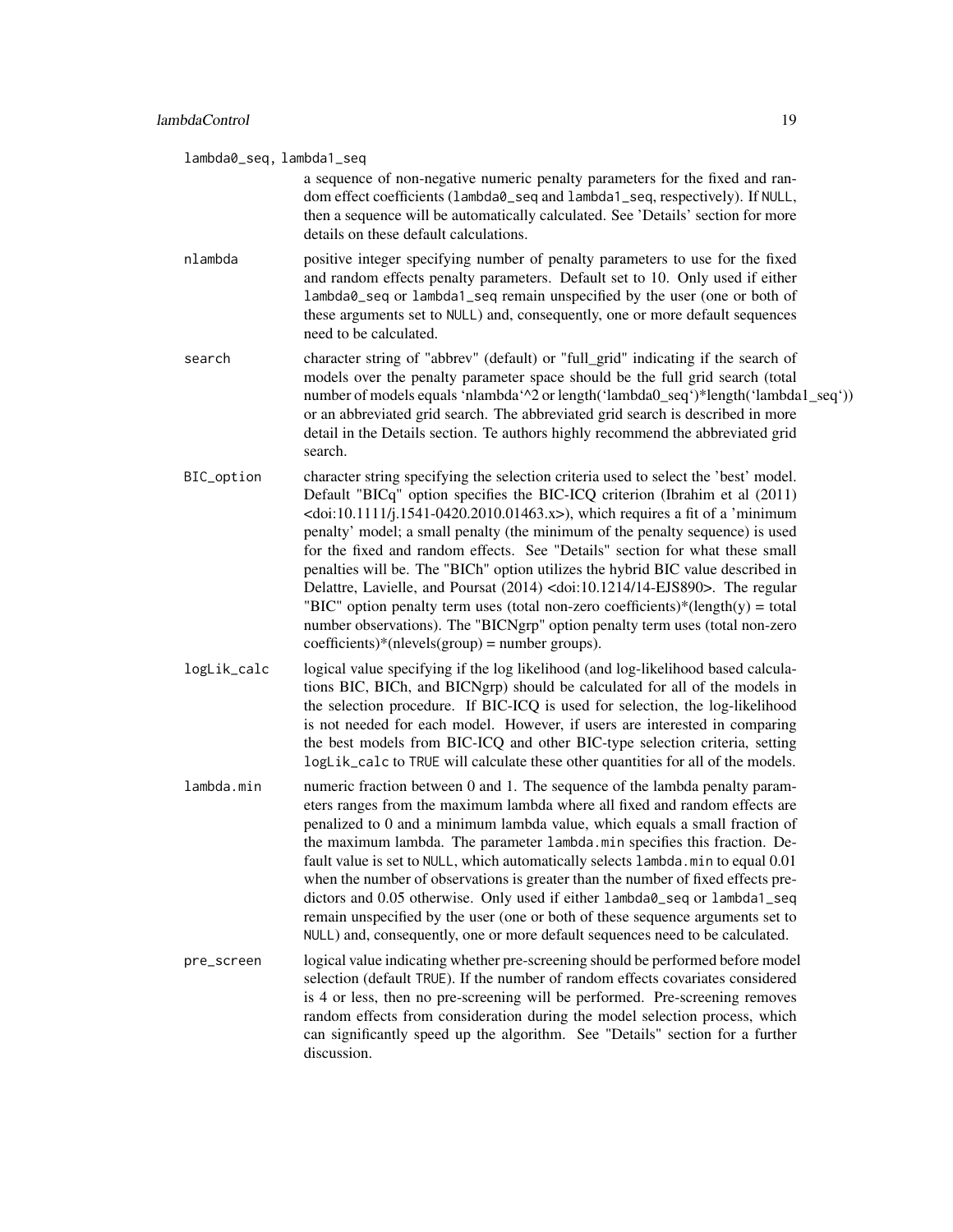#### <span id="page-19-0"></span>lambda.min.presc

numeric fraction between 0 and 1. During pre-screening and the minimal penalty model fit for the BIC-ICQ calculation, the small penalty used on the random effect is the fraction lambda.min.presc multiplied by the maximum penalty parameter that penalizes all fixed and random effects to 0. If left as NULL, the default value is 0.01 when the number of random effect covariates is 10 or less and 0.05 otherwise. Only used if lambda1\_seq remains unspecified by the user (this argument set to NULL so the random effects penalty parameter sequence needs to be automatically calculated) AND either the pre-screening procedure is selected by the argument pre\_screen or the BIC-ICQ is selected as the model selection criteria, i.e., BIC\_option = "BICq". See the "Details" section for a further discussion.

#### Details

If left as the default NULL values, the lambda0\_seq and lambda1\_seq numeric sequences are automatically calculated. The sequence will be calculated in the same manner as ncvreg calculates the range: the max value (let's denote this as lambda\_max) penalizes all fixed and random effects to 0, the min value is a small portion of max (lambda.min\*lambda\_max), and the sequence is composed of nlambda values ranging from these min and max values spread evenly on the log scale. Unlike ncvreg, the order of penalty values used in the algorithm must run from the min lambda to the max lambda (as opposed to running from max lambda to min lambda). The length of the sequence is specified by nlambda. By default, these sequences are calculated using [LambdaSeq](#page-20-1).

The lambda0 and lambda1 arguments used within the  $glmm$  function allow for a user to fit a model with a single non-zero penalty parameter combination. However, this is generally not recommended.

Abbreviated grid search: The abbreviated grid search proceeds in two stages. In stage 1, the algorithm fits the following series of models: the fixed effects penalty parameter remains a fixed value evaluated at the minimum of the fixed effects penalty parameters, and all random effects penalty parameters are examined. The 'best' model from this first stage of models determines the optimum random effect penalty parameter. In stage 2, the algorithm fits the following series of models: the random effects penalty parameter remains fixed at the value of the optimum random effect penalty parameter (from stage 1) and all fixed effects penalty parameters are considered. The best overall model is the best model from stage 2. This reduces the number of models considered to length('lambda0\_seq') + length('lambda1\_seq'). The authors found that this abbreviated grid search worked well in simulations, and performed considerably faster than the full grid search that examined all possible fixed and random effect penalty parameter combinations.

The arguments nlambda and lambda.min are only used if one or both of the lambda0\_seq and lambda1\_seq penalty sequences (corresponding to the fixed and random effects penalty sequences, respectively) remain unspecified by the user (one or both of these arguments left as NULL), indicating that the algorithm needs to calculate default penalty sequences.

The argument lambda.min.presc is only used under the following condition: lambda1\_seq remains unspecified by the user (this argument set to NULL so the random effects penalty parameter sequence needs to be calculated) AND either the pre-screening procedure is selected by the argument pre\_screen or the BIC-ICQ is selected as the model selection criteria, i.e., BIC\_option = "BICq". If lambda1\_seq is specified by the user, the minimum value in that sequence will be used as the random effect penalty in the pre-screening procedure and/or the minimal penalty model for the BIC-ICQ calculation.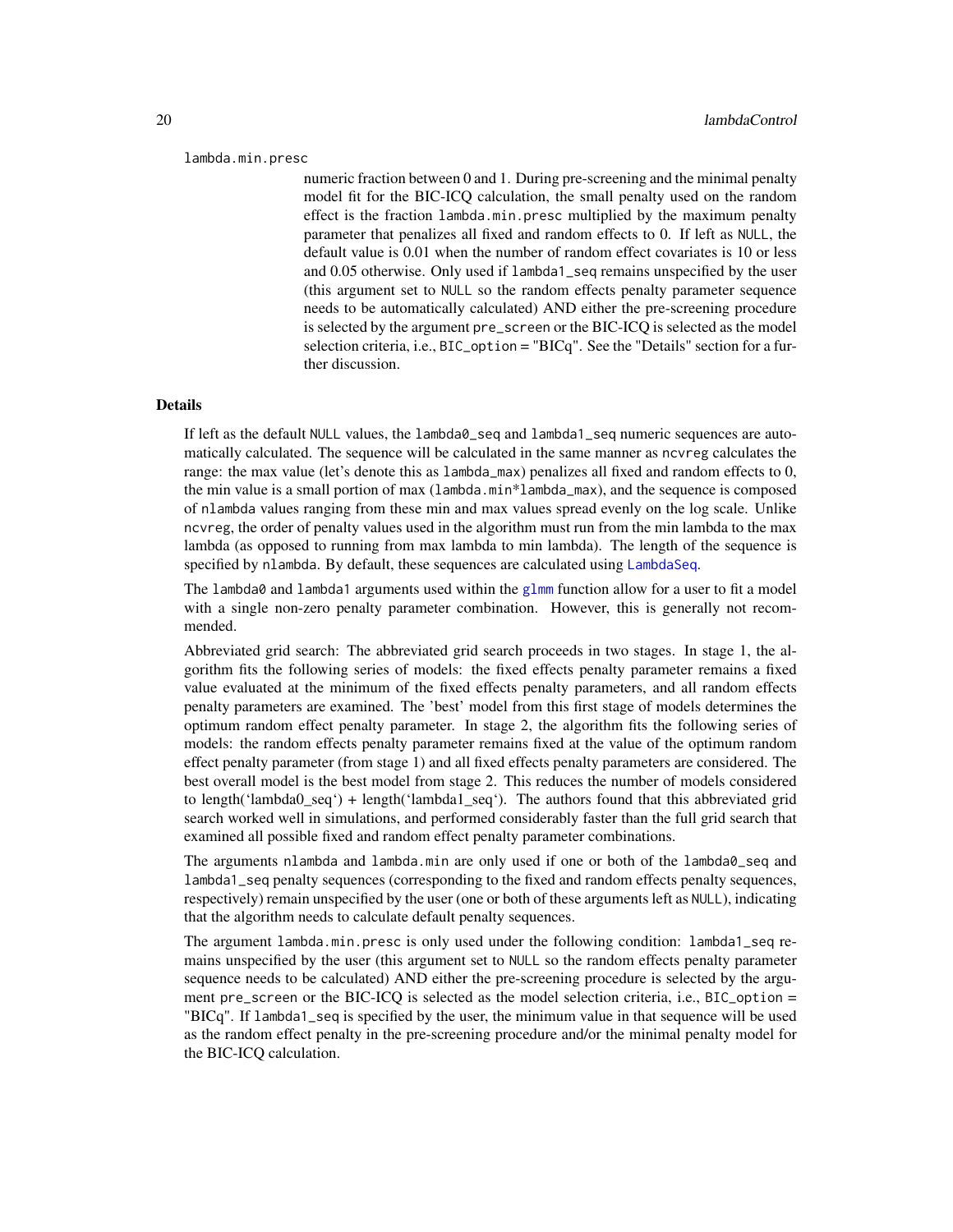#### <span id="page-20-0"></span>LambdaSeq 21

BIC-ICQ calculation: This model selection criteria requires the fitting of a 'minimal penalty' model, which fits a model with a small penalty on the fixed and random effects. For the fixed effects penalty, the minimal penalty is: (a) 0 if the number of fixed effects covariates is 4 or less or (b) the minimum fixed effect penalty from the fixed effects penalty sequence (either from the default sequence or from the sequence specified by the user). For the random effects penalty, the minimal penalty is (a) 0 if the number of random effects covariates is 4 or less; (b) the minimum random effect penalty from the random effects penalty sequence specified by the user, or (c) lambda.min.presc multiplied to the lambda\_max maximum penalty specified above when a default random effects penalty sequence is calculated.

Pre-screening: The minimum fixed effects penalty used in the pre-screening stage will be the minimum penalty of the fixed effects penalty sequence, lambda0\_seq. The minimum random effects penalty used in the pre-screening stage will be either (a) the minimum random effects penalty in the sequence lambda1\_seq if this sequence specified by the user, or (b) lambda.min.pres x lambda\_max, where lambda\_max was described above.

#### Value

The \*Control functions return a list (inheriting from class "pglmmControl") containing parameter values that determine settings for variable selection.

<span id="page-20-1"></span>LambdaSeq *Calculation of Penalty Parameter Sequence (Lambda Sequence)*

#### Description

Calculates the sequence of penalty parameters used in the model selection procedure. This function calls functions from package ncvreg.

#### Usage

```
LambdaSeq(
  X,
  y,
  family,
  alpha = 1,
  lambda.min = NULL,
  nlambda = 10,
  penalty.factor = NULL
)
```

| X        | matrix of standardized fixed effects (see std function in nevreg documenation).<br>X should not include intercept. |
|----------|--------------------------------------------------------------------------------------------------------------------|
| <b>V</b> | numeric vector of response values                                                                                  |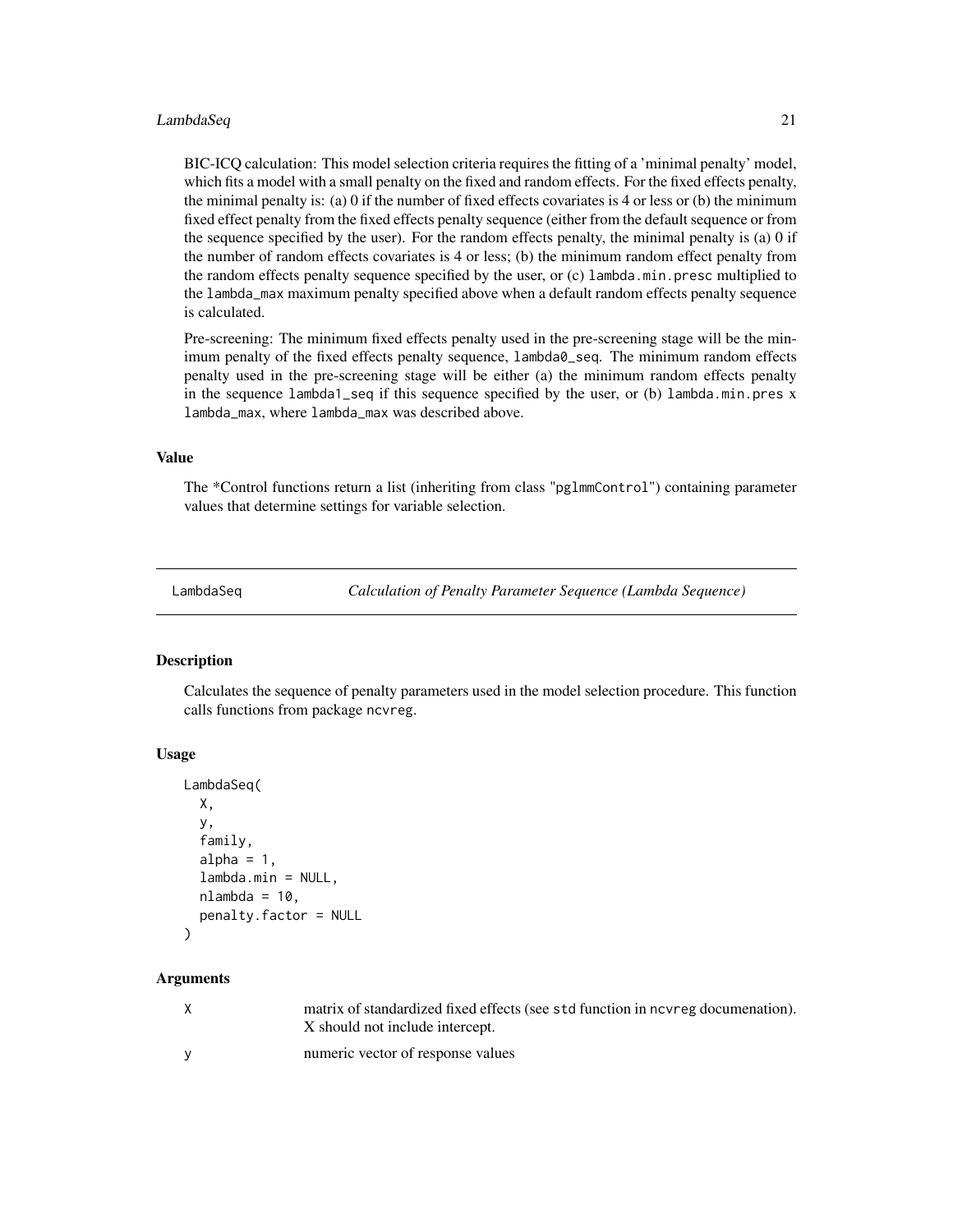<span id="page-21-0"></span>

| family     | a description of the error distribution and link function to be used in the model.<br>Currently, the glmmPen algorithm allows the Binomial, Gaussian, and Poisson<br>families with canonical links only.                                                                                                                                                                                                                                                                                                                                                                                                                                                                                                                                        |
|------------|-------------------------------------------------------------------------------------------------------------------------------------------------------------------------------------------------------------------------------------------------------------------------------------------------------------------------------------------------------------------------------------------------------------------------------------------------------------------------------------------------------------------------------------------------------------------------------------------------------------------------------------------------------------------------------------------------------------------------------------------------|
| alpha      | Tuning parameter for the Mnet estimator which controls the relative contri-<br>butions from the MCP/SCAD/LASSO penalty and the ridge, or L2, penalty.<br>alpha=1 is equivalent to the MCP/SCAD/LASSO penalty, while alpha=0 is<br>equivalent to ridge regression. However, alpha=0 is not supported; alpha may<br>be arbitrarily small, but not exactly zero                                                                                                                                                                                                                                                                                                                                                                                    |
| lambda.min | numeric fraction between 0 and 1. The sequence of the lambda penalty param-<br>eters ranges from the maximum lambda where all fixed and random effects are<br>penalized to 0 and a minimum lambda value, which equals a small fraction of<br>the maximum lambda. The parameter lambda min specifies this fraction. De-<br>fault value is set to NULL, which automatically selects lambda.min to equal 0.01<br>when the number of observations is greater than the number of fixed effects pre-<br>dictors and 0.05 otherwise. Only used if either lambda0_seq or lambda1_seq<br>remain unspecified by the user (one or both of these sequence arguments set to<br>NULL) and, consequently, one or more default sequences need to be calculated. |
| nlambda    | positive integer specifying number of penalty parameters (lambda) with which<br>to fit a model.                                                                                                                                                                                                                                                                                                                                                                                                                                                                                                                                                                                                                                                 |
|            | penalty. factor an optional numeric vector equal to the fixef_noPen argument in glmmPen                                                                                                                                                                                                                                                                                                                                                                                                                                                                                                                                                                                                                                                         |

#### Value

numeric sequence of penalty parameters of length nlambda ranging from the minimum penalty parameter (first element) equal to fraction lambda.min multiplied by the maximum penalty parameter to the maximum penalty parameter (last element)

<span id="page-21-1"></span>optimControl *Control of Penalized Generalized Linear Mixed Model Fitting*

#### Description

Constructs the control structure for the optimization of the penalized mixed model fit algorithm.

#### Usage

```
optimControl(
  conv\_EM = 0.0015,
  conv\_CD = 5e-04,
  nMC_burnin = NULL,
  nMC_start = NULL,
  nMC_max = NULL,nMC_report = 5000,
 maxitem = NULL,maxit\_CD = 50,
 M = 10000,
```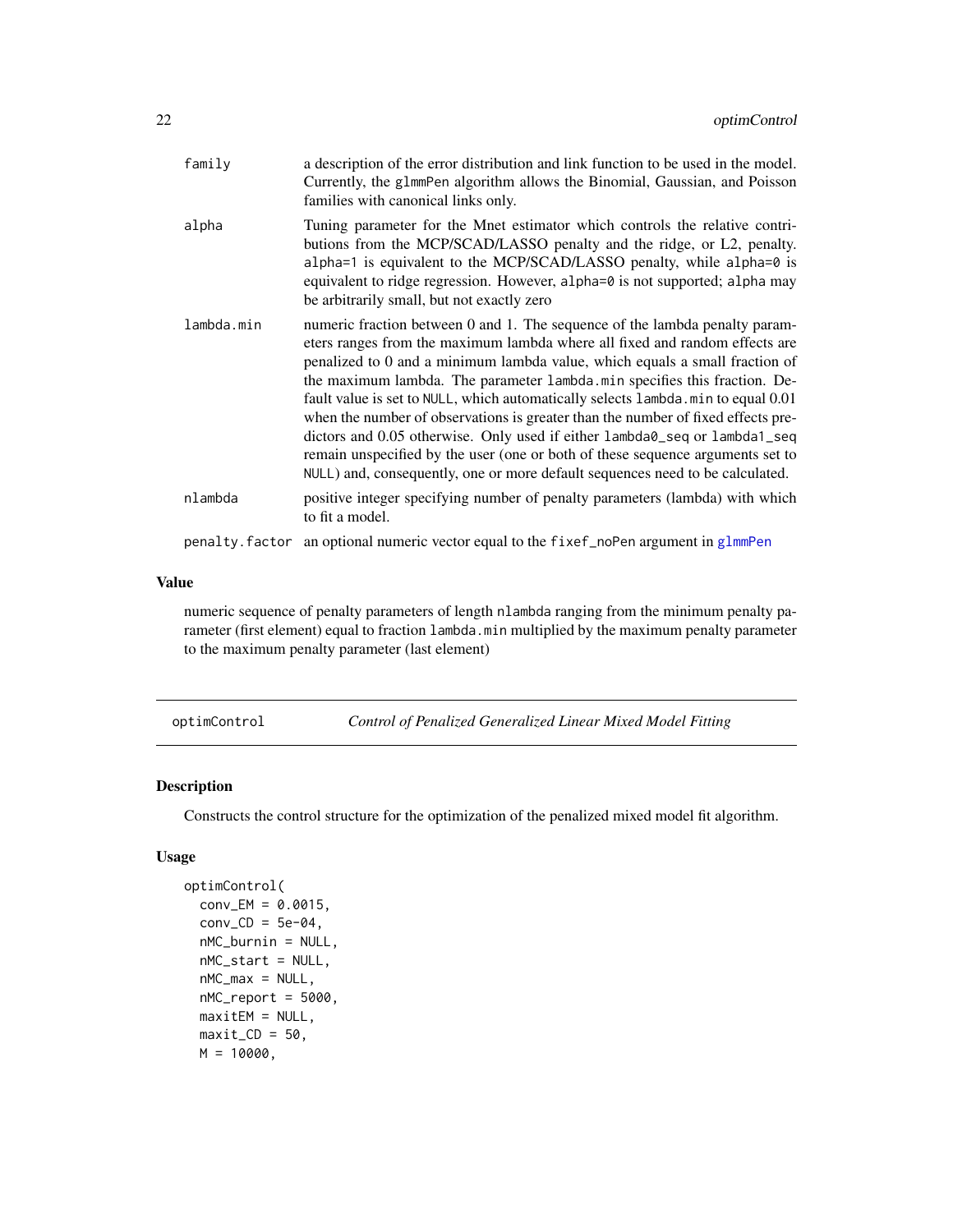# <span id="page-22-0"></span>optimControl 23

```
t = 2,mcc = 2,
  sampler = c("stan", "random_walk", "independence"),
  var_start = "recommend"
)
```

| conv_EM         | a non-negative numeric convergence criteria for the convergence of the EM al-<br>gorithm. Default is 0.0015. EM algorithm is considered to have converge if<br>the average Euclidean distance between the current coefficient estimates and the<br>coefficient estimates from t EM iterations back is less than conv_EM mcc times<br>in a row. See t and mcc for more details. |
|-----------------|--------------------------------------------------------------------------------------------------------------------------------------------------------------------------------------------------------------------------------------------------------------------------------------------------------------------------------------------------------------------------------|
| conv_CD         | a non-negative numeric convergence criteria for the convergence of the grouped<br>coordinate descent loop within the M step of the EM algorithm. Default 0.0005.                                                                                                                                                                                                               |
| nMC_burnin      | positive integer specifying the number of posterior samples to use as burn-in for<br>each E step in the EM algorithm. If set to NULL, the algorithm inputs the follow-<br>ing defaults: Default 250 when the number of random effects predictors is less<br>than or equal to 10; default 100 otherwise. Function will not allow nMC_burnin<br>to be less than 100.             |
| nMC_start       | a positive integer for the initial number of Monte Carlo draws. If set to NULL,<br>the algorithm inputs the following defaults: Default 250 when the number of<br>random effects predictors is less than or equal to 10; default 100 otherwise.                                                                                                                                |
| $nMC_max$       | a positive integer for the maximum number of allowed Monte Carlo draws used<br>in each step of the EM algorithm. If set to NULL, the algorithm inputs the fol-<br>lowing defaults: When the number of random effect covariates is greater than<br>10, the default is set to 1000; when the number of random effect covariates is 10<br>or less, the default is set to 2500.    |
| nMC_report      | a positive integer for the number of posterior samples to save from the final<br>model. These posterior samples can be used for diagnostic purposes, see plot_mcmc.<br>Default set to 5000.                                                                                                                                                                                    |
| maxitEM         | a positive integer for the maximum number of allowed EM iterations. If set to<br>NULL, then the algorithm inputs the following defaults: Default equals 50 for the<br>Binomial and Poisson families, 65 for the Gaussian family.                                                                                                                                               |
| maxit_CD        | a positive integer for the maximum number of allowed iterations for the coor-<br>dinate descent algorithms used within the M-step of each EM iteration. Default<br>equals 50.                                                                                                                                                                                                  |
| М               | positive integer specifying the number of posterior samples to use within the<br>Pajor log-likelihood calculation. Default is 10^4; minimum allowed value is<br>5000.                                                                                                                                                                                                          |
| t               | the convergence criteria is based on the average Euclidean distance between<br>the most recent coefficient estimates and the coefficient estimates from t EM<br>iterations back. Positive integer, default equals 2.                                                                                                                                                           |
| mc <sub>C</sub> | the number of times the convergence criteria must be met before the algorithm<br>is seen as having converged (mcc for 'meet condition counter'). Default set to<br>2. Value restricted to be no less than 2.                                                                                                                                                                   |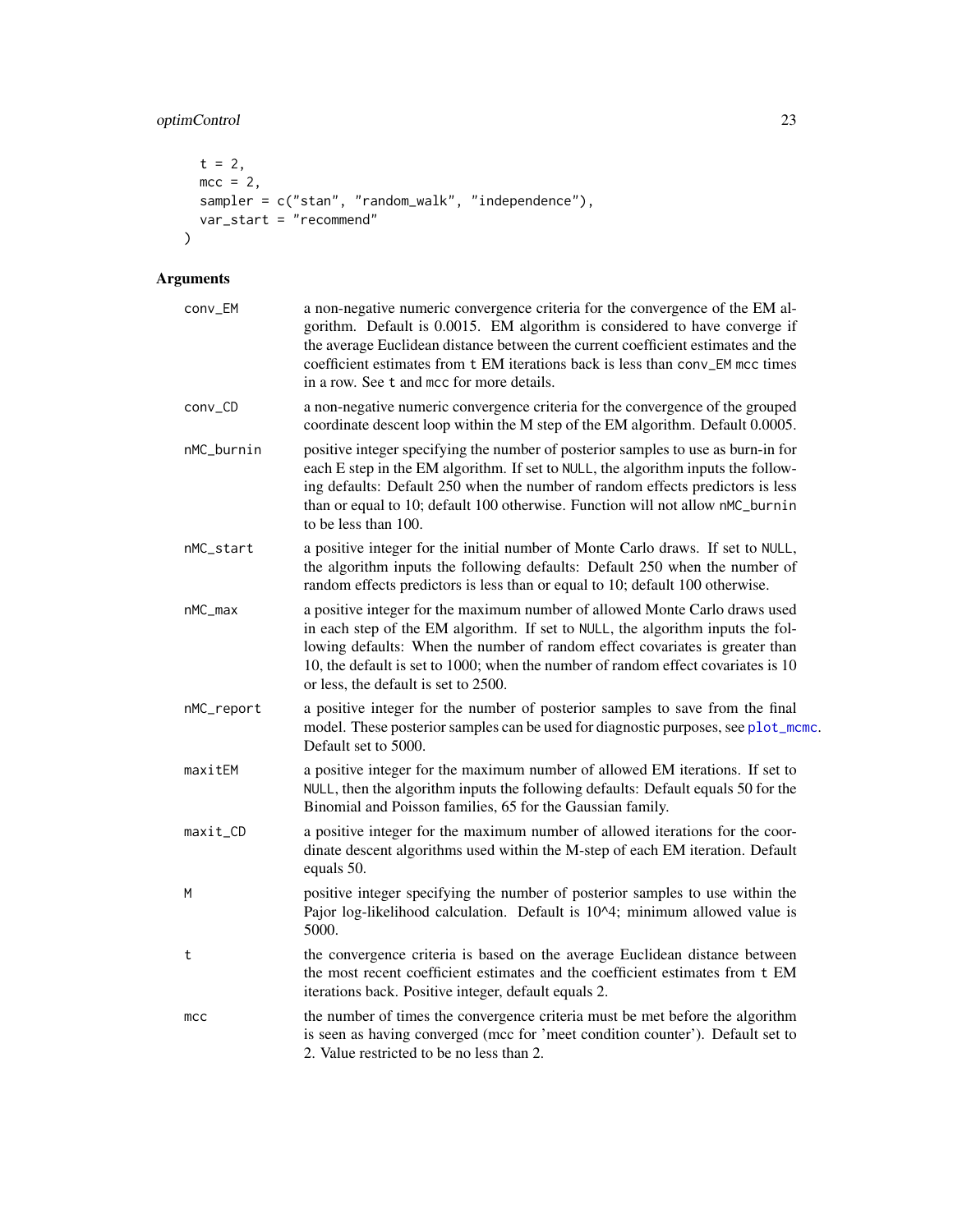<span id="page-23-0"></span>

| sampler   | character string specifying whether the posterior samples of the random effects<br>should be drawn using Stan (default, from package rstan) or the Metropolis-<br>within-Gibbs procedure incorporating an adaptive random walk sampler ("ran-<br>dom_walk") or an independence sampler ("independence"). If using the random<br>walk sampler, see adaptControl for some additional control structure parame-<br>ters. |
|-----------|-----------------------------------------------------------------------------------------------------------------------------------------------------------------------------------------------------------------------------------------------------------------------------------------------------------------------------------------------------------------------------------------------------------------------|
| var_start | either the character string "recommend" or a positive number specifying the<br>starting values to initialize the variance of the covariance matrix. Default "rec-<br>ommend" first fits a simple model with a fixed and random intercept only using<br>the lme4 package. The random intercept variance estimate from this model is<br>then multiplied by 2 and used as the starting variance.                         |

#### Details

Several arguments are set to a default value of NULL. If these arguments are left as NULL by the user, then these values will be filled in with appropriate default values as specified above, which may depend on the number of random effects or the family of the data. If the user specifies particular values for these arguments, no additional modifications to these arguments will be done within the algorithm.

#### Value

Function returns a list inheriting from class optimControl containing fit and optimization criteria values used in optimization routine.

| pglmmObj-class | Class pg1mm0bj of Fitted Penalized Generalized Mixed-Effects Models |
|----------------|---------------------------------------------------------------------|
|                | <i>for package</i> glmmPen                                          |

#### <span id="page-23-1"></span>Description

The functions [glmm](#page-9-1), [glmmPen](#page-11-1), and [glmmPen\\_FineSearch](#page-15-1) from the package glmmPen output the reference class object of type pglmmObj.

## Usage

```
## S3 method for class 'pglmmObj'
fixef(object)
## S3 method for class 'pglmmObj'
ranef(object)
## S3 method for class 'pglmmObj'
sigma(object, ...)
## S3 method for class 'pglmmObj'
coef(object, ...)
```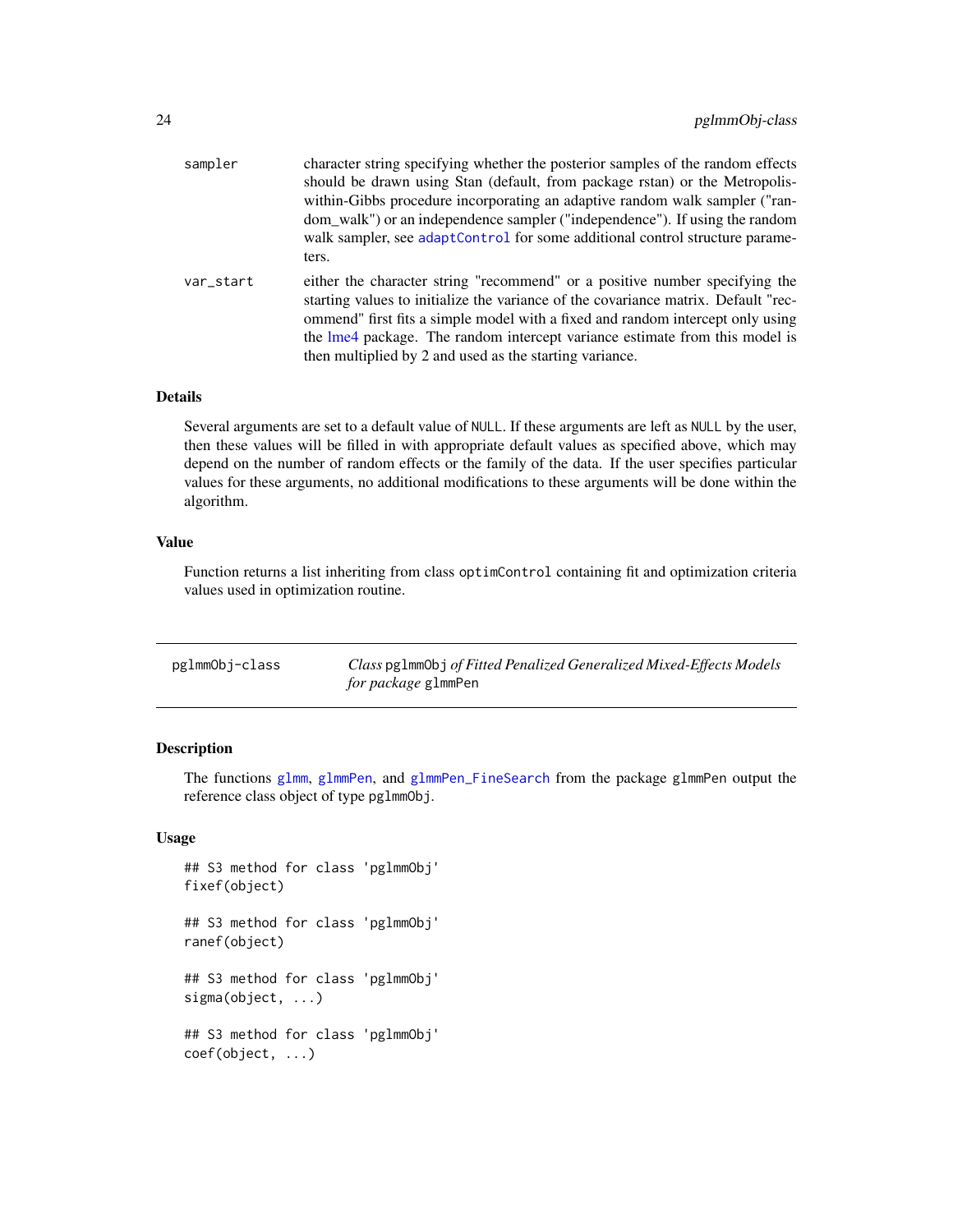```
## S3 method for class 'pglmmObj'
family(object, ...)
## S3 method for class 'pglmmObj'
nobs(object, ...)
## S3 method for class 'pglmmObj'
ngrps(object, ...)
## S3 method for class 'pglmmObj'
formula(x, fixed-only = FALSE, random-only = FALSE, ...)## S3 method for class 'pglmmObj'
model.frame(formula, fixed.only = FALSE, ...)
## S3 method for class 'pglmmObj'
model.matrix(object, type = c("fixed", "random"), ...)
## S3 method for class 'pglmmObj'
fitted(object, fixed.only = TRUE, ...)
## S3 method for class 'pglmmObj'
predict(
 object,
  newdata = NULL,type = c("link", "response"),
  fixed.only = TRUE,
  ...
\mathcal{L}## S3 method for class 'pglmmObj'
residuals(object, type = c("deviance", "pearson", "response", "working"), ...)
## S3 method for class 'pglmmObj'
print(x, digits = c(fef = 4, ref = 4), ...)
## S3 method for class 'pglmmObj'
summary(
 object,
  digits = c(fef = 4, ref = 4),
  resid_type = switch(object$family$family, gaussian = "pearson", "deviance"),
  ...
\mathcal{L}## S3 method for class 'pglmmObj'
logLik(object, ...)
```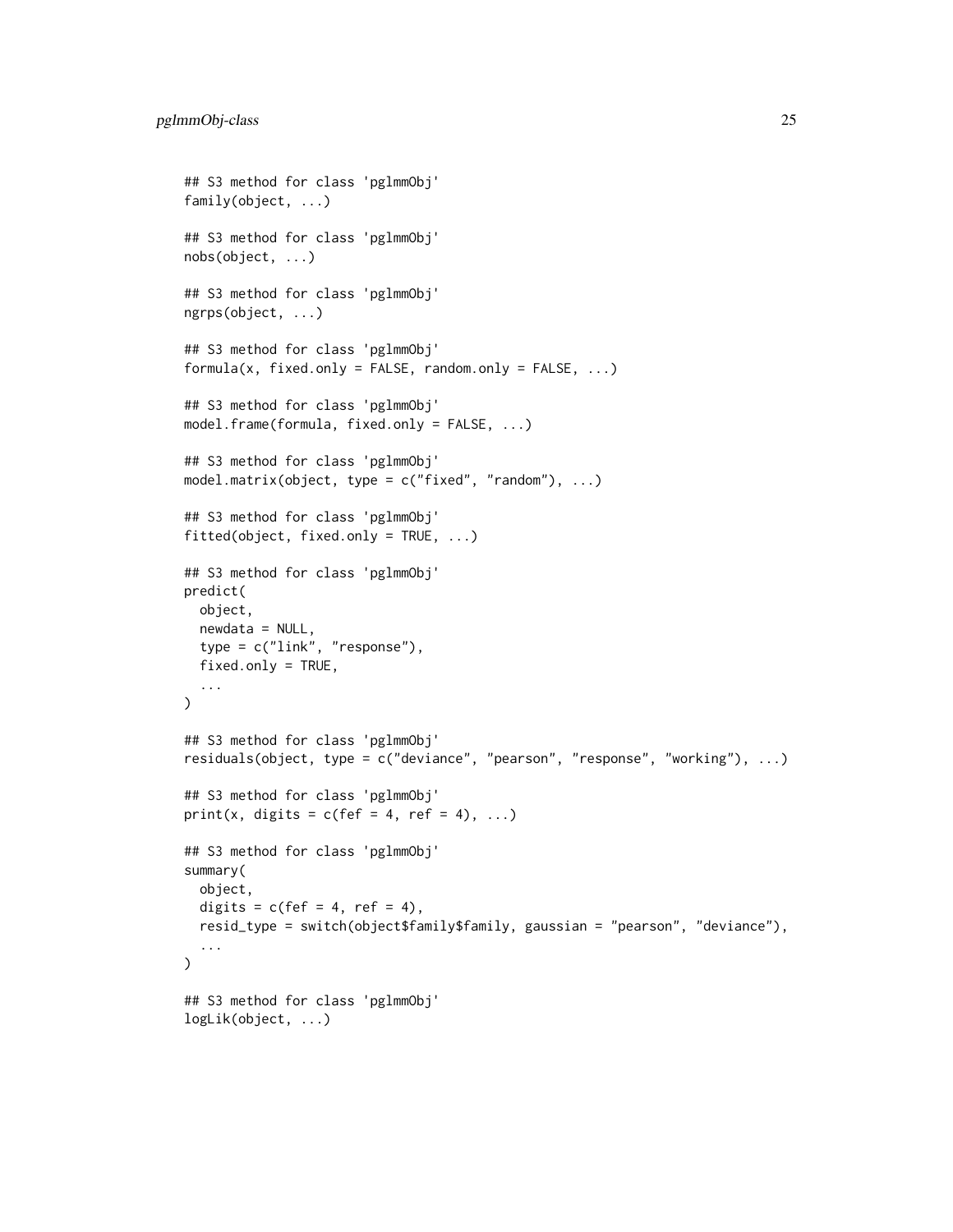```
## S3 method for class 'pglmmObj'
BIC(object, ...)
## S3 method for class 'pglmmObj'
plot(x, fixed-only = FALSE, type = NULL, ...)
```
# Arguments

| object      | pglmmObj object output from glmm, glmmPen, or glmmPen_FineSearch                                                                                                                                                                                  |
|-------------|---------------------------------------------------------------------------------------------------------------------------------------------------------------------------------------------------------------------------------------------------|
| $\ddots$    | potentially further arguments passed from other methods                                                                                                                                                                                           |
| X           | an R object of class $pglmmObj$                                                                                                                                                                                                                   |
| fixed.only  | logical value; default TRUE indicates that only the fixed effects should be used in<br>the fitted value/prediction, while FALSE indicates that both the fixed and random<br>effects posterior modes should be used in the fitted value/prediction |
| random.only | logical value used in formula; TRUE indicates that only the formula elements<br>relating to the random effects should be returned                                                                                                                 |
| formula     | in the case of model.frame, a pglmm0bj object                                                                                                                                                                                                     |
| type        | See details of type options for each function under "Functions" section.                                                                                                                                                                          |
| newdata     | optional new data.frame containing the same variables used in the model fit<br>procedure                                                                                                                                                          |
| digits      | number of significant digits for printing; default of 4                                                                                                                                                                                           |
| resid_type  | type of residuals to summarize in output. See predict.pglmmObj for residual<br>options available.                                                                                                                                                 |

#### Value

The pglmmObj object returns the following items:

| fixef             | vector of fixed effects coefficients                                                                                                                                                                                                                                                                                                                                                                            |
|-------------------|-----------------------------------------------------------------------------------------------------------------------------------------------------------------------------------------------------------------------------------------------------------------------------------------------------------------------------------------------------------------------------------------------------------------|
| ranef             | matrix of random effects coefficients for each explanatory variable for each level<br>of the grouping factor                                                                                                                                                                                                                                                                                                    |
| sigma             | random effects covariance matrix                                                                                                                                                                                                                                                                                                                                                                                |
| scale             | if family is Gaussian, returns the residual error variance                                                                                                                                                                                                                                                                                                                                                      |
| posterior_samples |                                                                                                                                                                                                                                                                                                                                                                                                                 |
|                   | Samples from the posterior distribution of the random effects, taken at the end<br>of the model fit (after convergence or after maximum iterations allowed). Can<br>be used for diagnositics purposes. Note: These posterior samples are from a<br>single chain.                                                                                                                                                |
| sampling          | character string for type of sampling used to calculate the posterior samples in<br>the E-step of the algorithm                                                                                                                                                                                                                                                                                                 |
| results_all       | matrix of results from all model fits during variable selection (if selection per-<br>formed). Output for each model includes: penalty parameters for fixed (lambda0)<br>and random (lambda1) effects, BIC-derived quantities and the log-likelihood<br>(note: the arguments BIC_option and logLik_calc in selectControl deter-<br>mine which of these quantities are calculated for each model), the number of |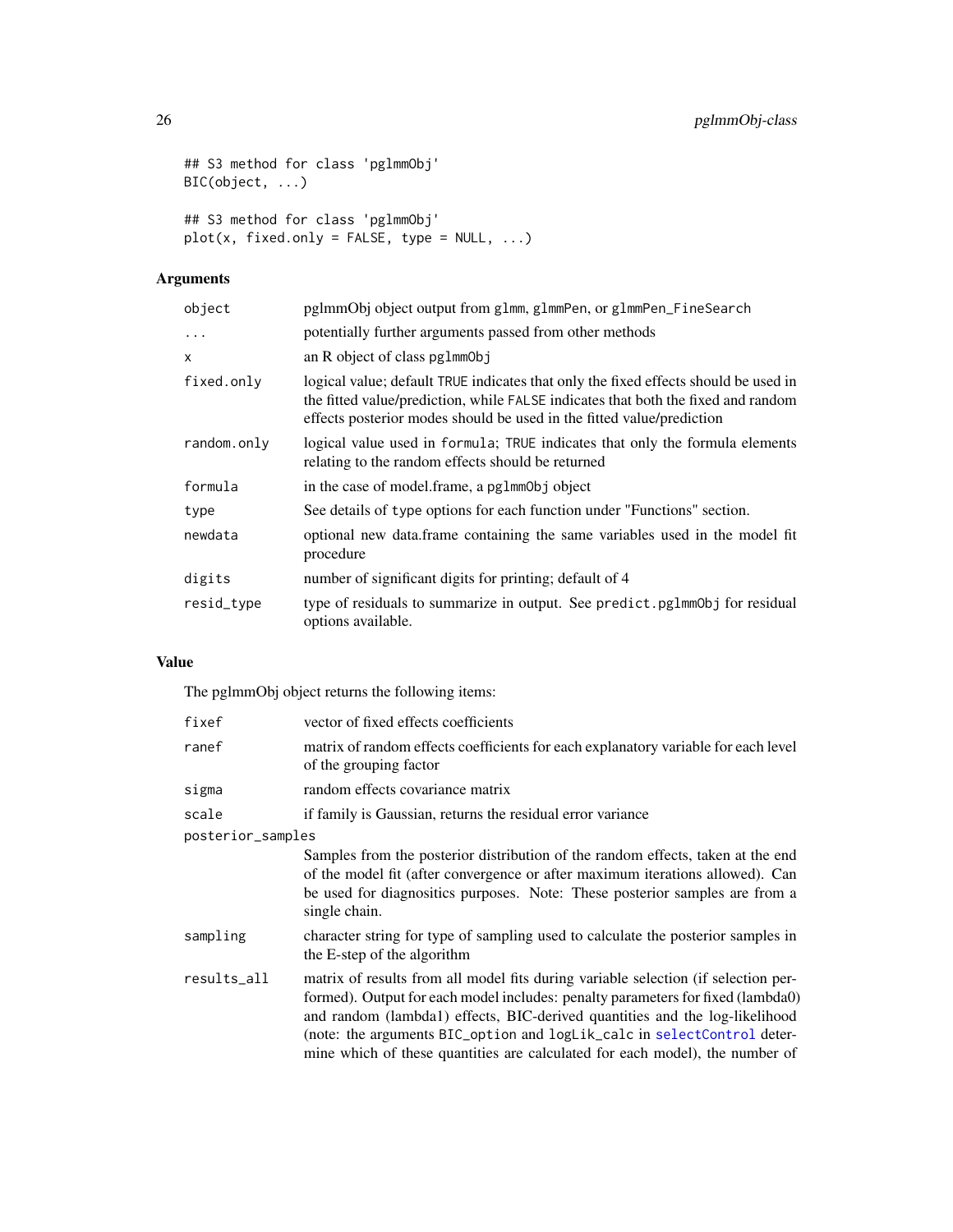|               | non-zero fixed and random effects (includes intercept), number of EM iterations<br>used for model fit, whether or not the model converged (0 for no vs 1 for yes),<br>and the fixed and random effects coefficients                                                                                                                                      |
|---------------|----------------------------------------------------------------------------------------------------------------------------------------------------------------------------------------------------------------------------------------------------------------------------------------------------------------------------------------------------------|
| results_optim | results from the 'best' model fit; see results_all for details. BICh, BIC, BICN-<br>grp, and LogLik computed for this best model if not previously calculated.                                                                                                                                                                                           |
| family        | Family                                                                                                                                                                                                                                                                                                                                                   |
| penalty_info  | list of penalty information                                                                                                                                                                                                                                                                                                                              |
| call          | arguments plugged into glmm, glmmPen, or glmmPen_FineSearch                                                                                                                                                                                                                                                                                              |
| formula       | formula                                                                                                                                                                                                                                                                                                                                                  |
| fixed vars    | names of fixed effects variables                                                                                                                                                                                                                                                                                                                         |
| data          | list of data used in model fit, including the response y, the fixed effects covariates<br>matrix X, the random effects model matrix Z (which is composed of values<br>from the standardized fixed effects model matrix), the grouping factor, offset,<br>model frame, and standarization information used to standardize the fixed effects<br>covariates |
| optinfo       | Information about the optimization of the 'best' model                                                                                                                                                                                                                                                                                                   |
| control_info  | optimization parameters used for the model fit                                                                                                                                                                                                                                                                                                           |
| Estep_init    | materials that can be used to initialize another E-step (for use in glmmPen_FineSearch)                                                                                                                                                                                                                                                                  |
| Gibbs_info    | list of materials to perform diagnositics on the Metropolis-within-Gibbs sam-<br>ple chains, including the Gibbs acceptance rates (included for both the inde-<br>pendence and adaptive random walk samplers) and the final proposal standard<br>deviations (included for the adaptive random walk sampler only))                                        |
| r_estimation  | list of output related to estimation of number of latent common factors, r. Only<br>relevant for the output of functions glmm_FA and glmmPen_FA, which are cur-<br>rently in development and are not yet ready for general use.                                                                                                                          |

showClass("pglmmObj") methods(class = "pglmmObj")

#### Functions

- fixef.pglmmObj: Provides the fixed effects coefficients
- ranef.pglmmObj: Provides the random effects posterior modes for each explanatory variable for each level of the grouping factor
- sigma.pglmmObj: Provides the random effect covariance matrix. If family is Gaussian, also returns the standard deviation of the residual error.
- coef.pglmmObj: Computes the sum of the fixed effects coefficients and the random effect posterior modes for each explanatory variable for each level of each grouping factor.
- family.pglmmObj: Family of the fitted GLMM
- nobs.pglmmObj: Number of observations used in the model fit
- ngrps.pglmmObj: Number of levels in the grouping factor
- formula.pglmmObj: Formula used for the model fit. Can return the full formula, or just the formula elements relating to the fixed effects (fixed.only = TRUE) or random effects (ran $dom-only = TRUE$ )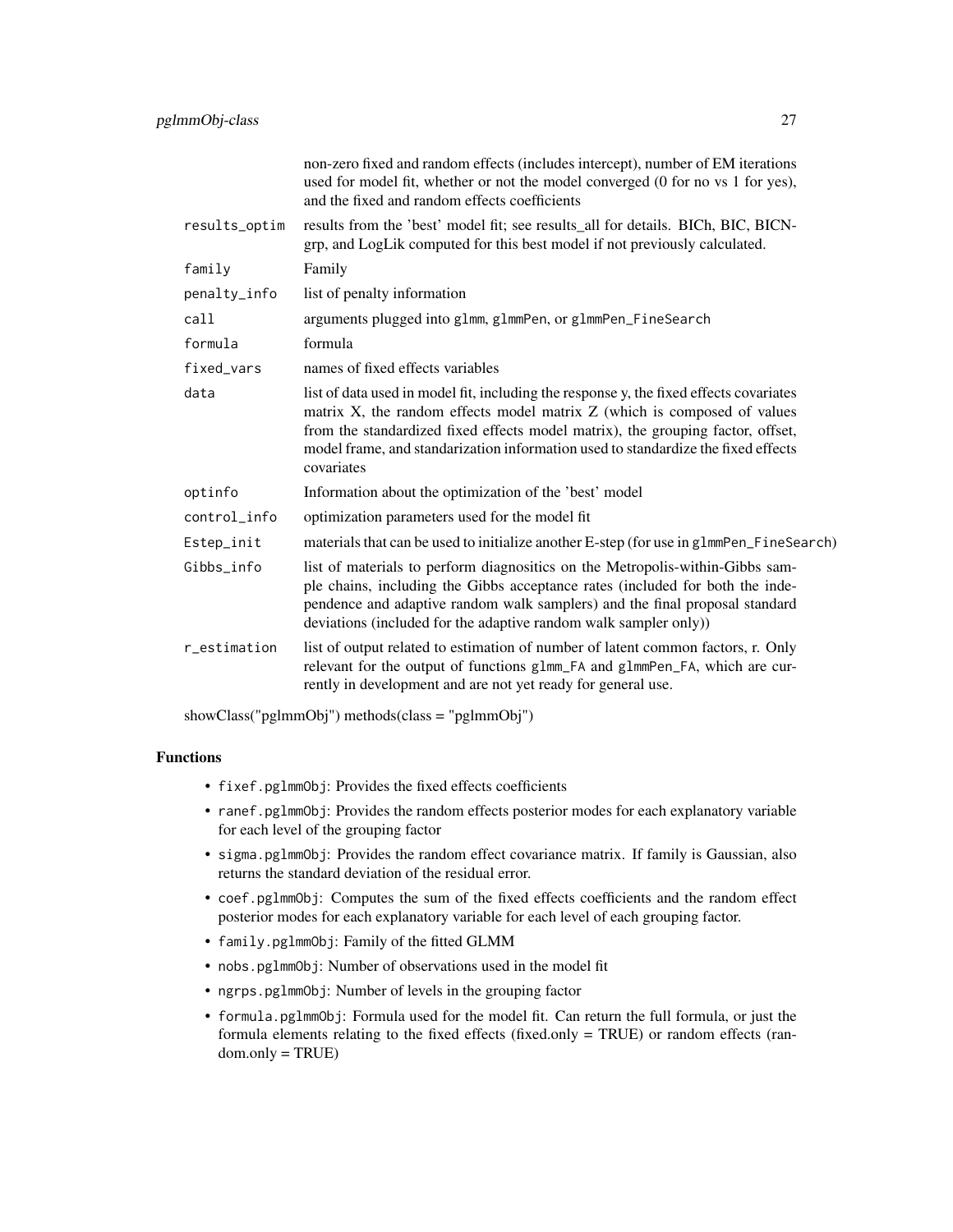- <span id="page-27-0"></span>• model.frame.pglmmObj: Returns the model frame
- model.matrix.pglmmObj: Returns the model matrix of either the fixed (type = "fixed") or random effects (type = "random")
- fitted.pglmmObj: Fitted values, i.e., the linear predictor of the model.
- predict.pglmmObj: Predictions for the model corresponding to the pglmmObj output object from the glmmPen package functions. The function predict can predict either the linear predictor of the model or the expected mean of the response, as specified by the type argument. Argument type: character string for type of predictors: "link" (default), which generates the linear predictor, and "response", which generates the expected mean values of the response.
- residuals.pglmmObj: Residuals for the pglmmObj output object from the glmmPen package functions. Argument type: character string for type of residuals to report. Options include "deviance" (default), "pearson", "response", and "working", which specify the deviance residuals, Pearson residuals, the difference between the actual response y and the expected mean response (y - mu), and the working residuals (y - mu) / mu
- print.pglmmObj: Prints a selection of summary information of fitted model
- summary.pglmmObj: Returns a list of summary statistics of the fitted model.
- logLik.pglmmObj: Returns the log-likelihood using the Corrected Arithmetic Mean estimator with importance sampling weights developed by Pajor (2017). Degrees of freedom give the sum of the non-zero fixed and random effects coefficients. Citation: Pajor, A. (2017). Estimating the marginal likelihood using the arithmetic mean identity. Bayesian Analysis, 12(1), 261-287.
- BIC.pglmmObj: Returns BIC, BICh (hybrid BIC developed by Delattre et al., citation: Delattre, M., Lavielle, M., & Poursat, M. A. (2014). A note on BIC in mixed-effects models. Electronic journal of statistics,  $8(1)$ ,  $456-475$ .), BICNgrps (BIC using N = number of groups in the penalty term), and possibly BIC-ICQ (labeled as "BICq") if the argument BIC\_option was set to "BICq" in [selectControl](#page-17-1) (citation for BIC-ICQ: Ibrahim, J. G., Zhu, H., Garcia, R. I., & Guo, R. (2011). Fixed and random effects selection in mixed effects models. Biometrics, 67(2), 495-503.)
- plot.pglmmObj: Plot residuals for the pglmmObj output object from the glmmPen package. Argument type: character string for type of residuals to report. Options include "deviance" (default for non-Gaussian family), "pearson" (default for Gaussian family), "response", and "working", which specify the deviance residuals, Pearson residuals, the difference between the actual response y and the expected mean response (y - mu), and the working residuals (y mu) / mu

<span id="page-27-1"></span>plot\_mcmc *Plot Diagnostics for MCMC Posterior Draws of the Random Effects*

#### **Description**

Provides graphical diagnostics of the random effect posterior draws from the (best) model. Availabile diagnostics include the sample path, histograms, cummulative sums, and autocorrelation.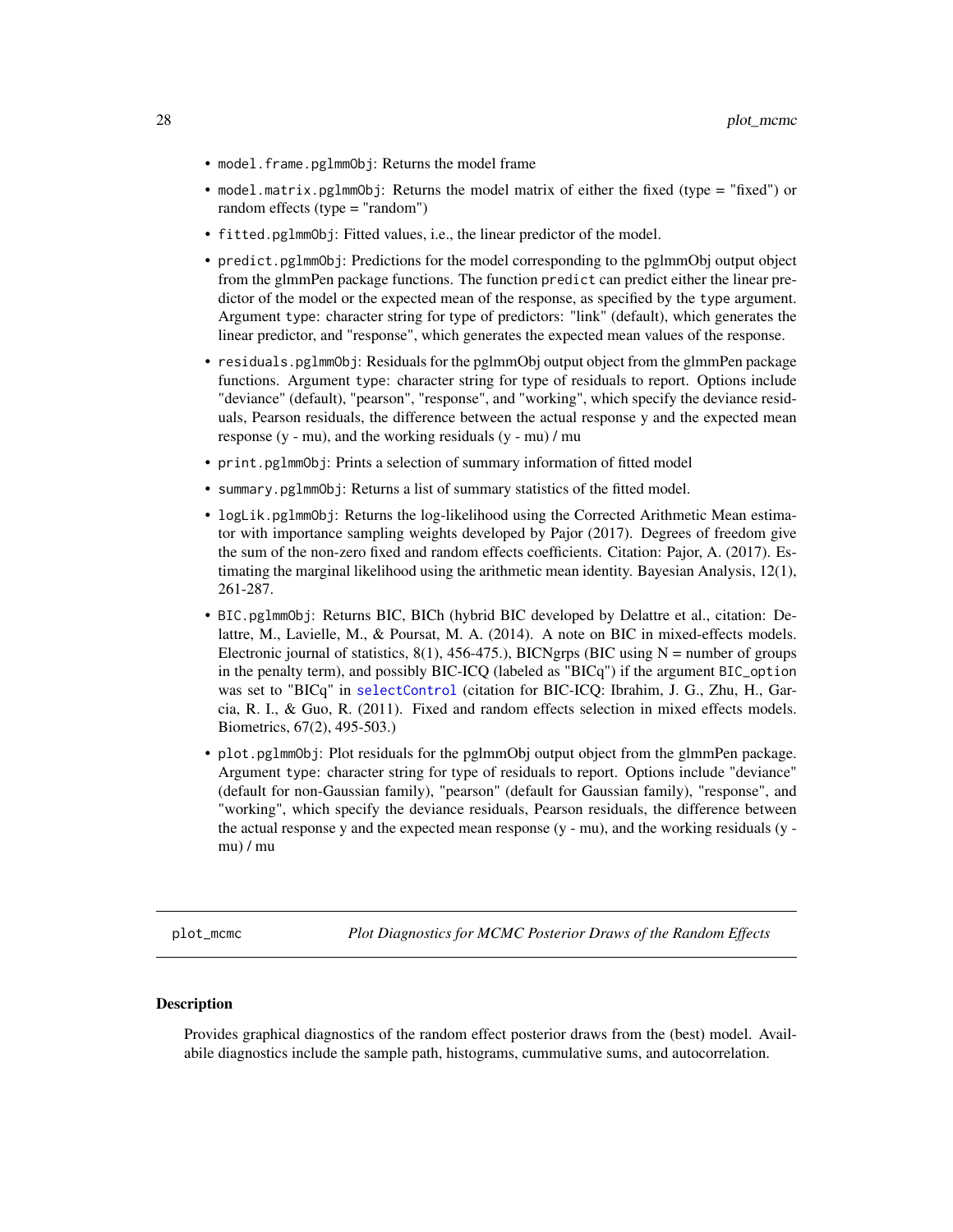# <span id="page-28-0"></span>plot\_mcmc 29

# Usage

```
plot_mcmc(
 object,
 plots = "sample.path",
  grps = "all",vars = "all",numeric_grp_order = FALSE,
 bin_width = NULL
)
```
# Arguments

| object            | an object of class pglmmObj output from either glmmPen or glmmPen_FineSearch.                                                                                                                                                                                                                                                                                                                                                                                                                                                                                                               |
|-------------------|---------------------------------------------------------------------------------------------------------------------------------------------------------------------------------------------------------------------------------------------------------------------------------------------------------------------------------------------------------------------------------------------------------------------------------------------------------------------------------------------------------------------------------------------------------------------------------------------|
| plots             | a character string or a vector of character strings specifying which graphical<br>diagnostics to provide. Options include a sample path plot (default, "sam-<br>ple.path"), autocorrelation plots ("autocorr"), histograms ("histogram"), cumu-<br>lative sum plots ("cumsum"), and all four possible plot options ("all"). While<br>the "all" option will produce all four possible plots, subsets of the types of plots<br>(e.g. sample path plots and autocorrelation plots only) can be specified with a<br>vector of the relevant character strings (e.g. c("sample.path","autocorr")) |
| grps              | a character string or a vector of character strings specifying which groups should<br>have diagnostics provided. The names of the groups match the input group factor<br>levels. Default is set to 'all' for all groups.                                                                                                                                                                                                                                                                                                                                                                    |
| vars              | a character string or a vector of character strings specifying which variables<br>should have diagnostics provided. Default is set to 'all', which picks all vari-<br>ables with non-zero random effects. Tip: can find the names of the random<br>effect variables in the output sigma matrix found in the pglmmObj object, run<br>sigma(object).                                                                                                                                                                                                                                          |
| numeric_grp_order |                                                                                                                                                                                                                                                                                                                                                                                                                                                                                                                                                                                             |
|                   | if TRUE, specifies that the groups factor should be converted to numeric values.<br>This option could be used to ensure that the organization of the groups is in the<br>proper numeric order (e.g. groups with levels 1-10 are ordered 1-10, not 1, 10,<br>$2-9$ ).                                                                                                                                                                                                                                                                                                                        |
| bin_width         | optional binwidth argument for geom_histogram from the ggplot2 package.<br>Default set to NULL, which specifies the default geom_histogram binwidth. This<br>argument only applies if the "histogram" plot type is selected.                                                                                                                                                                                                                                                                                                                                                                |
|                   |                                                                                                                                                                                                                                                                                                                                                                                                                                                                                                                                                                                             |

### Value

a list of ggplot graphics, each faceted by group and random effect variable. Type of plots specified in the plots argument.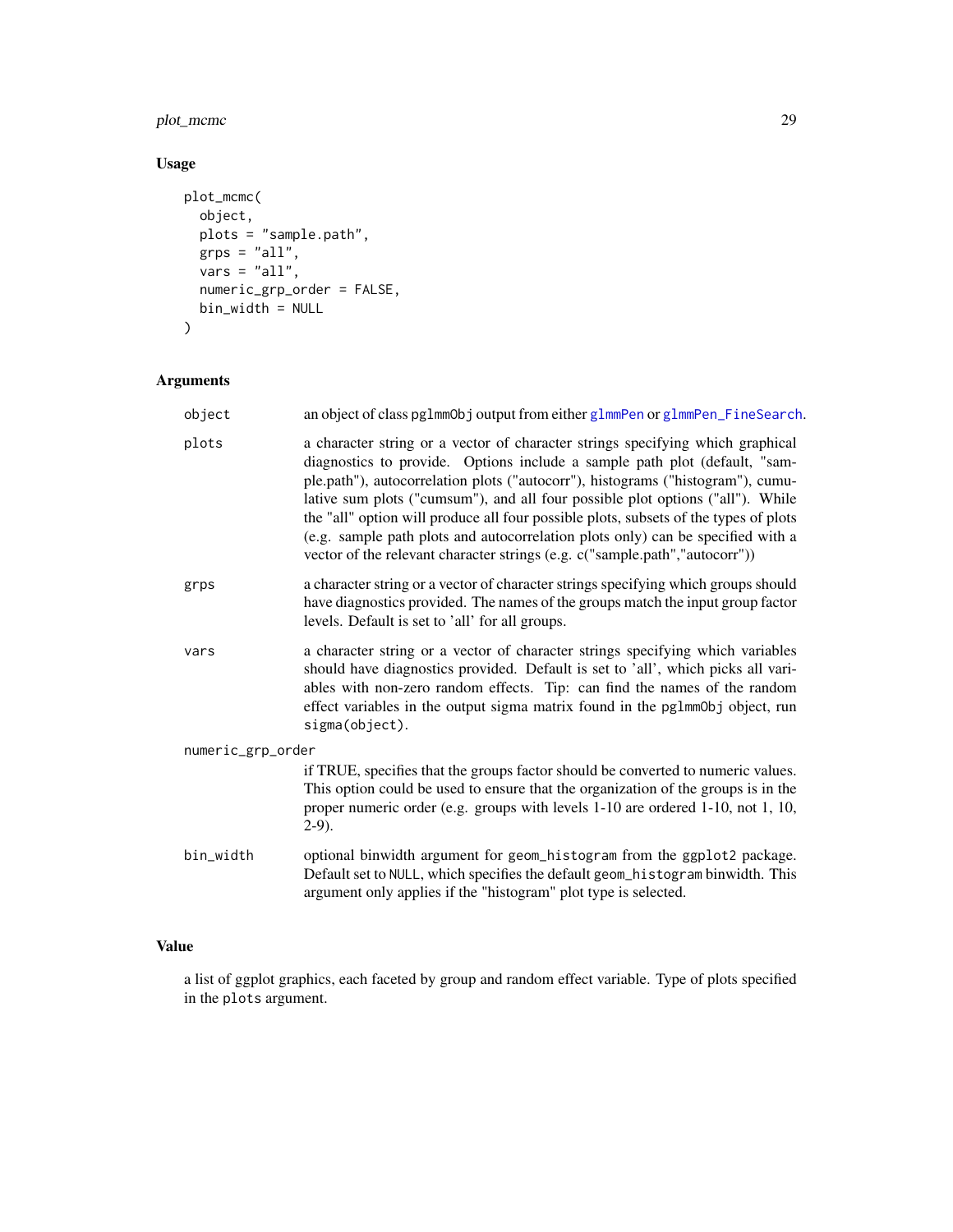<span id="page-29-0"></span>rControl *Control of Latent Factor Model Number Estimation Constructs the control structure for the estimation of the number of latent factors (r) for use within the* glmmPen\_FA *and* glmm\_FA *estimation procedures.*

#### Description

Control of Latent Factor Model Number Estimation

Constructs the control structure for the estimation of the number of latent factors (r) for use within the glmmPen\_FA and glmm\_FA estimation procedures.

#### Usage

 $rControl(r = NULL, r_max = NULL, r_set_method = "GR", size = 25)$ 

#### Arguments

| r            | positive integer specifying number of latent common factors to assume in the<br>model. If NULL (default), this value estimated from the data. See r_est_method<br>for available estimation procedures, and the Details section for further details on<br>the general estimation procedure.                                                                                                                                                                                                                                                                                   |
|--------------|------------------------------------------------------------------------------------------------------------------------------------------------------------------------------------------------------------------------------------------------------------------------------------------------------------------------------------------------------------------------------------------------------------------------------------------------------------------------------------------------------------------------------------------------------------------------------|
| r_max        | positive integer specifying maximum number of latent factors to consider. If<br>NULL (default), this value is automatically calculated.                                                                                                                                                                                                                                                                                                                                                                                                                                      |
| r_est_method | character string indicating method used to estimate number of latent factors r.<br>Default "GR" uses the Growth Ratio method of Ahn and Horenstein (2013).<br>Other available options include "ER" for the Eigenvalue Ratio method of Ahn<br>and Horenstein (2013) and "BN1" or "BN2", the Bai and Ng (2002) method<br>using one of two penalties: (1) $(d + p) / (dp) \log(d p/(d+p))$ , (2) $(d + p) / (d + p)$<br>$(d p) \log(\min(d, p))$ where d is the number of groups in the data and p is the<br>number of total random effect covariates (including the intercept) |
| size         | positive integer specifying the total number of pseudo random effect estimates<br>to use in the estimation procedure for the number of latent factors r, which is<br>restricted to be no less than 25. If this size is greater than the number of groups<br>in the data (i.e.~the number of levels of the grouping variable), then a sampling<br>procedure is used to increase the number of pseudo estimates to the value of<br>size.                                                                                                                                       |

#### Details

TODO: additional details on estimation procedure.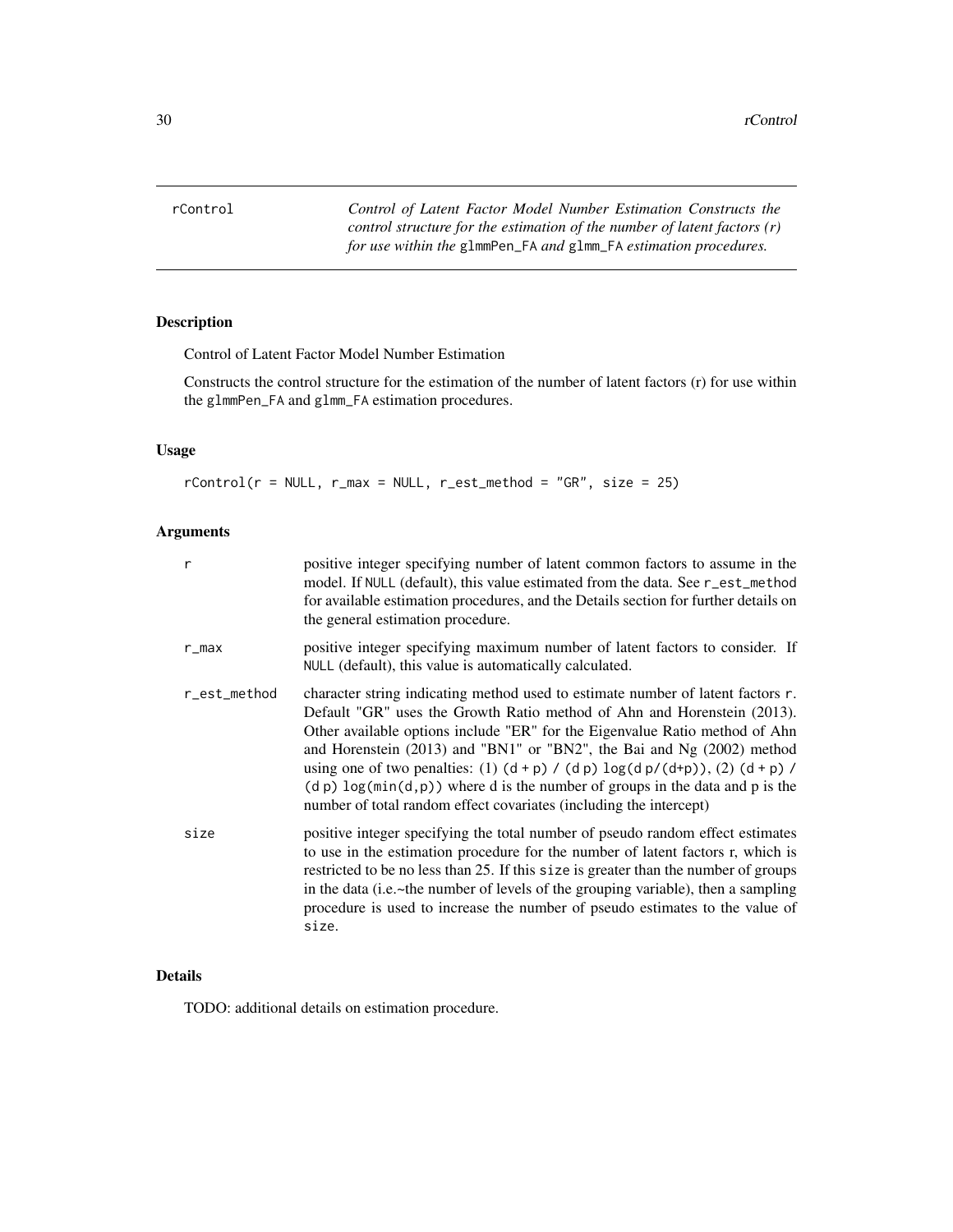<span id="page-30-0"></span>

| select_tune | Fit a Sequence of Penalized Generalized Mixed Model via           |
|-------------|-------------------------------------------------------------------|
|             | Monte Carlo Expectation Conditional Minimization (MCECM)          |
|             | select_tune is used to fit a sequence of penalized generalized    |
|             | mixed models via Monte Carlo Expectation Conditional Minimization |
|             | (MCECM) for multiple tuning parameter combinations and is called  |
|             | within g1mmPen (cannot be called directly by user)                |

#### Description

Fit a Sequence of Penalized Generalized Mixed Model via Monte Carlo Expectation Conditional Minimization (MCECM)

select\_tune is used to fit a sequence of penalized generalized mixed models via Monte Carlo Expectation Conditional Minimization (MCECM) for multiple tuning parameter combinations and is called within glmmPen (cannot be called directly by user)

#### Usage

```
select_tune(
  dat,
  offset = NULL,family,
  covar = c("unstructured", "independent"),
  group_X = 0: (ncol(data) - 1),penalty,
  lambda0_seq,
  lambda1_seq,
  alpha = 1,
  gamma_penalty = switch(penalty[1], SCAD = 4, 3),
  trace = 0,
  u\_init = NULL,coef_old = NULL,
  adapt_RW_options = adaptControl(),
  optim_options = optimControl(),
 BIC_option = c("BICq", "BICh", "BIC", "BICNgrp"),
 BICq_calc = TRUE,
  logLik_calc = switch(BIC_option[1], BICq = FALSE, TRUE),
  BICq_posterior = NULL,
  checks_complete = FALSE,
  pre_screen = TRUE,
  ranef_keep = NULL,
  lambda.min.full,
  stage1 = FALSE,
 progress = TRUE
)
```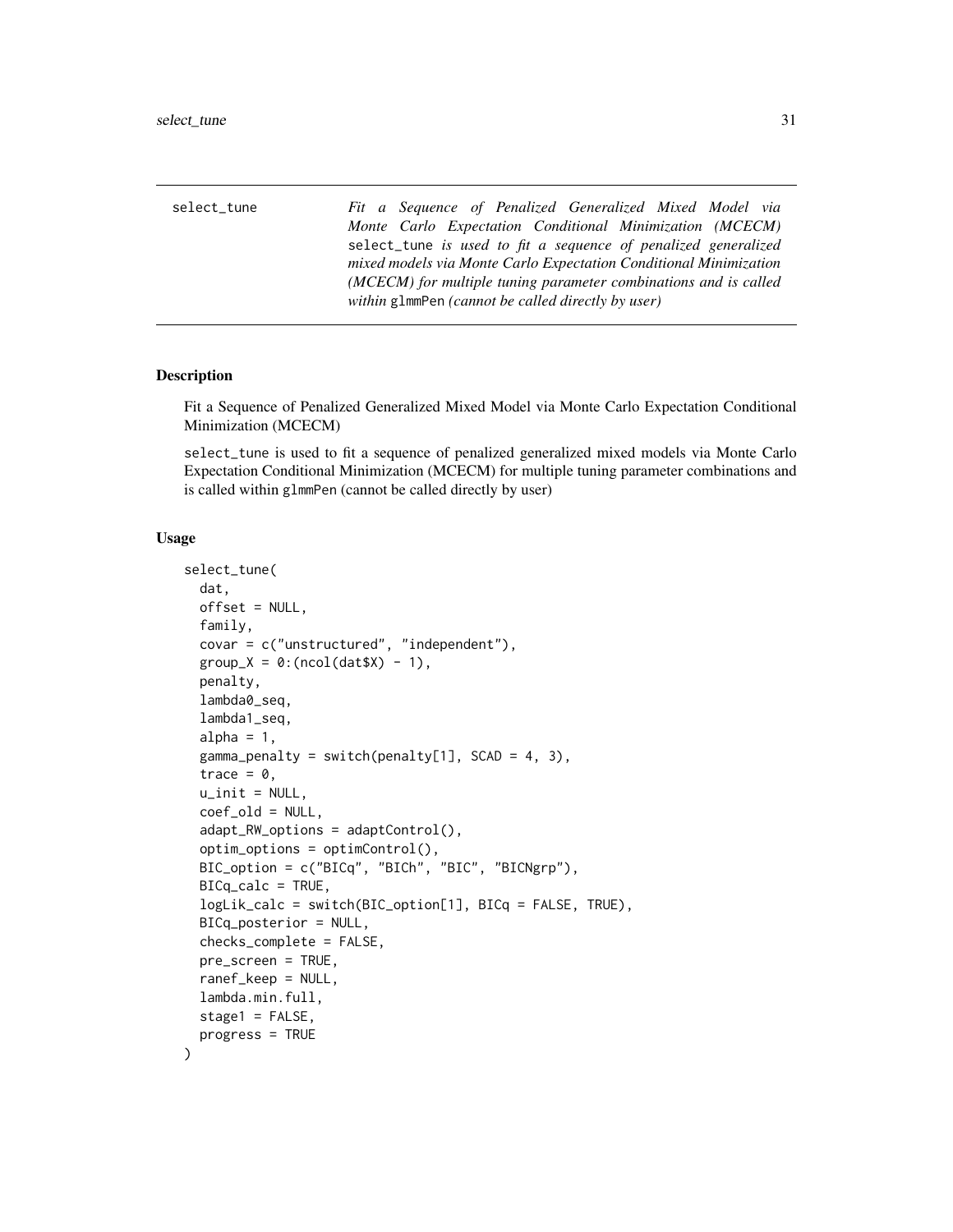| dat           | a list object specifying y (response vector), X (model matrix of all covariates), Z<br>(model matrix for the random effects), and group (numeric factor vector whose<br>value indicates the study, batch, or other group identity to which on observation<br>belongs)                                                                                                                                                                                                                                                                                                                                                                                                                                             |
|---------------|-------------------------------------------------------------------------------------------------------------------------------------------------------------------------------------------------------------------------------------------------------------------------------------------------------------------------------------------------------------------------------------------------------------------------------------------------------------------------------------------------------------------------------------------------------------------------------------------------------------------------------------------------------------------------------------------------------------------|
| offset        | This can be used to specify an <i>a priori</i> known component to be included in<br>the linear predictor during fitting. Default set to NULL (no offset). If the data<br>argument is not NULL, this should be a numeric vector of length equal to the<br>number of cases (the length of the response vector). If the data argument spec-<br>ifies a data.frame, the offset argument should specify the name of a column in<br>the data.frame.                                                                                                                                                                                                                                                                     |
| family        | a description of the error distribution and link function to be used in the model.<br>Currently, the glmmPen algorithm allows the Binomial, Gaussian, and Poisson<br>families with canonical links only.                                                                                                                                                                                                                                                                                                                                                                                                                                                                                                          |
| covar         | character string specifying whether the covariance matrix should be unstructured<br>("unstructured") or diagonal with no covariances between variables ("indepen-<br>dent"). Default is set to NULL. If covar is set to NULL and the number of random<br>effects predictors (not including the intercept) is greater than or equal to 10 (i.e.<br>high dimensional), then the algorithm automatically assumes an independent<br>covariance structure and covar is set to "independent". Otherwise if covar is<br>set to NULL and the number of random effects predictors is less than 10, then<br>the algorithm automatically assumes an unstructured covariance structure and<br>covar is set to "unstructured". |
| group_X       | vector describing the grouping of the covariates in the model matrix.                                                                                                                                                                                                                                                                                                                                                                                                                                                                                                                                                                                                                                             |
| penalty       | character describing the type of penalty to use in the variable selection proce-<br>dure. Options include 'MCP', 'SCAD', and 'lasso'. Default is MCP penalty. If<br>the random effect covariance matrix is "unstructured", then a group MCP, group<br>SCAD, or group LASSO penalty is used on the random effects coefficients.<br>See Breheny and Huang (2011) <doi:10.1214 10-aoas388=""> and Breheny and<br/>Huang (2015) <doi:10.1007 s11222-013-9424-2=""> for details of these penalties.</doi:10.1007></doi:10.1214>                                                                                                                                                                                        |
| lambda0_seq   | a sequence of non-negative numeric penalty parameters for the fixed and ran-<br>dom effect coefficients (lambda0_seq and lambda1_seq, respectively). If NULL,<br>then a sequence will be automatically calculated. See 'Details' section for more<br>details on these default calculations.                                                                                                                                                                                                                                                                                                                                                                                                                       |
| lambda1_seq   | a sequence of non-negative numeric penalty parameters for the fixed and ran-<br>dom effect coefficients (lambda0_seq and lambda1_seq, respectively). If NULL,<br>then a sequence will be automatically calculated. See 'Details' section for more<br>details on these default calculations.                                                                                                                                                                                                                                                                                                                                                                                                                       |
| alpha         | Tuning parameter for the Mnet estimator which controls the relative contri-<br>butions from the MCP/SCAD/LASSO penalty and the ridge, or L2, penalty.<br>alpha=1 is equivalent to the MCP/SCAD/LASSO penalty, while alpha=0 is<br>equivalent to ridge regression. However, alpha=0 is not supported; alpha may<br>be arbitrarily small, but not exactly zero                                                                                                                                                                                                                                                                                                                                                      |
| gamma_penalty | The scaling factor of the MCP and SCAD penalties. Not used by LASSO<br>penalty. Default is 4.0 for SCAD and 3.0 for MCP. See Breheny and Huang                                                                                                                                                                                                                                                                                                                                                                                                                                                                                                                                                                    |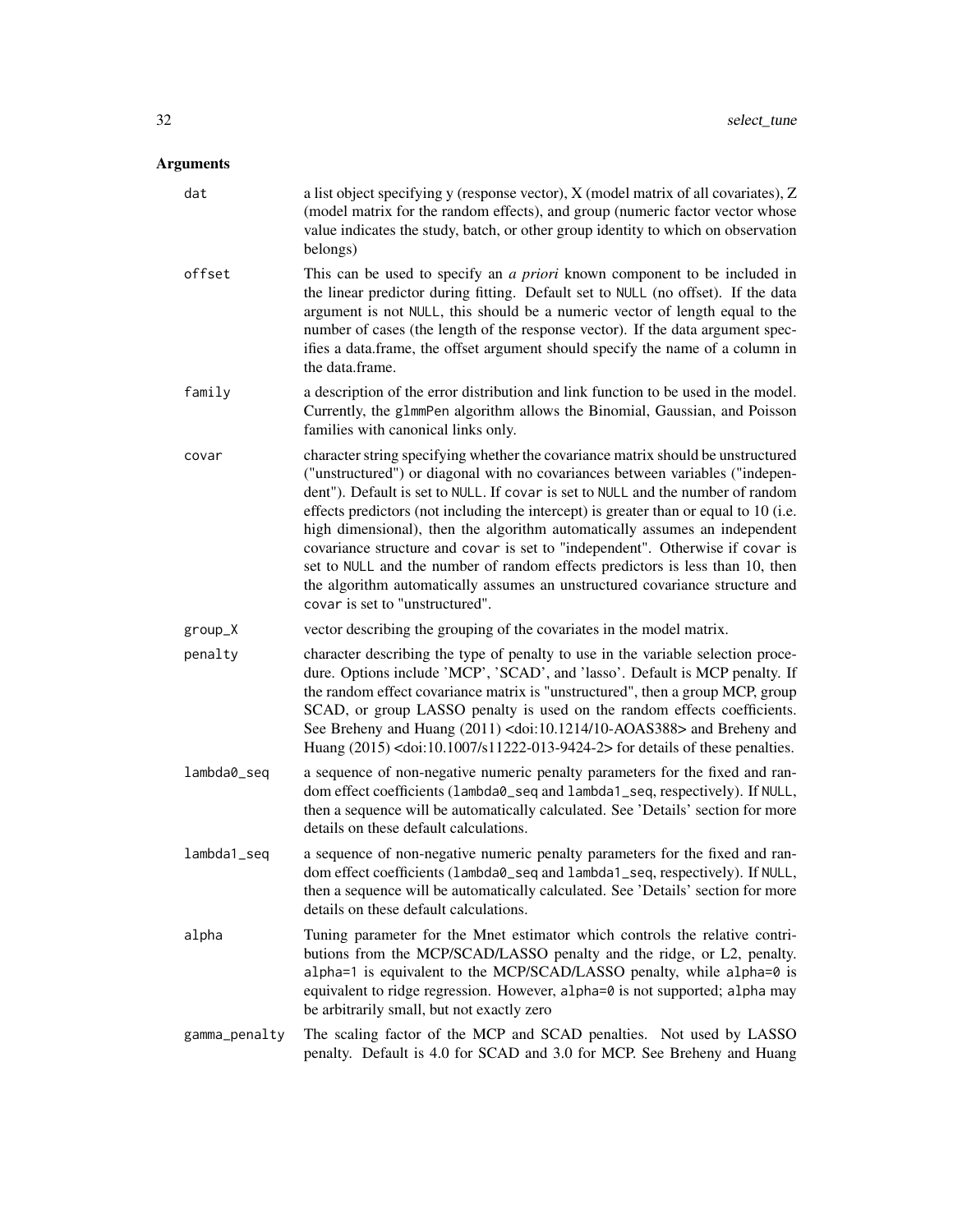<span id="page-32-0"></span>u\_init matrix giving values to initialize samples from the posterior. If Binomial or Poisson families, only need a single row to initialize samples from the posterior; if Gaussian family, multiple rows needed to initialize the estimate of the residual error (needed for the E-step). Columns correspond to the columns of the Z random effect model matrix.

013-9424-2> for further details.

coef\_old vector giving values to initialized the coefficients (both fixed and random effects)

adapt\_RW\_options

a list of class "adaptControl" from function [adaptControl](#page-1-1) containing the control parameters for the adaptive random walk Metropolis-within-Gibbs procedure. Ignored if [optimControl](#page-21-1) parameter sampler is set to "stan" (default) or "independence".

- optim\_options a structure of class "optimControl" created from function [optimControl](#page-21-1) that specifies several optimization parameters. See the documentation for [optimControl](#page-21-1) for more details on defaults.
- BIC\_option character string specifying the selection criteria used to select the 'best' model. Default "BICq" option specifies the BIC-ICQ criterion (Ibrahim et al (2011)  $\alpha$  <doi:10.1111/j.1541-0420.2010.01463.x>), which requires a fit of a 'minimum' penalty' model; a small penalty (the minimum of the penalty sequence) is used for the fixed and random effects. See "Details" section for what these small penalties will be. The "BICh" option utilizes the hybrid BIC value described in Delattre, Lavielle, and Poursat (2014) <doi:10.1214/14-EJS890>. The regular "BIC" option penalty term uses (total non-zero coefficients)\*(length(y) = total number observations). The "BICNgrp" option penalty term uses (total non-zero  $coefficients)*(nlevels(group) = number groups).$
- BICq\_calc logical value indicating if the BIC-ICQ criterion should be used to select the best model.
- logLik\_calc logical value specifying if the log likelihood (and log-likelihood based calculations BIC, BICh, and BICNgrp) should be calculated for all of the models in the selection procedure. If BIC-ICQ is used for selection, the log-likelihood is not needed for each model. However, if users are interested in comparing the best models from BIC-ICQ and other BIC-type selection criteria, setting logLik\_calc to TRUE will calculate these other quantities for all of the models.
- BICq\_posterior an optional character string expressing the path and file basename of a file combination that will file-back or currently file-backs a big.matrix of the posterior samples from the minimal penalty model used for the BIC-ICQ calculation used for model selection. T (BIC-ICQ reference: Ibrahim et al (2011)  $\leq$ doi:10.1111/j.1541-0420.2010.01463.x>). If this argument is specified as NULL (default) and BIC-ICQ calculations are requested (see [selectControl](#page-17-1)) for details), the posterior samples will be saved in the file combination 'BICq\_Posterior\_Draws.bin' and 'BICq\_Posterior\_Draws.desc' in the working directory. See 'Details' section for additional details about the required format of BICq\_posterior and the file-backed big matrix.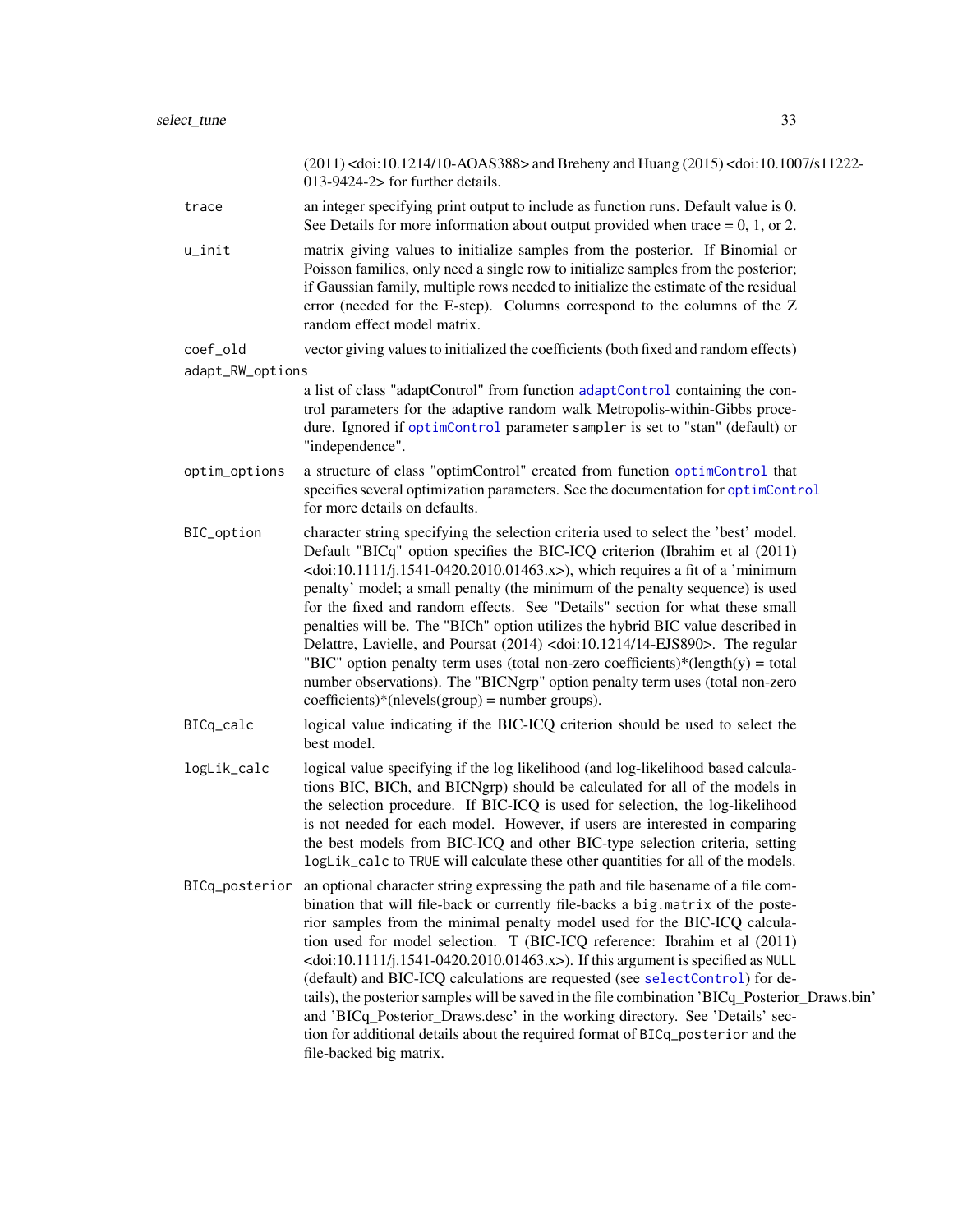<span id="page-33-0"></span>

| checks_complete |                                                                                                                                                                                                                                                                                                                                                                                                                                                                                                                                                                                                                                                                                                                                      |  |
|-----------------|--------------------------------------------------------------------------------------------------------------------------------------------------------------------------------------------------------------------------------------------------------------------------------------------------------------------------------------------------------------------------------------------------------------------------------------------------------------------------------------------------------------------------------------------------------------------------------------------------------------------------------------------------------------------------------------------------------------------------------------|--|
|                 | logical value indicating if several data checks have been completed.                                                                                                                                                                                                                                                                                                                                                                                                                                                                                                                                                                                                                                                                 |  |
| pre_screen      | logical value indicating whether pre-screening should be performed before model<br>selection (default TRUE). If the number of random effects covariates considered<br>is 4 or less, then no pre-screening will be performed. Pre-screening removes<br>random effects from consideration during the model selection process, which<br>can significantly speed up the algorithm. See "Details" section for a further<br>discussion.                                                                                                                                                                                                                                                                                                    |  |
| ranef_keep      | vector of 0s and 1s indicating which random effects should be considered as<br>non-zero at the start of the algorithm. For each random effect, 1 indicates the<br>random effect should be considered non-zero at start of algorithm, 0 indicates<br>otherwise. The first element for the random intercept should always be 1.                                                                                                                                                                                                                                                                                                                                                                                                        |  |
| lambda.min.full |                                                                                                                                                                                                                                                                                                                                                                                                                                                                                                                                                                                                                                                                                                                                      |  |
|                 | a vector of two numeric values that gives the fixed and random effect penalty<br>values to use in pre-screening and/or the minimal penalty model fit for the BIC-<br>ICQ calculation (if applicable)                                                                                                                                                                                                                                                                                                                                                                                                                                                                                                                                 |  |
| stage1          | logical value indicating if the first stage of the abbreviated two-stage grid search<br>in the model selection procedure is being performed. FALSE if either performing<br>the second stage of the abbreviated two-stage grid search or if performing the<br>full grid search over all possible penalty parameter combinations.                                                                                                                                                                                                                                                                                                                                                                                                      |  |
| progress        | a logical value indicating if additional output should be given showing the progress<br>of the fit procedure. If TRUE, such output includes iteration-level information for<br>the fit procedure (iteration number EM_iter, number of MCMC samples nMC,<br>average Euclidean distance between current coefficients and coefficients from<br>t-defined in optimControl-iterations back EM_conv, and number of non-zero<br>fixed and random effects covariates not including the intercept). Additionally,<br>progress = TRUE gives some other information regarding the progress of the<br>variable selection procedure, including the model selection criteria and log-<br>likelihood estimates for each model fit. Default is TRUE. |  |

# Value

A list with the following elements:

| results  | matrix of summary results for each lambda tuning parameter combination, used<br>to select the 'best' model                                                                                                                                                                                   |
|----------|----------------------------------------------------------------------------------------------------------------------------------------------------------------------------------------------------------------------------------------------------------------------------------------------|
| out      | list of fit_dat results for the best model                                                                                                                                                                                                                                                   |
| coef     | matrix of coefficient results for each lambda tuning parameter combination.<br>Rows correspond with the rows of the results matrix.                                                                                                                                                          |
| sim.data | Simulates data to use for the glmmPen package Simulates data to use<br>for testing the glmmPen package. Possible parameters to specify in-<br>cludes number of total covariates, number of non-zero fixed and ran-<br>dom effects, and the magnitude of the random effect covariance values. |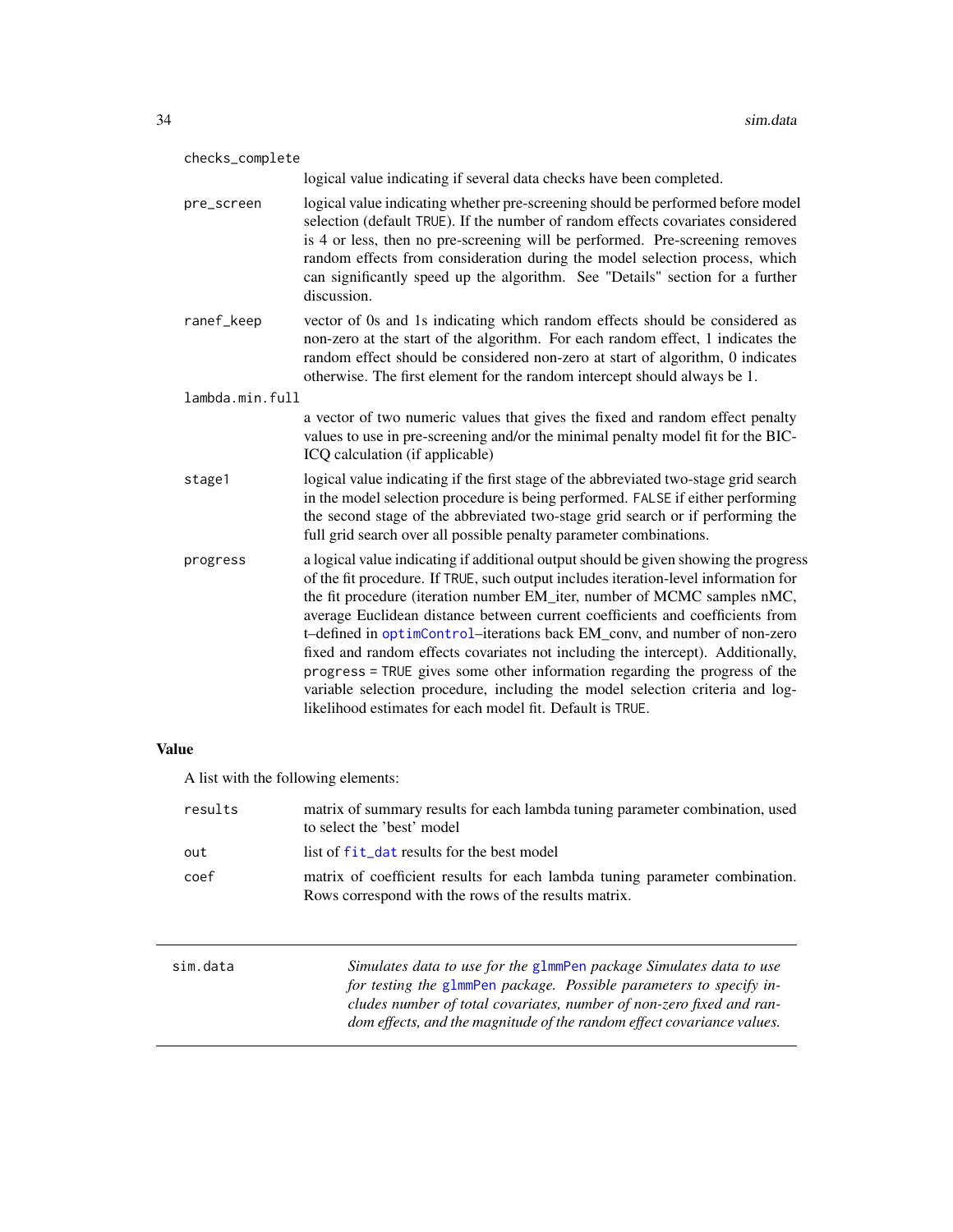#### <span id="page-34-0"></span>sim.data 35

# Description

Simulates data to use for the [glmmPen](#page-11-1) package

Simulates data to use for testing the [glmmPen](#page-11-1) package. Possible parameters to specify includes number of total covariates, number of non-zero fixed and random effects, and the magnitude of the random effect covariance values.

# Usage

```
sim.data(
  n,
  ptot,
  pnonzero,
  nstudies,
  sd\_raneff = 1,
  family = "binomial",
  corr = NULL,
  seed,
  imbalance = 0,beta = NULL,pnonzerovar = \theta\overline{\phantom{a}}
```

| n           | integer specifying total number of samples to generate                                                                                           |
|-------------|--------------------------------------------------------------------------------------------------------------------------------------------------|
| ptot        | integer specifying total number of covariates to generate (values randomly gen-<br>erated from the standard normal distribution)                 |
| pnonzero    | integer specifying how may of the covariates should have non-zero fixed and<br>random effects                                                    |
| nstudies    | number of studies/groups to have in the data                                                                                                     |
| sd_raneff   | non-negative value specifying the standard deviation of the random effects co-<br>variance matrix (applied to the non-zero random effects)       |
| family      | character string specifying which family to generate data from. Family options<br>include "binomial" (default), "poisson", and "gaussian".       |
| corr        | optional value to specify correlation in the random effects covariance matrix.<br>Default NULL                                                   |
| seed        | integer to use for the setting of a random seed                                                                                                  |
| imbalance   | integer of 0 or 1 indicating whether the observations should be equally dis-<br>tributed among the groups $(0)$ or unequally distributed $(1)$ . |
| beta        | numeric vector of the fixed effects (including intercept)                                                                                        |
| pnonzerovar | non-negative integer specifying the number of covariates with a zero-valued<br>fixed effect but a non-zero random effect.                        |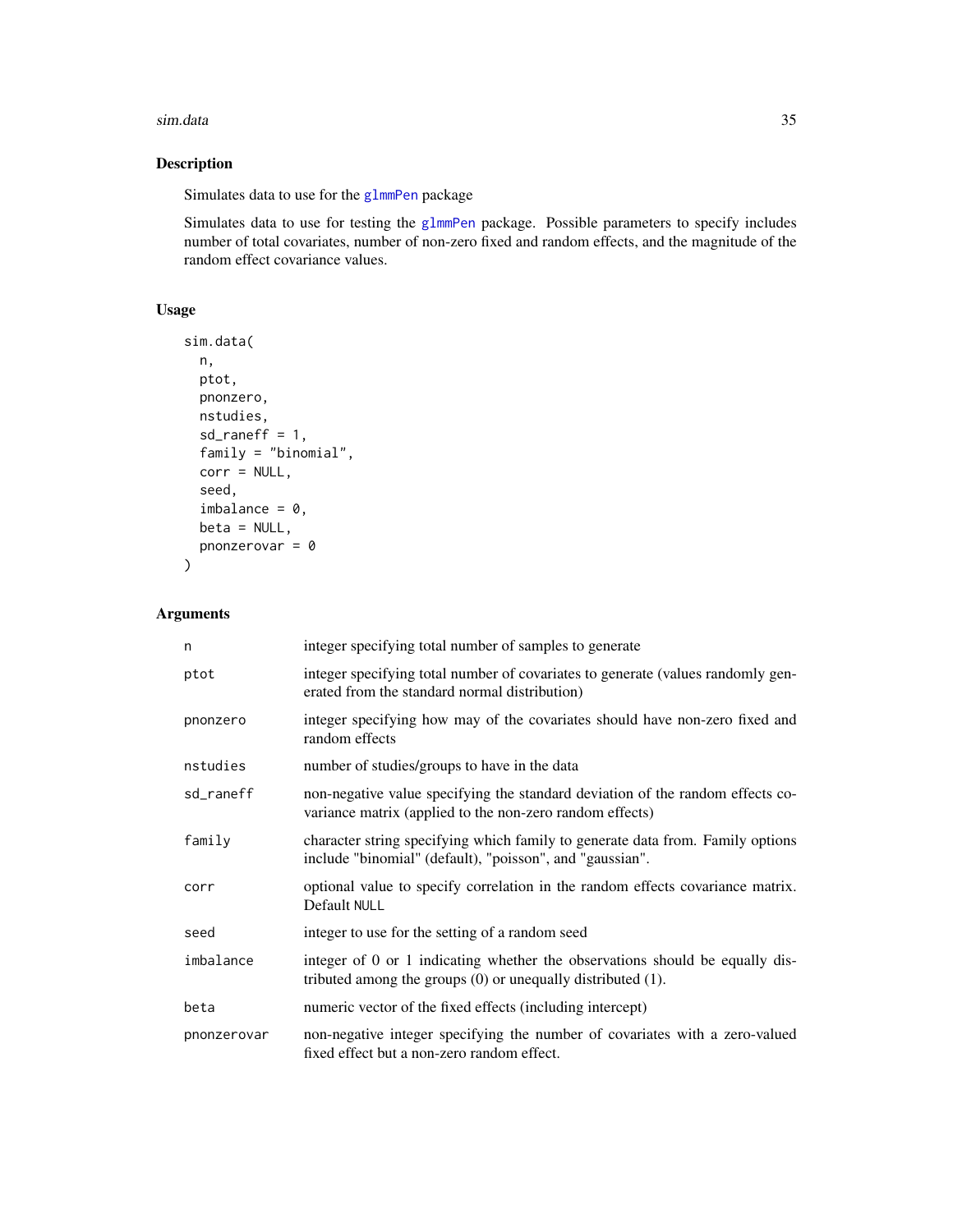36 sim.data

# Value

list containing the following elements:

| У        | vector of the response                                                                  |
|----------|-----------------------------------------------------------------------------------------|
| X        | model matrix for the fixed effects                                                      |
| Z        | model matrix for the random effects, organized first by variable and then by<br>group   |
| pnonzero | number of non-zero fixed effects                                                        |
| z1       | values of the random effects for each variable for each level of the grouping<br>factor |
| group    | grouping factor                                                                         |
| X0       | model matrix for just the non-zero fixed effects                                        |